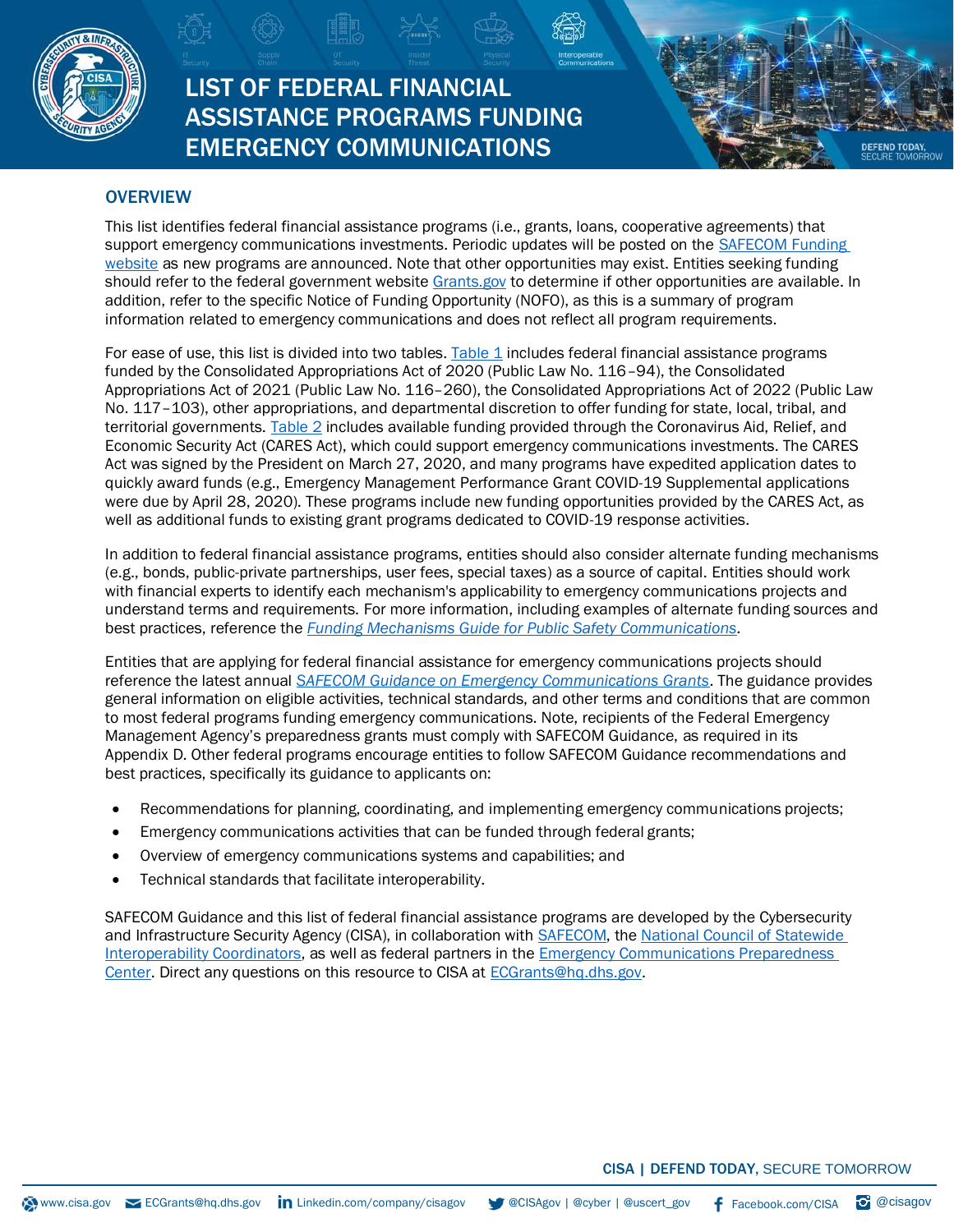# FISCAL YEARS 2020/2021/2022 APPROPRIATIONS

*Table 1: List of Fiscal Years 2020/2021/2022 Federal Financial Assistance Programs Funding Emergency Communications* 

<span id="page-1-0"></span>

| <b>Office</b>                           | <b>Financial Assistance Program Description and Website</b>                                                                                                                                                                                                                                                                                              | <b>Program Amount, Application Deadline,</b><br>and Allocation Method                                                                                                                                                                                                                                                                                                | <b>Eligible Applicants, Objectives, and Emergency</b><br><b>Communications Related Allowable Costs</b>                                                                                                                                                                                                                                                                                                                                                                                                                                                                                                                                                                                                                                                                                   |
|-----------------------------------------|----------------------------------------------------------------------------------------------------------------------------------------------------------------------------------------------------------------------------------------------------------------------------------------------------------------------------------------------------------|----------------------------------------------------------------------------------------------------------------------------------------------------------------------------------------------------------------------------------------------------------------------------------------------------------------------------------------------------------------------|------------------------------------------------------------------------------------------------------------------------------------------------------------------------------------------------------------------------------------------------------------------------------------------------------------------------------------------------------------------------------------------------------------------------------------------------------------------------------------------------------------------------------------------------------------------------------------------------------------------------------------------------------------------------------------------------------------------------------------------------------------------------------------------|
| <b>Department of Agriculture (USDA)</b> |                                                                                                                                                                                                                                                                                                                                                          |                                                                                                                                                                                                                                                                                                                                                                      |                                                                                                                                                                                                                                                                                                                                                                                                                                                                                                                                                                                                                                                                                                                                                                                          |
| <b>Rural Utilities</b><br>Service (RUS) | <b>Community Connect</b><br>The Community Connect program serves rural<br>communities where broadband service is least likely to be<br>available, but where it can make a tremendous difference<br>in the quality of life for citizens. Projects funded by these<br>grants will help rural residents tap into the enormous<br>potential of the internet. | Program Amount: Minimum grant<br>request amount of \$100,000 and<br>maximum of \$3,000,000 per application<br>Application Deadline: 12/23/2020<br><b>Competitive:</b> Applicants will be carefully<br>scored and prioritized to determine which<br>projects should be selected for further<br>development and funding; minimum 15%<br>match is required              | Eligible Applicants: State and local governments, federally-<br>recognized tribes, nonprofits, for-profit corporations. Rural areas<br>that lack existing broadband speed of at least 10 Mbps downstream<br>and 1 Mbps upstream<br>Objectives: Funds broadband deployment into rural communities<br>where it is not yet economically viable for private sector providers to<br>deliver service<br>Equipment: Construction, expansion, improvement or acquisition of<br>community center; broadband expansion, construction of<br>communication towers                                                                                                                                                                                                                                    |
| <b>RUS</b>                              | <b>Community Facilities</b><br>Community Facilities programs provide loans, grants, and<br>loan guarantees for essential community facilities in rural<br>areas and towns up to 20,000 in population. Priority is<br>given to health care, education, and public safety projects.                                                                        | Program Amount: Graduated Scale<br><b>Application Deadline: Applications are</b><br>accepted year-round. Contact local office<br>to discuss a specific project<br><b>Competitive:</b> Applicants will be carefully<br>scored and prioritized to determine which<br>projects should be selected for further<br>development and funding; varying match<br>requirements | Eligible Applicants: Municipalities, counties, parishes, boroughs,<br>special-purpose districts, nonprofit corporations or associations, and<br>tribal governments<br>Objectives: Funds the purchase, construction, or improvement of<br>essential community facilities<br>Planning and Organization: Costs of acquiring interest on land<br>Equipment: Construction and development of hospitals, health<br>clinics, schools, fire houses, community centers, and many other<br>community-based initiatives                                                                                                                                                                                                                                                                             |
| <b>RUS</b>                              | <b>Community Facilities Technical Assistance and</b><br><b>Training (TAT) Grant</b><br>The purpose of the TAT grant program is to provide<br>associations technical assistance and/or training with<br>respect to essential community facilities programs.                                                                                               | Program Amount: Grant awards may not<br>exceed \$150,000<br>Application Deadline: 5/23/2022<br>Competitive: Eligible projects are scored<br>based on specific criteria in the funding<br>announcement                                                                                                                                                                | Eligible Applicants: Public bodies, nonprofit organizations, and<br>federally-recognized tribes<br>Objectives: Funds for technical assistance and training to help<br>grantees identify and plan for community facility needs in their area<br>Planning and Organization: Assistance to communities in<br>identifying and planning for community facility needs; identification of<br>resources to finance community facility needs; report and survey<br>preparation necessary to request financial assistance to develop<br>community facilities; preparation of applications for financial<br>assistance from Rural Development; administrative and financial<br>operations management improvement; assistance with other areas<br>of need identified by the Secretary of Agriculture |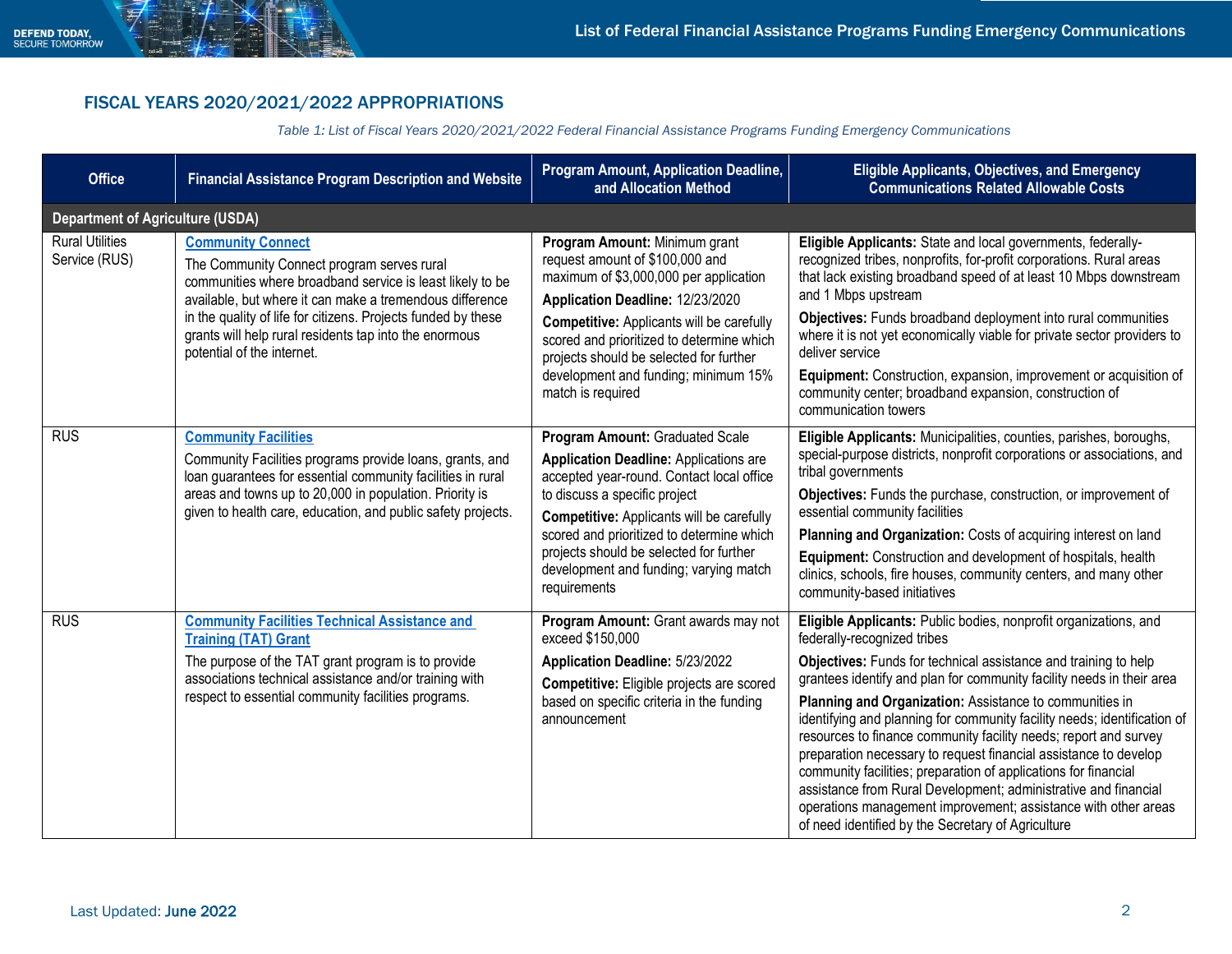| <b>Office</b> | <b>Financial Assistance Program Description and Website</b>                                                                                                                                                                                                                                                                                                                                                                         | <b>Program Amount, Application Deadline,</b><br>and Allocation Method                                                                                                                                                                                                                | <b>Eligible Applicants, Objectives, and Emergency</b><br><b>Communications Related Allowable Costs</b>                                                                                                                                                                                                                                                                                                                                                                                                                                                                                                                                                                                                                                                                                                                                            |
|---------------|-------------------------------------------------------------------------------------------------------------------------------------------------------------------------------------------------------------------------------------------------------------------------------------------------------------------------------------------------------------------------------------------------------------------------------------|--------------------------------------------------------------------------------------------------------------------------------------------------------------------------------------------------------------------------------------------------------------------------------------|---------------------------------------------------------------------------------------------------------------------------------------------------------------------------------------------------------------------------------------------------------------------------------------------------------------------------------------------------------------------------------------------------------------------------------------------------------------------------------------------------------------------------------------------------------------------------------------------------------------------------------------------------------------------------------------------------------------------------------------------------------------------------------------------------------------------------------------------------|
| <b>RUS</b>    | <b>Distance Learning and Telemedicine (DLT)</b><br>The purpose of the DLT program is to fund<br>telecommunications enabled information, audio and video<br>equipment, and related advanced technologies which<br>extend educational and medical applications into rural<br>areas. Funds may also be used to provide for<br>communication upgrades between ambulances, emergency<br>transportation vehicles, and medical facilities. | Program Amount: Minimum grant request<br>amount of \$50,000 and maximum grant<br>request of \$1,000,000 per application<br>Application Deadline: 6/4/2021<br>Competitive: Eligible projects are<br>selected based on specific criteria in the<br>NOFO; minimum 15% match is required | Eligible Applicants: Entities that provide education or health care<br>through telecommunications, including most state and local<br>governmental entities, federally-recognized tribes, nonprofits, for-<br>profit businesses, and consortia of eligible entities<br>Objectives: Funds rural communities use of telecommunications to<br>connect to each other and to the world, overcoming the effects of<br>remoteness and low population density<br>Equipment: Acquisition of eligible capital assets, such as broadband<br>transmission facilities; audio, video, and interactive video equipment;<br>terminal and data terminal equipment; computer hardware, network<br>components, and software; inside wiring and similar infrastructure<br>that further DLT services<br>Personnel/Training: Instructional programming that is a capital |
|               |                                                                                                                                                                                                                                                                                                                                                                                                                                     |                                                                                                                                                                                                                                                                                      | asset, technical assistance, and instruction for using equipment                                                                                                                                                                                                                                                                                                                                                                                                                                                                                                                                                                                                                                                                                                                                                                                  |
| <b>RUS</b>    | <b>Emergency Rural Health Care (ERHC) Grant Program</b><br>The purpose of the ERHC program is to help broaden<br>access to COVID-19 testing and vaccines, rural health<br>care services, and food assistance via food banks and                                                                                                                                                                                                     | Program Amount: \$500,000,000<br>Application Deadline: 10/12/2021<br>Competitive: Eligible projects are selected<br>based on specific criteria in the NOFO                                                                                                                           | Eligible Applicants: Municipalities, counties, districts, authorities, or<br>other political subdivisions of a state; community-based nonprofits,<br>and federally-recognized tribes. Facilities and projects must be<br>located in rural areas with populations of 20,000 or fewer                                                                                                                                                                                                                                                                                                                                                                                                                                                                                                                                                               |
|               | food distribution facilities through two tracks of funding.<br>Track One, Recovery Grants, provides immediate relief to<br>address the economic conditions arising from COVID-19;<br>Track Two, Impact Grants, advances ideas and solutions<br>to solve regional rural health care problems and support                                                                                                                             |                                                                                                                                                                                                                                                                                      | Objectives: Funds to broaden access to COVID-19 vaccines and<br>testing, health care services, and regional collaboration                                                                                                                                                                                                                                                                                                                                                                                                                                                                                                                                                                                                                                                                                                                         |
|               |                                                                                                                                                                                                                                                                                                                                                                                                                                     |                                                                                                                                                                                                                                                                                      | Planning: Establishment or scale of a regional partnership of<br>community leaders and health care partners to plan, implement, and<br>evaluate a model(s) to support solving regional health care problems                                                                                                                                                                                                                                                                                                                                                                                                                                                                                                                                                                                                                                       |
|               | the long-term sustainability of rural health.                                                                                                                                                                                                                                                                                                                                                                                       |                                                                                                                                                                                                                                                                                      | Equipment/Construction: Purchase of provider and end-user<br>telehealth equipment, software, electronic security upgrades, data<br>sharing capacity, video and teleconference services, and other<br>underlying health care information systems; construction of<br>temporary or permanent structures to provide health care services                                                                                                                                                                                                                                                                                                                                                                                                                                                                                                             |
|               |                                                                                                                                                                                                                                                                                                                                                                                                                                     |                                                                                                                                                                                                                                                                                      | Personnel/Training: Training needed for eligible equipment                                                                                                                                                                                                                                                                                                                                                                                                                                                                                                                                                                                                                                                                                                                                                                                        |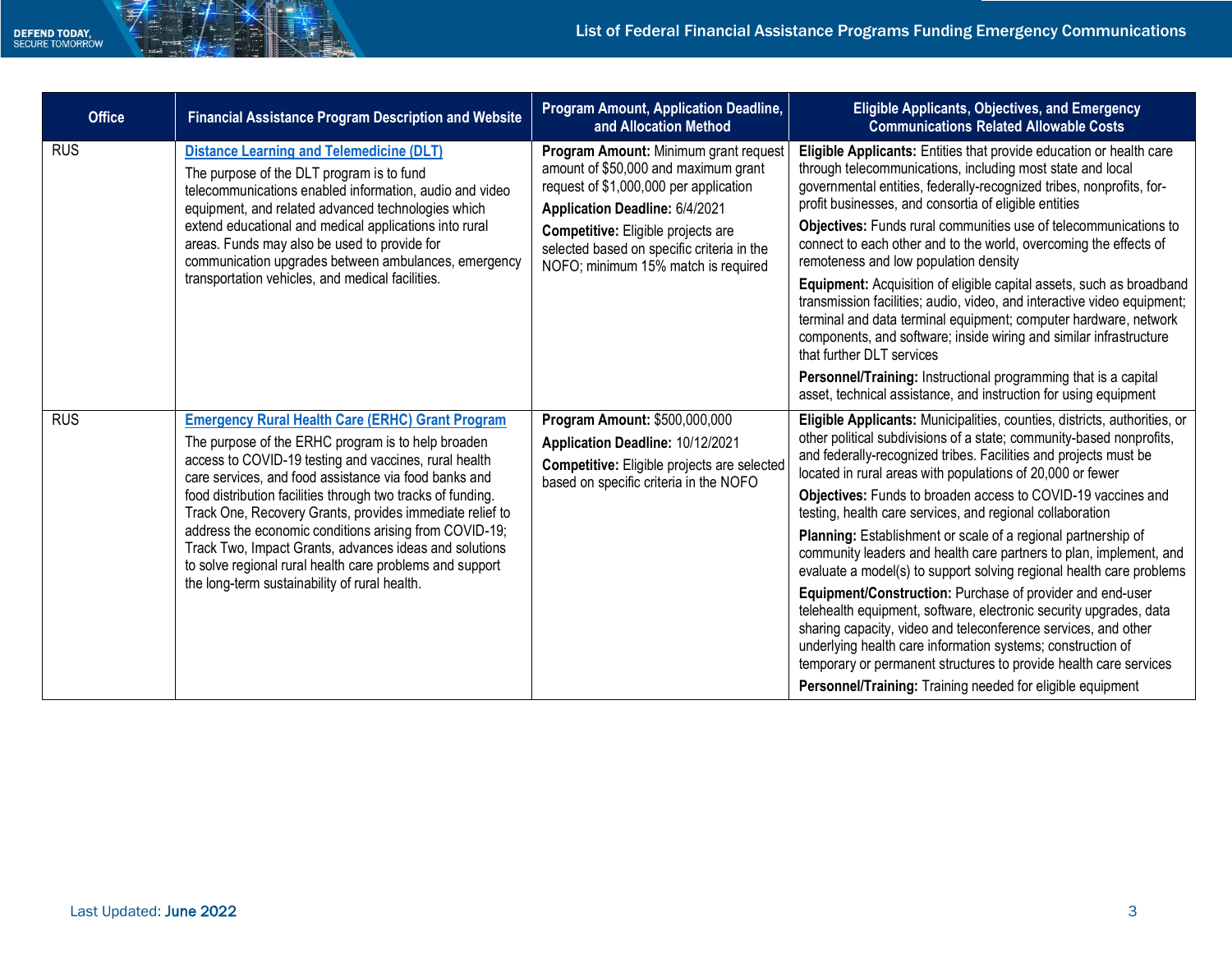| <b>Office</b>            | <b>Financial Assistance Program Description and Website</b>                                                                                                                                                                                                                                                                                                                                                                     | Program Amount, Application Deadline,<br>and Allocation Method                                                                                                                                                                                                                                                                                                                                                                                | <b>Eligible Applicants, Objectives, and Emergency</b><br><b>Communications Related Allowable Costs</b>                                                                                                                                                                                                                                                                                                                                                                                                                                                                                                                                                                                                                                                                                    |
|--------------------------|---------------------------------------------------------------------------------------------------------------------------------------------------------------------------------------------------------------------------------------------------------------------------------------------------------------------------------------------------------------------------------------------------------------------------------|-----------------------------------------------------------------------------------------------------------------------------------------------------------------------------------------------------------------------------------------------------------------------------------------------------------------------------------------------------------------------------------------------------------------------------------------------|-------------------------------------------------------------------------------------------------------------------------------------------------------------------------------------------------------------------------------------------------------------------------------------------------------------------------------------------------------------------------------------------------------------------------------------------------------------------------------------------------------------------------------------------------------------------------------------------------------------------------------------------------------------------------------------------------------------------------------------------------------------------------------------------|
| <b>RUS</b><br><b>RUS</b> | <b>ReConnect Loan and Grant Program</b><br>The ReConnect Program provides loans, grants, and<br>loan/grant combinations to facilitate broadband deployment<br>in rural areas. In facilitating the expansion of broadband<br>services and infrastructure, the program will fuel long-term<br>rural economic development and opportunities in rural<br>America.<br><b>Rural Placemaking Innovation Challenge (RPIC)</b>           | 100% Loan Program Amount: Up to<br>\$200,000,000<br>50% Loan - 50% Grant Combination<br><b>Program Amount:</b> Up to \$250,000,000<br>100% Grant Program Amount: Up to<br>\$350,000,000<br>100% Grant for Tribal Governments<br>and Socially Vulnerable Communities<br><b>Program Amount:</b> Up to \$350,000,000<br>Application Deadline: 2/22/2022<br>Competitive: Eligible projects are selected<br>based on specific criteria in the NOFO | Eligible Applicants: Corporations; Limited Liability Companies and<br>Limited Liability Partnerships; cooperatives or mutual organizations;<br>states or local governments, including any agency or subdivision; a<br>territory or possession of the United States; and tribes. Additional<br>information on eligible applicants and service areas can be found in<br>the NOFO<br>Objectives: Funds the construction or improvement of facilities<br>required to provide fixed terrestrial broadband service and the<br>acquisition of existing systems that do not currently provide sufficient<br>access to broadband<br>Allowable Costs: Costs of construction, improvement, or acquisition<br>of facilities and equipment needed to facilitate broadband<br>deployment in rural areas |
|                          | The RPIC program provides funds to eligible entities for<br>planning support, technical assistance, and training to foster<br>placemaking activities in rural communities. Among other<br>priorities, emphasis is placed on projects that enhance<br>broadband infrastructure, capacity, and deployment.                                                                                                                        | Program Amount: Up to \$3,000,000<br>Application Deadline: 7/26/2021<br><b>Competitive:</b> Cooperative agreement<br>awarded based on specific criteria in the<br>NOFO; 15% match is required                                                                                                                                                                                                                                                 | Eligible Applicants: Federally-recognized tribes, tribal organizations,<br>institutions of higher education, nonprofit organizations with 501(c)(3)<br>status, public bodies, or small private entities that meet the size<br>standards established by the U.S. Small Business Administration<br>Objectives: Funds technical assistance and training to help rural<br>communities develop actionable placemaking plans, convene<br>partners, and identify community needs<br>Personnel/Training: Technical assistance<br>Planning: Mentoring activities and implementation actions<br>associated with rural placemaking                                                                                                                                                                   |
| <b>RUS</b>               | <b>Telecommunications Infrastructure Loan Program</b><br>The Infrastructure Program provides long-term direct and<br>guaranteed loans to qualified organizations for the purpose<br>of financing the improvement, expansion, construction,<br>acquisition, and operation of telephone lines, facilities, or<br>systems to furnish and improve Telecommunications, 911,<br>and Emergency Communications services in rural areas. | Program Amount: Graduated Scale<br><b>Application Deadline: Applications for</b><br>this program are accepted through the<br>General Field Representative year-round<br>Competitive: Eligible projects are selected<br>based on specific criteria in the NOFO                                                                                                                                                                                 | Eligible Applicants: State and local government entities, federally-<br>recognized tribes, nonprofit corporations, and for-profit businesses<br>Objectives: Funds construction, maintenance, improvement, and<br>expansion of telephone service and broadband in rural areas<br>Planning and Organization: Acquisitions and refinancing<br>Equipment: Improvement, expansions, and construction of 911<br>activities and services related to emergency response efforts                                                                                                                                                                                                                                                                                                                   |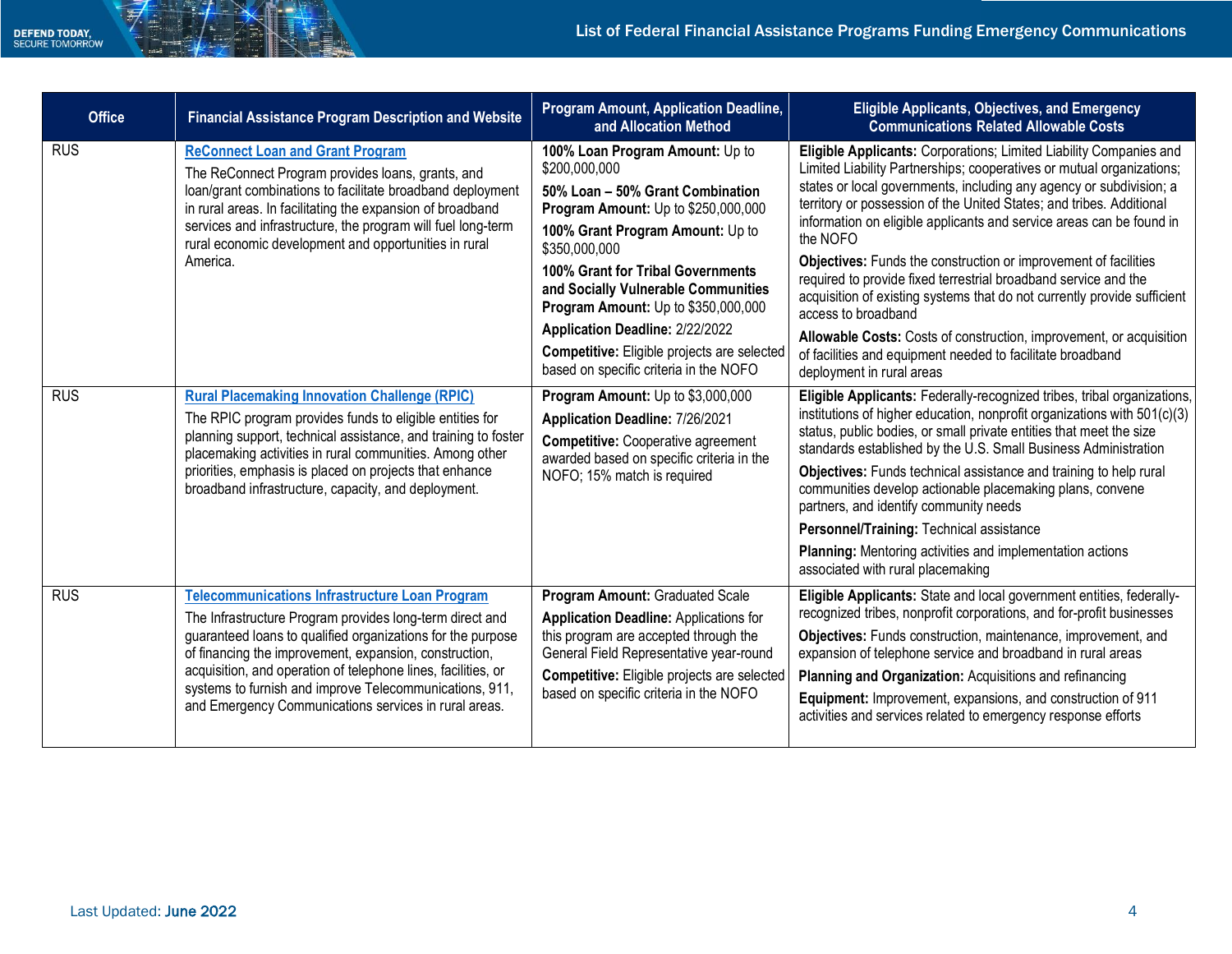| <b>Office</b>                           | <b>Financial Assistance Program Description and Website</b>                                                                                                                                                                                                                                                                                                                                  | <b>Program Amount, Application Deadline,</b><br>and Allocation Method                                                                                                                                                                                                                                                                                | <b>Eligible Applicants, Objectives, and Emergency</b><br><b>Communications Related Allowable Costs</b>                                                                                                                                                                                                                                                                                                                                                                                                                                                                                                                                                 |
|-----------------------------------------|----------------------------------------------------------------------------------------------------------------------------------------------------------------------------------------------------------------------------------------------------------------------------------------------------------------------------------------------------------------------------------------------|------------------------------------------------------------------------------------------------------------------------------------------------------------------------------------------------------------------------------------------------------------------------------------------------------------------------------------------------------|--------------------------------------------------------------------------------------------------------------------------------------------------------------------------------------------------------------------------------------------------------------------------------------------------------------------------------------------------------------------------------------------------------------------------------------------------------------------------------------------------------------------------------------------------------------------------------------------------------------------------------------------------------|
| <b>United States Forest</b><br>Service  | <b>Cohesive Fire Strategy Grants</b><br>The Cohesive Fire Strategy Grants consist of three<br>combined opportunities: Cross-Boundary Wildfire Hazard<br>Mitigation on Non-Federal Lands, Wildfire Risk Reduction,<br>and Wildfire Preparedness grants. These opportunities are<br>designed to support and carry out the goals of the National<br>Cohesive Wildland Fire Management Strategy. | Program Amount: \$4,800,000; applicants<br>may request \$25,000 up to \$300,000 per<br>application<br>Application Deadline: 1/14/2022<br>Competitive: Eligible projects are selected<br>based on specific criteria in the funding<br>announcement. Minimum 100% match<br>requirement for Wildfire Risk Reduction<br>and Wildfire Preparedness grants | Eligible Applicants: State and local government entities, federally-<br>recognized tribes, nonprofit corporations, and public- and state-<br>controlled institutions of higher education<br>Objectives: Improve wildfire response by implementing safe,<br>effective, and efficient risk-based wildfire management decisions<br>Equipment: Purchase of supplies, radios, and firefighting tools<br>(allowable through the Wildfire Preparedness grant)                                                                                                                                                                                                 |
| <b>Department of Commerce</b>           |                                                                                                                                                                                                                                                                                                                                                                                              |                                                                                                                                                                                                                                                                                                                                                      |                                                                                                                                                                                                                                                                                                                                                                                                                                                                                                                                                                                                                                                        |
| Economic<br>Development<br>Agency (EDA) | <b>American Rescue Plan Act Build Back Better Regional</b><br><b>Challenge (BBBRC)</b><br>The BBBRC program aims to assist communities and<br>regions impacted by the coronavirus pandemic. The<br>program is designed as a two-phase competition to help<br>regions develop transformational economic development<br>strategies and fund the implementation of those strategies.            | Program Amount: Phase I awards<br>available up to \$30,000,000; Phase II<br>awards available up to \$75,000,000<br><b>Application Deadline: Phase I</b><br>applications are due 10/19/2021; Phase II<br>applications are due 5/15/2022<br>Competitive: Eligible projects are<br>selected based on specific criteria in the<br>funding announcement   | Eligible Applicants: District Organization of an EDA-designated<br>Economic Development District; tribe or consortium of tribes; state,<br>county, city, or other local governments engaged in economic or<br>infrastructure activities; institutions of higher education; public or<br>private nonprofits acting in cooperation with state officials<br>Objectives: Promote innovation and competitiveness, preparing<br>American regions for growth and success in the worldwide economy<br><b>Construction:</b> Activities for eligible entities include<br>telecommunications infrastructure and broadband construction                            |
| <b>EDA</b>                              | <b>American Rescue Plan Act Indigenous Communities</b><br>The Indigenous Communities program is designed support<br>indigenous communities as they respond to and recover<br>from the economic impacts of the coronavirus pandemic,<br>including long-term recovery and resilience to future<br>economic disasters.                                                                          | Program Amount: \$100,000,000 divided<br>among six regional offices by population<br><b>Application Deadline: Applications are</b><br>accepted on an ongoing basis; entities are<br>encouraged to apply by 3/31/2022<br>Competitive: Eligible projects are<br>selected based on specific criteria in the<br>funding announcement                     | Eligible Applicants: Tribes or consortiums of tribes as defined by<br>section 3(4) of the Public Works and Economic Development Act of<br>1965; a public or private nonprofit organization serving Native<br>Hawaiians, the Native Pacific Islanders of Guam, American Samoa,<br>the Commonwealth of the Northern Mariana Islands, the Republic of<br>the Marshall Islands, the Federated States of Micronesia, or the<br>Republic of Palau<br><b>Objectives:</b> Assist indigenous communities in recovering<br>economically from the coronavirus pandemic<br><b>Construction:</b> Activities for eligible entities include broadband<br>construction |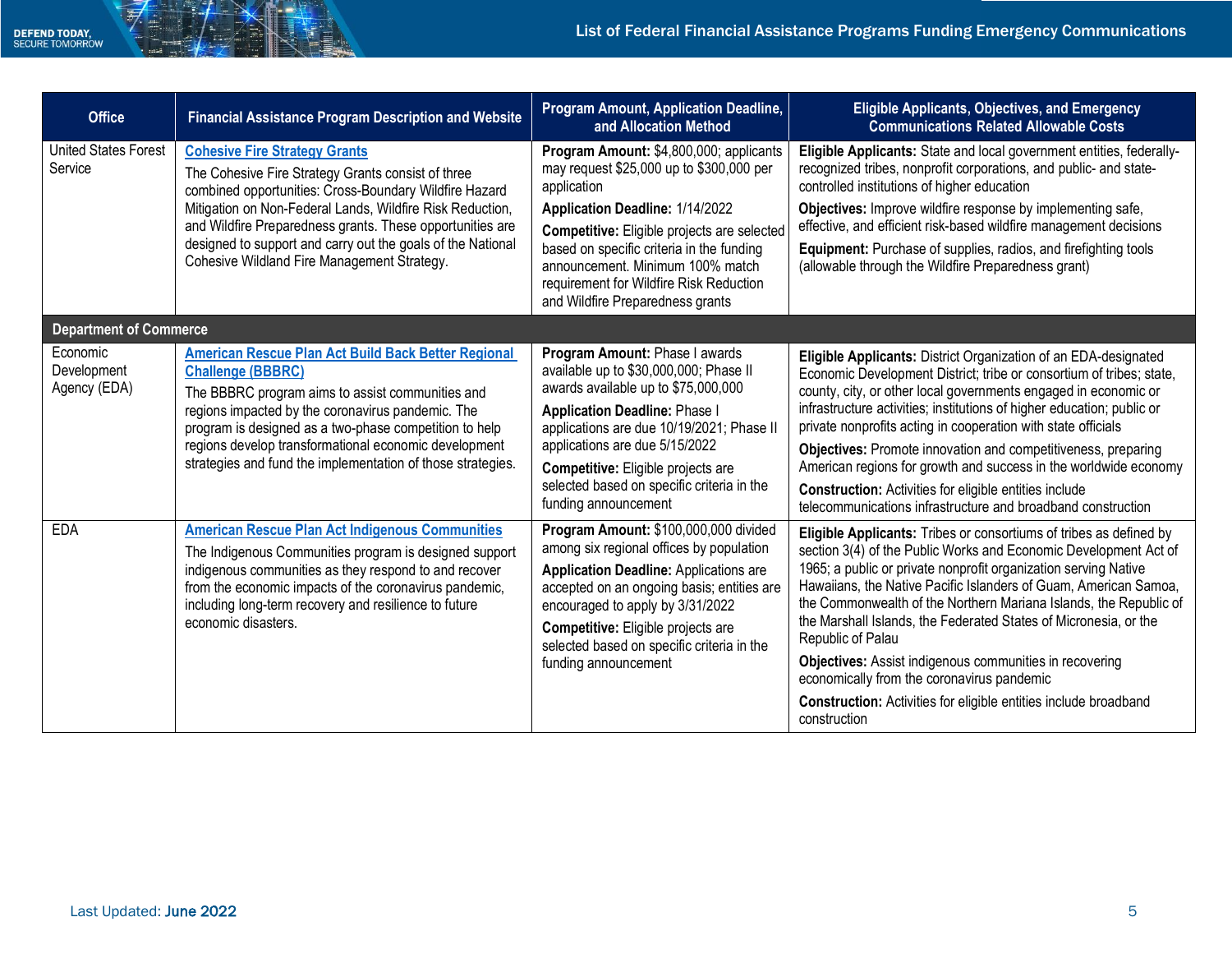| <b>Office</b>                                               | <b>Financial Assistance Program Description and Website</b>                                                                                                                                                                                                                                                                                                                                                                                                                                                                                                            | Program Amount, Application Deadline,<br>and Allocation Method                                                                                                                                                                                                                                                                                                                                                                                                                                         | <b>Eligible Applicants, Objectives, and Emergency</b><br><b>Communications Related Allowable Costs</b>                                                                                                                                                                                                                                                                                                                                                                                                                                                                                                                                                                                                                                                                                           |
|-------------------------------------------------------------|------------------------------------------------------------------------------------------------------------------------------------------------------------------------------------------------------------------------------------------------------------------------------------------------------------------------------------------------------------------------------------------------------------------------------------------------------------------------------------------------------------------------------------------------------------------------|--------------------------------------------------------------------------------------------------------------------------------------------------------------------------------------------------------------------------------------------------------------------------------------------------------------------------------------------------------------------------------------------------------------------------------------------------------------------------------------------------------|--------------------------------------------------------------------------------------------------------------------------------------------------------------------------------------------------------------------------------------------------------------------------------------------------------------------------------------------------------------------------------------------------------------------------------------------------------------------------------------------------------------------------------------------------------------------------------------------------------------------------------------------------------------------------------------------------------------------------------------------------------------------------------------------------|
| <b>EDA</b>                                                  | <b>American Rescue Plan Act Statewide Planning,</b><br><b>Research, and Networks</b><br>The Statewide Planning, Research, and Networks program<br>seeks to build regional economies for the future through<br>two primary avenues: Statewide Planning; and Research<br>and Networks. The program aims to help develop<br>coordinated statewide plans for economic development<br>through communities of practice and provisions of technical<br>assistance among existing and new EDA grant recipients.                                                                | Program Amount: \$90,000,000;<br>\$59,000,000 available for Statewide<br>Planning grants and \$31,000,000<br>available for Research and Communities<br>of Practice Challenge awards<br><b>Application Deadline: Applications are</b><br>accepted on an ongoing basis until either<br>the publication of a new NOFO, the<br>cancellation of the program, or all funds<br>have been expended<br>Competitive: Eligible projects are<br>selected based on specific criteria in the<br>funding announcement | Eligible Applicants: District Organization of an EDA-designated<br>Economic Development District; tribe or consortium of tribes; state,<br>county, city, or other local governments engaged in economic or<br>infrastructure activities; institutions of higher education; public or<br>private nonprofits acting in cooperation with state officials. For<br>Statewide Planning grants, eligible applicants are limited to the<br>Governor's Office or equivalent<br>Objectives: Build regional economies for the future via planning,<br>research, and the development of networks<br>Planning: Support statewide broadband data collection and<br>mapping efforts and develop statewide broadband deployment and<br>technical assistance plans                                                |
| National Institute of<br>Standards and<br>Technology (NIST) | <b>Small Business Innovation Research (SBIR) Project 2.0</b><br>SBIR's goal is to strengthen the role of innovative small<br>business concerns in federally-funded research and<br>development. Among other priorities, the NIST SBIR is<br>focused on advanced communications, networks and<br>scientific data systems, as well as cybersecurity and<br>privacy.                                                                                                                                                                                                      | Program Amount: Phase I awards are<br>limited to \$100,000; Phase II awards are<br>limited to \$400,000<br><b>Application Deadline: Phase I</b><br>applications are due 4/14/2021; Phase II<br>applications are due 6/7/2021<br>Competitive: Eligible projects are<br>selected based on specific criteria in the<br>funding announcement                                                                                                                                                               | Eligible Applicants: Small businesses; opportunities to partner with<br>state and local public safety agencies<br><b>Objectives:</b> Advanced communications, networks and scientific<br>data systems, as well as cybersecurity and privacy<br>Research and Development: Activities that enable secure, reliable,<br>high-speed wireless and wireline communications critical to U.S.<br>economic competitiveness, safety, and security; activities that<br>strengthen the security of the digital environment through a portfolio<br>bridging foundational and applied cybersecurity research, and<br>through the development of publicly available standards and<br>technical guidance                                                                                                         |
| <b>NIST</b>                                                 | <b>Public Safety Innovation Accelerator Program - Public</b><br><b>Safety Communications Research (PSIAP-PSCR)</b><br>The goal of the PSIAP-PSCR program is to research,<br>develop, and test technologies to improve first responder<br>communications and operations. This funding opportunity<br>supports the emerging Nationwide Public Safety Broadband<br>Network and recognizes the urgent need for first<br>responders to have access to the same broadband<br>communications and innovative technologies that<br>consumers on commercial networks now expect. | Program Amount: \$7,000,000<br>Application Deadline: 1/18/2022<br>Competitive: Eligible projects are<br>selected based on specific criteria in the<br>funding announcement                                                                                                                                                                                                                                                                                                                             | Eligible Applicants: State, local, territorial, and tribal governments,<br>nonprofits, for-profit organizations, nonacademic organizations, and<br>institutions of higher learning<br>Objectives: Accelerate research and development around the use<br>of mission critical voice, location-based services, and user<br>interface/user experience for improving public safety communication<br>technologies<br>Research Partnership: Applicants are required to develop<br>partnerships with Public Safety Organizations (PSOs), which include<br>U.S. federal, state, and local emergency medical services, fire<br>services, law enforcement, and public safety communications/911<br>centers. At least one PSO involved in the project must be an active<br>or volunteer department or agency |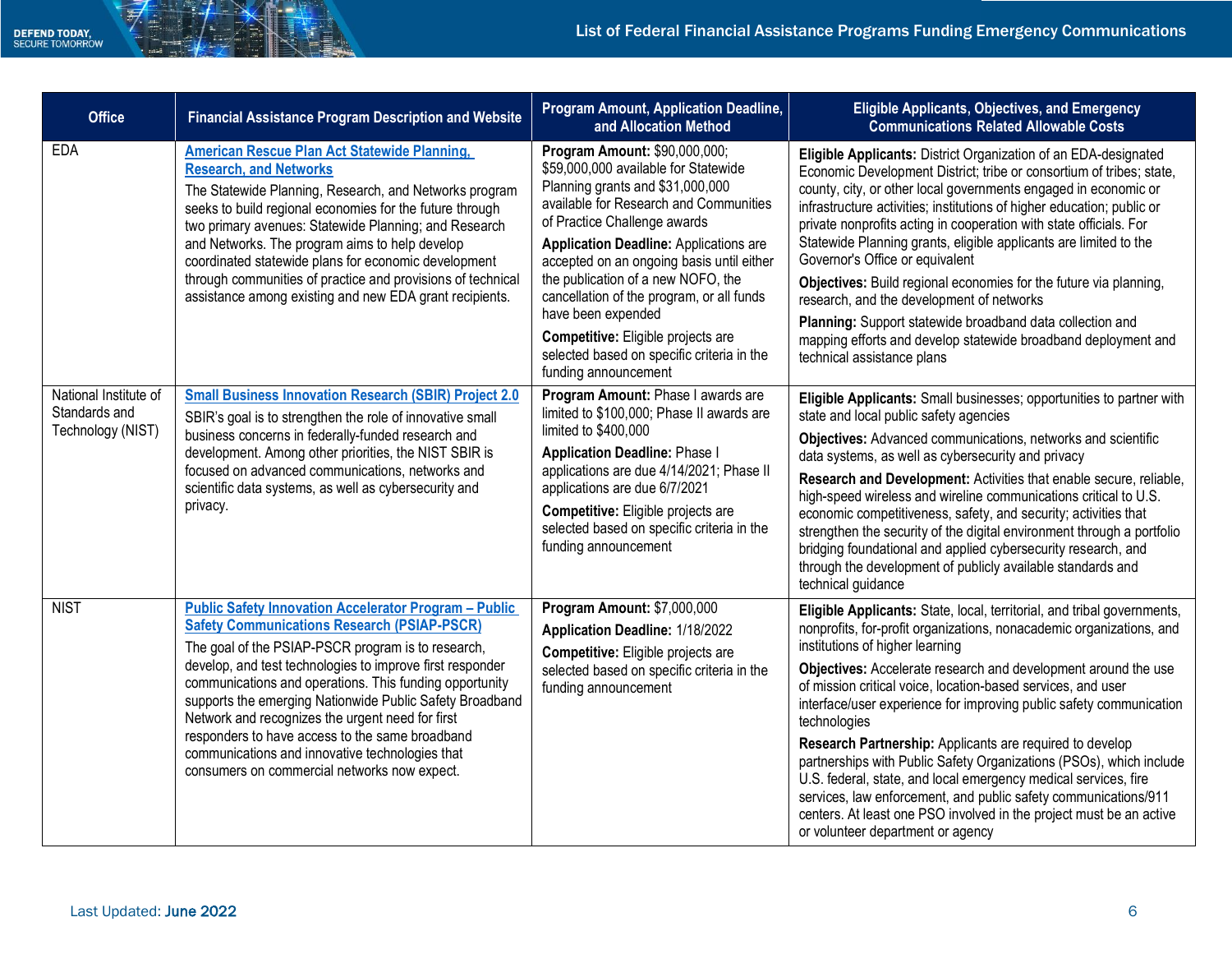| <b>Office</b>                                                                 | <b>Financial Assistance Program Description and Website</b>                                                                                                                                                                                                                                                                                                                                                                                  | Program Amount, Application Deadline,<br>and Allocation Method                                                                                                                                                                                                                                                                                                                                                                                                                                                                             | <b>Eligible Applicants, Objectives, and Emergency</b><br><b>Communications Related Allowable Costs</b>                                                                                                                                                                                                                                                                                                                                                                                                                                                                                                                                                                                                                                                                                                                                                                                                                                                                                                                                                                                                                                                                                                                                                                                                                                                                                                  |
|-------------------------------------------------------------------------------|----------------------------------------------------------------------------------------------------------------------------------------------------------------------------------------------------------------------------------------------------------------------------------------------------------------------------------------------------------------------------------------------------------------------------------------------|--------------------------------------------------------------------------------------------------------------------------------------------------------------------------------------------------------------------------------------------------------------------------------------------------------------------------------------------------------------------------------------------------------------------------------------------------------------------------------------------------------------------------------------------|---------------------------------------------------------------------------------------------------------------------------------------------------------------------------------------------------------------------------------------------------------------------------------------------------------------------------------------------------------------------------------------------------------------------------------------------------------------------------------------------------------------------------------------------------------------------------------------------------------------------------------------------------------------------------------------------------------------------------------------------------------------------------------------------------------------------------------------------------------------------------------------------------------------------------------------------------------------------------------------------------------------------------------------------------------------------------------------------------------------------------------------------------------------------------------------------------------------------------------------------------------------------------------------------------------------------------------------------------------------------------------------------------------|
| National<br>Telecommunications<br>and Information<br>Administration<br>(NTIA) | <b>Broadband Infrastructure Program</b><br>The purpose of the Broadband Infrastructure Program is to<br>provide federal funding to deploy broadband infrastructure<br>to eligible service areas of the country.                                                                                                                                                                                                                              | Program Amount: \$288,000,000<br>Application Deadline: 8/17/2021<br><b>Competitive:</b> Eligible projects are<br>selected based on specific criteria in the<br>funding announcement                                                                                                                                                                                                                                                                                                                                                        | Eligible Applicants: Partnerships between a state, or one or more<br>political subdivisions of a state, and a provider of fixed broadband<br>service<br>Objectives: Provide qualifying broadband service for census blocks<br>in which broadband service is not available at one or more<br>households or businesses<br>Personnel: Salaries and fringe benefits for staff and consultants<br>Equipment: Construction, improvement, and/or acquisition of<br>facilities and telecommunications equipment required for qualifying<br>broadband service                                                                                                                                                                                                                                                                                                                                                                                                                                                                                                                                                                                                                                                                                                                                                                                                                                                    |
| <b>NTIA</b>                                                                   | <b>Tribal Broadband Connectivity Program</b><br>The purpose of the Tribal Broadband Connectivity Program<br>is to improve quality of life, spur economic development<br>and commercial activity, and create opportunities for<br>remote employment and online entrepreneurship, remote<br>learning, and telehealth by expanding broadband access<br>and providing digital training and inclusion programs to<br>Native American communities. | Program Amount: \$980,000,000<br><b>Application Deadline: 9/1/2021</b><br>Competitive: Eligible projects are<br>selected based on specific criteria in the<br>funding announcement. Not less than 3%<br>of the total amount of program funding will<br>be allocated to the Department of<br>Hawaiian Home Lands on behalf of the<br>Native Hawaiian Community, and up to<br>\$500,000 will be allocated to each of the<br>federally-recognized tribes delineated by<br>the Department of the Interior's Bureau of<br><b>Indian Affairs</b> | Eligible Applicants: Tribal governments; tribal colleges or<br>universities; the Department of Hawaiian Home Lands on behalf of<br>the Native Hawaiian Community, including Native Hawaiian<br>education programs; tribal organizations; and Alaska Native<br>corporations<br>Objectives: Funds to expand access to and adoption of broadband<br>service on Tribal Land or for programs that promote the use of<br>broadband to access remote learning, telework, or telehealth<br>resources during the COVID-19 pandemic<br>Personnel: Personnel salaries, wages, and fringe benefits for<br>persons working directly on the grant; subaward and third-party<br>contractor costs; stipends, internships or fellowships<br>Planning: Feasibility and sustainability studies; engineering and<br>network design, including route mapping for broadband<br>infrastructure, permitting and work related to environmental,<br>historical, and cultural reviews<br>Equipment: Construction, improvement, replacement, extension or<br>acquisition of facilities and telecommunications equipment required<br>to provide qualifying broadband service; equipment and devices to<br>support connectivity for telehealth and remote education such as<br>laptops, tablets, and hotspots<br>Training: Workforce training; travel expenses for key project staff<br>and consultants; staff and volunteer training |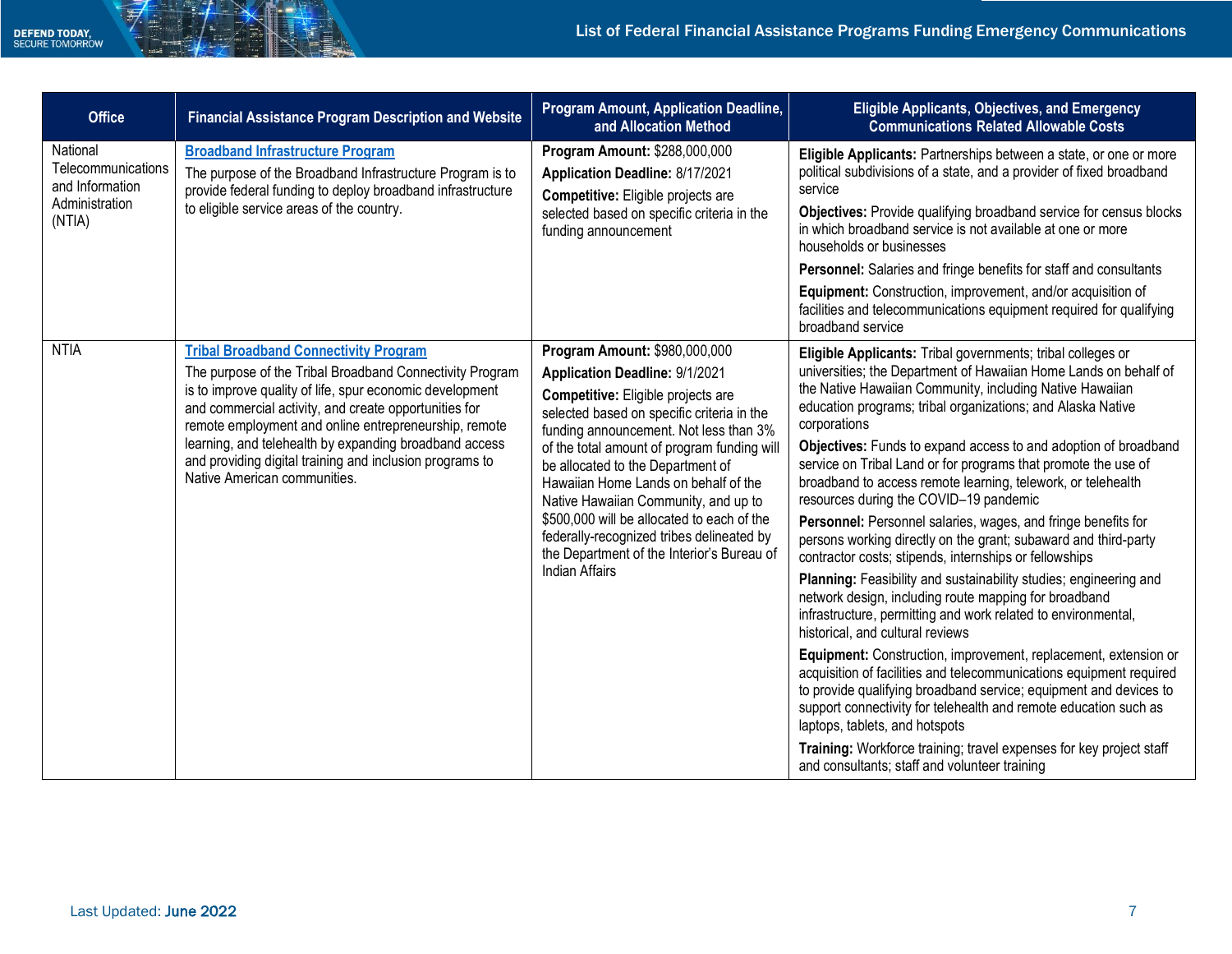| <b>Office</b> | <b>Financial Assistance Program Description and Website</b>                                                                                                                                                                                                                                                                                                                                                                                                                                                                                                      | <b>Program Amount, Application Deadline,</b><br>and Allocation Method                                                                                                                                                                                                                                                                                                                                                                                                                                 | <b>Eligible Applicants, Objectives, and Emergency</b><br><b>Communications Related Allowable Costs</b>                                                                                                                                                                                                                                                                                                                                                                                                                                                                                                                                                                                                                                                                                                                                                                       |
|---------------|------------------------------------------------------------------------------------------------------------------------------------------------------------------------------------------------------------------------------------------------------------------------------------------------------------------------------------------------------------------------------------------------------------------------------------------------------------------------------------------------------------------------------------------------------------------|-------------------------------------------------------------------------------------------------------------------------------------------------------------------------------------------------------------------------------------------------------------------------------------------------------------------------------------------------------------------------------------------------------------------------------------------------------------------------------------------------------|------------------------------------------------------------------------------------------------------------------------------------------------------------------------------------------------------------------------------------------------------------------------------------------------------------------------------------------------------------------------------------------------------------------------------------------------------------------------------------------------------------------------------------------------------------------------------------------------------------------------------------------------------------------------------------------------------------------------------------------------------------------------------------------------------------------------------------------------------------------------------|
| <b>NTIA</b>   | <b>Connecting Minority Communities Pilot Program</b><br>The purpose of the Connecting Minority Communities Pilot<br>Program is to provide federal funding to eligible recipients<br>in anchor communities for the purchase of broadband<br>internet access service or any eligible equipment or to hire<br>and train information technology personnel; to facilitate<br>educational instruction and learning, including through<br>remote instruction; to operate a minority business<br>enterprise (MBE); or to operate a tax-exempt 501(c)(3)<br>organization. | Program Amount: \$268,000,000<br>Application Deadline: 12/1/2021<br>Competitive: Eligible projects are<br>selected based on specific criteria in the<br>funding announcement. At least 40<br>percent of the grant funds awarded will be<br>distributed to qualifying historically Black<br>colleges or universities, and at least 20<br>percent of grant funds will be awarded to<br>eligible entities to provide broadband<br>internet access service and/or eligible<br>equipment to their students | Eligible Applicants: Historically Black colleges or universities;<br>Tribal colleges or universities; Minority-serving institutions; or<br>consortiums that also include an MBE or an organization described<br>in section 501(c)(3) of the Internal Revenue Code of 1986 and that<br>is exempt from tax under section 501(a) of such Code. Eligible<br>applicants also must be in an "anchor community." Additional<br>eligibility requirements can be found in the NOFO<br>Objectives: Funds to expand educational instruction and remote<br>learning opportunities, spur economic development, and create<br>opportunities for employment and entrepreneurship by building the<br>digital capacity of the eligible institutions and furthering broadband<br>access, adoption, and digital skills within those institutions and in<br>their surrounding anchor communities |
|               |                                                                                                                                                                                                                                                                                                                                                                                                                                                                                                                                                                  |                                                                                                                                                                                                                                                                                                                                                                                                                                                                                                       | Personnel: Funds to hire and train information technology personnel<br>Equipment: One-time installation or upgrade of broadband facilities;<br>purchase or lease of a Wi-Fi hotspot, modem, router, a device that<br>combines a modem and router, a connected device, or any other<br>equipment used to provide access to broadband internet access<br>service for student or patron use                                                                                                                                                                                                                                                                                                                                                                                                                                                                                     |
| <b>NTIA</b>   | <b>Middle Mile Broadband Infrastructure Grant (MMG)</b><br><b>Program</b><br>The MMG provides funding for the construction,<br>improvement, or acquisition of middle mile infrastructure.                                                                                                                                                                                                                                                                                                                                                                        | Program Amount: \$980,000,000<br>Application Deadline: 9/30/2022<br>Competitive: Eligible projects are<br>selected based on specific criteria in the<br>funding announcement                                                                                                                                                                                                                                                                                                                          | Eligible Applicants: State, political subdivision of a State, Tribal<br>government, technology company, electric utility, utility cooperative,<br>public utility district, telecommunications company,<br>telecommunications cooperative, nonprofit foundation, nonprofit<br>corporation, nonprofit institution, nonprofit association, regional<br>planning council, Native entity, economic development authority, or<br>any partnership of two (2) or more of these entities<br>Objectives: Funds to expand and extend middle mile infrastructure                                                                                                                                                                                                                                                                                                                         |
|               |                                                                                                                                                                                                                                                                                                                                                                                                                                                                                                                                                                  |                                                                                                                                                                                                                                                                                                                                                                                                                                                                                                       | to reduce the cost of connecting areas that are unserved or<br>underserved to the "internet backbone"<br>Personnel: Salaries and fringe benefits for staff and consultants<br>required for the implementation of the MMG Program                                                                                                                                                                                                                                                                                                                                                                                                                                                                                                                                                                                                                                             |
|               |                                                                                                                                                                                                                                                                                                                                                                                                                                                                                                                                                                  |                                                                                                                                                                                                                                                                                                                                                                                                                                                                                                       | Equipment: Construction, improvement, and/or acquisition of<br>facilities and telecommunications equipment required to deploy<br>middle mile broadband facilities                                                                                                                                                                                                                                                                                                                                                                                                                                                                                                                                                                                                                                                                                                            |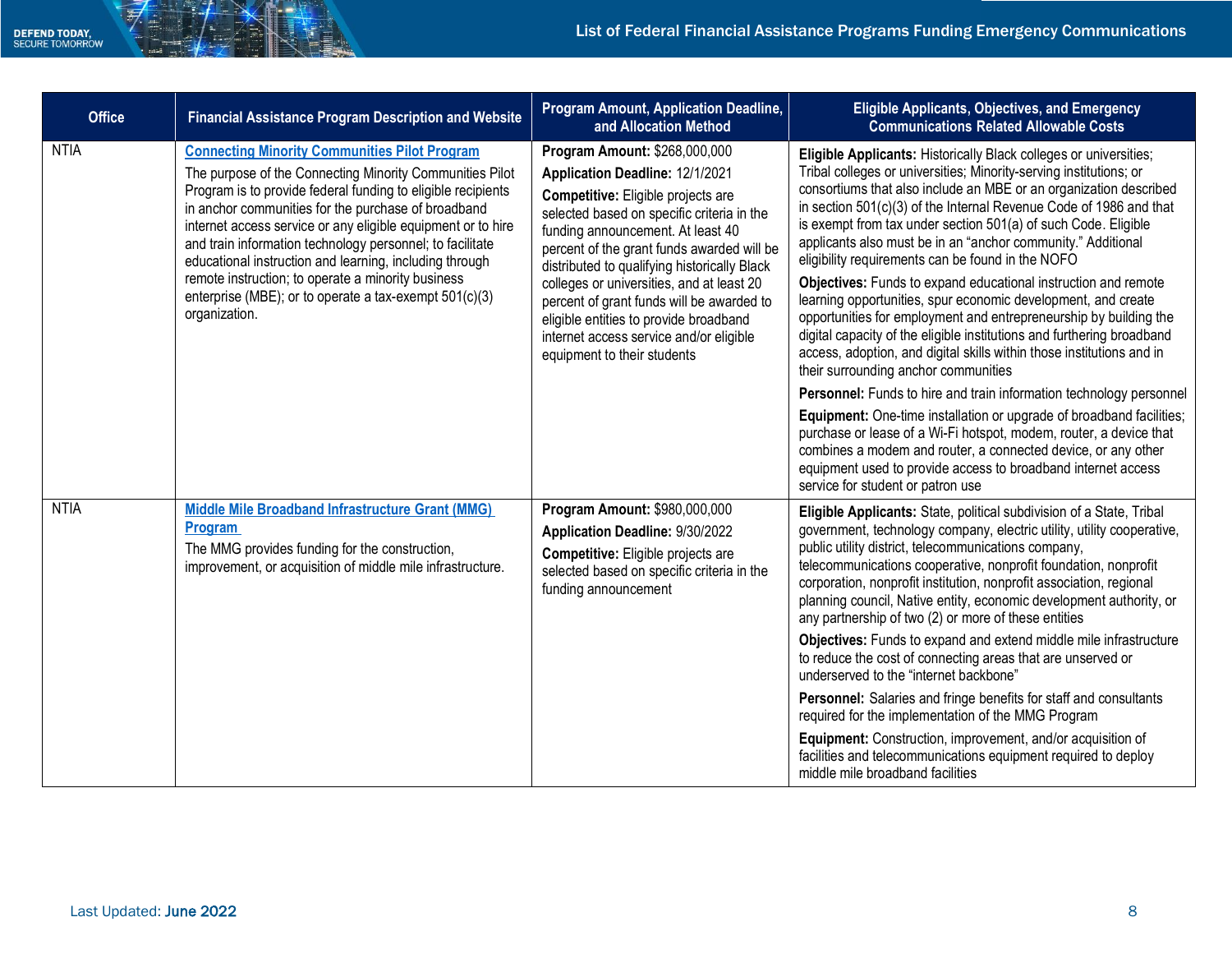| <b>Office</b> | <b>Financial Assistance Program Description and Website</b>                                                                                                                                                                                                                                    | Program Amount, Application Deadline,<br>and Allocation Method                                                                   | <b>Eligible Applicants, Objectives, and Emergency</b><br><b>Communications Related Allowable Costs</b>                                                                                                                                                                                                                                                                                                       |
|---------------|------------------------------------------------------------------------------------------------------------------------------------------------------------------------------------------------------------------------------------------------------------------------------------------------|----------------------------------------------------------------------------------------------------------------------------------|--------------------------------------------------------------------------------------------------------------------------------------------------------------------------------------------------------------------------------------------------------------------------------------------------------------------------------------------------------------------------------------------------------------|
| <b>NTIA</b>   | <b>State Digital Equity Planning Grant Program</b><br>The State Digital Equity Planning Grant Program provides                                                                                                                                                                                 | <b>Program Amount: \$53,400,000</b><br>Application Deadline: 7/12/2022                                                           | Eligible Applicants: States, territories, federally-recognized tribal<br>nations, Alaska Native entities, Native Hawaiian organizations                                                                                                                                                                                                                                                                      |
|               | funding for the development of State Digital Equity Plans.<br>Through these Plans, each state will, among other things,<br>identify barriers to digital equity in the State and strategies<br>for overcoming those barriers.                                                                   | Formula-based: Funds are awarded<br>based on specific criteria in the funding<br>announcement                                    | <b>Objectives:</b> Funds to promote the achievement of digital equity,<br>support digital inclusion activities, and build capacity for efforts by<br>states relating to the adoption of broadband by residents of those<br>states                                                                                                                                                                            |
|               |                                                                                                                                                                                                                                                                                                |                                                                                                                                  | Planning: Developing State Digital Equity Plans inclusive of<br>elements defined in the NOFO                                                                                                                                                                                                                                                                                                                 |
| <b>NTIA</b>   | <b>Broadband Equity, Access, and Deployment (BEAD)</b>                                                                                                                                                                                                                                         | Program Amount: \$41,601,000,000                                                                                                 | <b>Eligible Applicants: States and territories</b>                                                                                                                                                                                                                                                                                                                                                           |
|               | Program<br>The BEAD Program provides funding for deploying<br>broadband service to unserved locations (those without any<br>broadband service at all or with broadband service offering<br>speeds below 25 megabits per second [Mbps]<br>downstream/3 Mbps upstream) and underserved locations | Application Deadline: 7/18/2022<br>Formula-based: Funds are awarded<br>based on specific criteria in the funding<br>announcement | Objectives: Funds to lay critical groundwork for widespread access,<br>affordability, equity, and adoption of broadband, create good-paying<br>jobs; grow economic opportunities, including for local workers,<br>provide increased access to healthcare services, enrich educational<br>experiences of students, close long-standing equity gaps, and<br>improve the overall quality of life across America |
|               | (those without broadband service offering speeds of 100<br>Mbps downstream/20 Mbps upstream).                                                                                                                                                                                                  |                                                                                                                                  | Personnel: Salaries and fringe benefits for staff and consultants<br>providing services directly connected to the implementation of the<br><b>BEAD Program</b>                                                                                                                                                                                                                                               |
|               |                                                                                                                                                                                                                                                                                                |                                                                                                                                  | Equipment: Construction, improvement, and/or acquisition of<br>facilities and telecommunications equipment required to deploy the<br><b>BEAD Program</b>                                                                                                                                                                                                                                                     |
|               |                                                                                                                                                                                                                                                                                                |                                                                                                                                  | Software: Network software upgrades, including, but not limited to,<br>cybersecurity solutions                                                                                                                                                                                                                                                                                                               |
|               |                                                                                                                                                                                                                                                                                                |                                                                                                                                  | Training: Training for cybersecurity professionals working on a<br>BEAD project; workforce development training                                                                                                                                                                                                                                                                                              |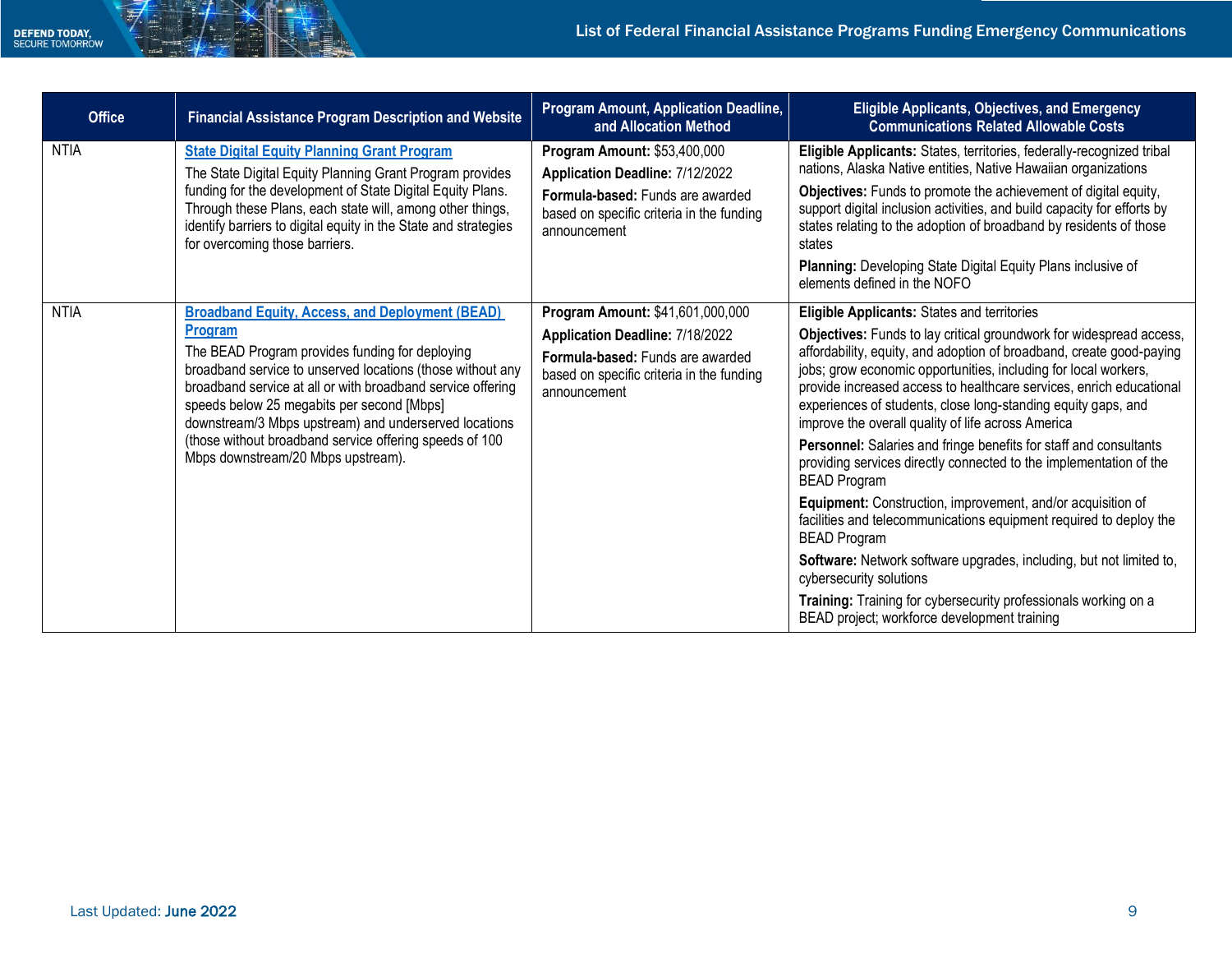| <b>Office</b>                                                            | <b>Financial Assistance Program Description and Website</b>                                                                                                                                                                                                                                                                                                                                                                                                                                                           | Program Amount, Application Deadline,<br>and Allocation Method                                                                                                                                                                                                                                                                                                                                                                           | <b>Eligible Applicants, Objectives, and Emergency</b><br><b>Communications Related Allowable Costs</b>                                                                                                                                                                                                                                                                                                                                                                                                                                                                                                                                                                                                                                                                                                        |
|--------------------------------------------------------------------------|-----------------------------------------------------------------------------------------------------------------------------------------------------------------------------------------------------------------------------------------------------------------------------------------------------------------------------------------------------------------------------------------------------------------------------------------------------------------------------------------------------------------------|------------------------------------------------------------------------------------------------------------------------------------------------------------------------------------------------------------------------------------------------------------------------------------------------------------------------------------------------------------------------------------------------------------------------------------------|---------------------------------------------------------------------------------------------------------------------------------------------------------------------------------------------------------------------------------------------------------------------------------------------------------------------------------------------------------------------------------------------------------------------------------------------------------------------------------------------------------------------------------------------------------------------------------------------------------------------------------------------------------------------------------------------------------------------------------------------------------------------------------------------------------------|
|                                                                          | <b>Department of Health and Human Services (HHS)</b>                                                                                                                                                                                                                                                                                                                                                                                                                                                                  |                                                                                                                                                                                                                                                                                                                                                                                                                                          |                                                                                                                                                                                                                                                                                                                                                                                                                                                                                                                                                                                                                                                                                                                                                                                                               |
| Administration for<br><b>Native Americans</b><br>(ANA)                   | <b>Social and Economic Development Strategies (SEDS)</b><br>SEDS is focused on community-driven projects designed<br>to grow local economies, strengthen Native American<br>families, including the preservation of Native American<br>cultures, and decrease the high rate of current challenges<br>caused by the lack of community-based businesses, and<br>social and economic infrastructure in Native American<br>communities.                                                                                   | Program Amount: Minimum grant<br>request amount of \$100,000 and<br>maximum grant request of \$400,000, per<br>application<br><b>Application Deadline: FY 2021</b><br>applications are due 6/30/2021;<br>FY 2022 applications are due 5/23/2022;<br>FY 2023 applications are due 5/22/2023<br>Competitive: Eligible projects are<br>selected based on specific criteria in the<br>funding announcement; minimum 20%<br>match is required | Eligible Applicants: Federally-recognized tribes and other tribal<br>entities, as described in the funding announcement<br>Objectives: Funds to promote social and economic self-sufficiency<br>for American Indians, Alaska Natives, Native Hawaiians, and Native<br>American Pacific Islanders from American Samoa, Guam, and the<br>Commonwealth of the Northern Mariana Islands<br>Planning: Planning and coordinating emergency response services<br>within the community and with state and local governments to<br>protect against acts of nature and other catastrophic events such as<br>floods and hazardous materials exposure<br>Development: Developing or enhancing community-based<br>initiatives to protect the community from external threats and reduce<br>insecurity, violence, and crime |
| <b>ANA</b>                                                               | <b>Social and Economic Development Strategies for</b><br>Alaska (SEDS-AK)<br>SEDS-AK provides targeted support for village-specific<br>projects to improve and strengthen the administrative and<br>management capacity of Alaska Native village<br>governments that are central to social and economic self-<br>sufficiency in Alaska. The program intends to support<br>community-driven projects that build and strengthen core<br>governmental capacity in the areas of administration and<br>project management. | Program Amount: Minimum grant<br>request amount of \$50,000 and maximum<br>grant request of \$200,000, per application<br><b>Application Deadline: FY 2021</b><br>applications are due 6/30/2021;<br>FY 2022 applications are due 5/23/2022;<br>FY 2023 applications are due 5/22/2023<br>Competitive: Eligible projects are<br>selected based on specific criteria in the<br>funding announcement; minimum 20%<br>match is required     | Eligible Applicants: Federally-recognized tribes in Alaska and<br>other Alaskan tribal entities, as described in the funding<br>announcement<br>Objectives: Funds to promote social and economic self-sufficiency<br>for Alaska Natives<br>Planning: Planning, analysis, and mitigation efforts relating to<br>emergency preparedness and response to ensure needed services,<br>increase communications, coordinate preparedness, enhance<br>situational responsiveness, and strengthen recovery efforts at the<br>village level                                                                                                                                                                                                                                                                             |
| <b>Assistant Secretary</b><br>for Preparedness<br>and Response<br>(ASPR) | <b>Hospital Preparedness Program (HPP)</b><br>HPP's purpose is to strengthen and enhance the acute care<br>medical surge capacity through the maintenance and<br>growth of strong health care coalitions. The goals of health<br>care preparedness and response capabilities include:<br>1) Foundation for Health Care and Medical Readiness;<br>2) Health Care and Medical Response Coordination;<br>3) Continuity of Health Care Service Delivery; and<br>4) Medical Surge.                                         | Program Amount: Up to \$231,500,000<br>Application Deadline: 5/3/2019; non-<br>competitive continuation of funding<br>opportunities available for recipients<br>Formula-based: Cooperative agreement<br>is awarded to states or consortium of<br>states with 10% matching requirement                                                                                                                                                    | Eligible Applicants: State, county, city, or township, and special<br>district governments<br>Objectives: Funds to build acute care medical surge capacity<br>Personnel: Staff to assist with planning, training, and exercises<br>Planning: Engage emergency communications stakeholders in<br>planning; develop assessments and inventories<br>Training/Exercises: Develop, deliver, attend, and evaluate training<br>and exercises                                                                                                                                                                                                                                                                                                                                                                         |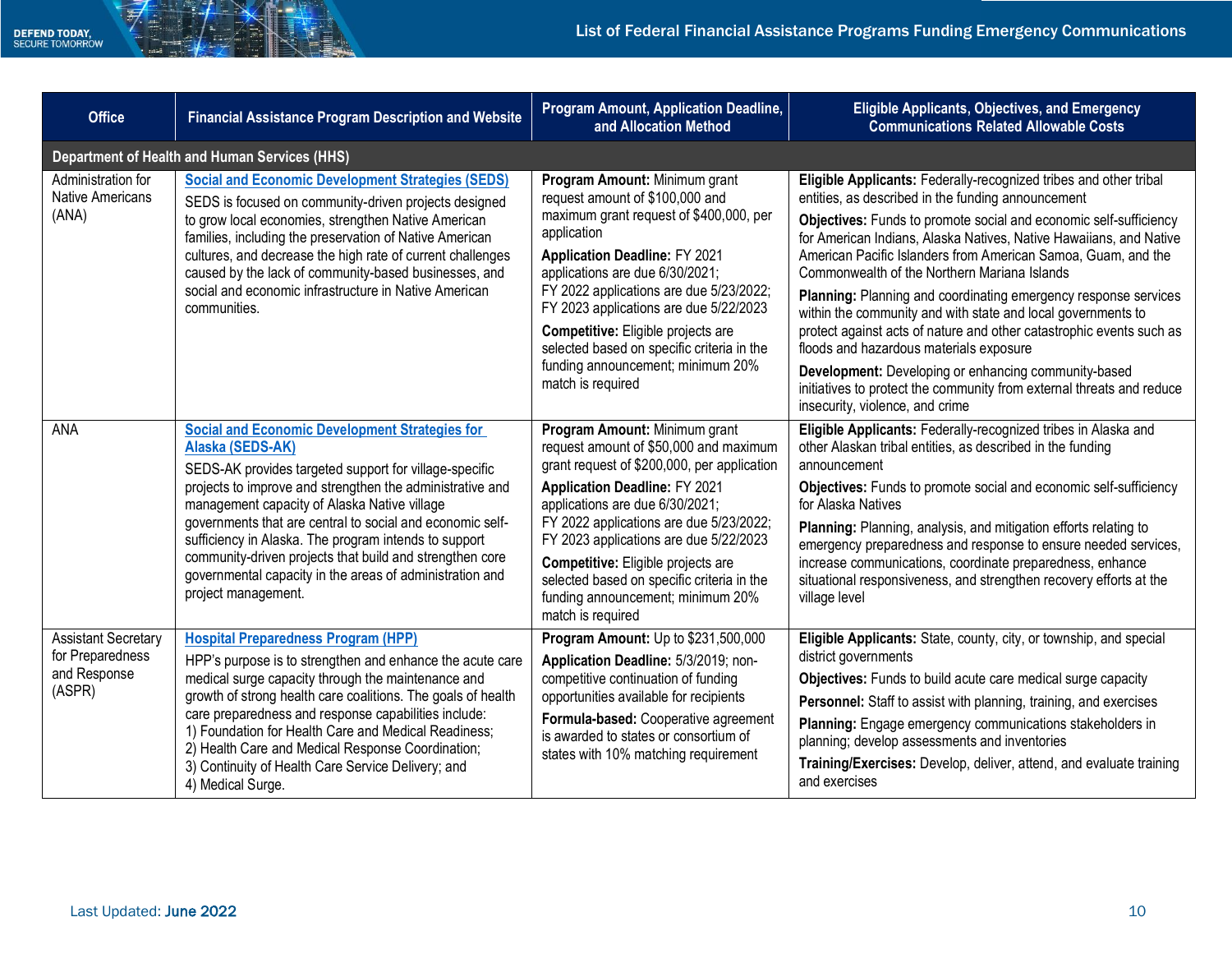| <b>Office</b>                           | <b>Financial Assistance Program Description and Website</b>                                                                                                                                                                                                                                                                                                                                                                                                                                                                                                                                                                              | Program Amount, Application Deadline,<br>and Allocation Method                                                                                                                          | <b>Eligible Applicants, Objectives, and Emergency</b><br><b>Communications Related Allowable Costs</b>                                                                                                                                                                                                                                                                                                                                                                                                                                                                                                                                                                                                 |
|-----------------------------------------|------------------------------------------------------------------------------------------------------------------------------------------------------------------------------------------------------------------------------------------------------------------------------------------------------------------------------------------------------------------------------------------------------------------------------------------------------------------------------------------------------------------------------------------------------------------------------------------------------------------------------------------|-----------------------------------------------------------------------------------------------------------------------------------------------------------------------------------------|--------------------------------------------------------------------------------------------------------------------------------------------------------------------------------------------------------------------------------------------------------------------------------------------------------------------------------------------------------------------------------------------------------------------------------------------------------------------------------------------------------------------------------------------------------------------------------------------------------------------------------------------------------------------------------------------------------|
| <b>ASPR</b>                             | <b>Partnership for Disaster Health Response</b><br>The purpose of the Partnership for Disaster Health<br>Response is to fund one demonstration project that will<br>help identify issues, develop leading practices, and<br>demonstrate the potential effectiveness and viability of the<br>Regional Disaster Health Response System concept.                                                                                                                                                                                                                                                                                            | Program Amount: \$3,000,000<br>Application Deadline: 9/20/2021<br><b>Competitive:</b> Cooperative agreement<br>awarded based on specific criteria in the<br>funding announcement        | Eligible Applicants: Partnerships consisting of the following<br>required members: one or more hospitals, at least one of which shall<br>be a designated trauma center; one or more other local health care<br>facilities; one or more political subdivisions; one or more states or<br>one or more states and one or more political subdivisions; and one<br>or more emergency medical service organizations or emergency<br>management organizations<br>Objectives: Funds for a demonstration site that will advance the                                                                                                                                                                             |
|                                         |                                                                                                                                                                                                                                                                                                                                                                                                                                                                                                                                                                                                                                          |                                                                                                                                                                                         | vision for a nationwide, regional response system<br>Allowable Costs: Funds may be used to cover costs of planning<br>(e.g., telehealth implementation), personnel, consultants, equipment,<br>supplies, grant-related travel, and other costs pending prior approval                                                                                                                                                                                                                                                                                                                                                                                                                                  |
| <b>ASPR</b>                             | <b>Enhanced Efforts to Strengthen the Nation's Healthcare</b><br>and Public Health Preparedness, Response, and<br><b>Recovery to Disasters and Other Emergencies</b><br>The purpose of the cooperative agreement is to ensure<br>local governments, communities, private sector entities,<br>non-governmental organizations, academia, and<br>individuals can optimally coordinate their respective<br>national health security roles and responsibilities to<br>achieve community health resilience and strengthen<br>health care, public health, and emergency management<br>systems in preparation of, response to, and recovery from | Program Amount: Up to \$20,000,000<br>Application Deadline: 9/22/2021<br><b>Competitive:</b> Cooperative agreement<br>awarded based on specific criteria in the<br>funding announcement | Eligible Applicants: National profit and non-profit organizations and<br>associations capable of improving collaboration between ASPR and<br>stakeholders across healthcare delivery, public health, and<br>emergency management<br>Objectives: Funds to improve collaboration between ASPR, public<br>health and healthcare sectors, and emergency management<br>services to enhance national health security, foster community<br>health resilience, and strengthen healthcare delivery, public health,<br>and healthcare preparedness and emergency response<br>Allowable Costs: Funds may be used to cover costs of personnel,<br>equipment, supplies, grant-related travel, and other costs that, |
|                                         | disasters and other emergencies.                                                                                                                                                                                                                                                                                                                                                                                                                                                                                                                                                                                                         |                                                                                                                                                                                         | among other items, strengthen healthcare preparedness and<br>emergency response                                                                                                                                                                                                                                                                                                                                                                                                                                                                                                                                                                                                                        |
| Centers for<br>Disease Control<br>(CDC) | <b>Public Health Crisis Response Cooperative Agreement</b><br>The purpose of the cooperative agreement is to enhance<br>the nation's ability to rapidly mobilize, surge, and respond to<br>public health emergencies (PHEs) as identified by the CDC<br>by establishing a roster of approved but unfunded<br>applicants that may receive rapid funding to respond to<br>identified PHEs.                                                                                                                                                                                                                                                 | Program Amount: \$500,000,000<br>Application Deadline: 2/12/2022<br>Formula-based: Cooperative agreement<br>awarded based on specific criteria in the<br>funding announcement           | Eligible Applicants: State, county, city, township, or special district<br>governments; tribes<br>Objectives: Prepare the nation to respond to PHEs of such<br>magnitude, complexity, or significance that would have an<br>overwhelming impact upon jurisdictions<br>Allowable Costs: Funds to strengthen community resilience,<br>incident management for early crisis response, information<br>management, countermeasures and mitigation, and biosurveillance.<br>Eligible activities include establishing call centers, standing up<br>emergency operations centers, and updating response and recovery<br>plans                                                                                  |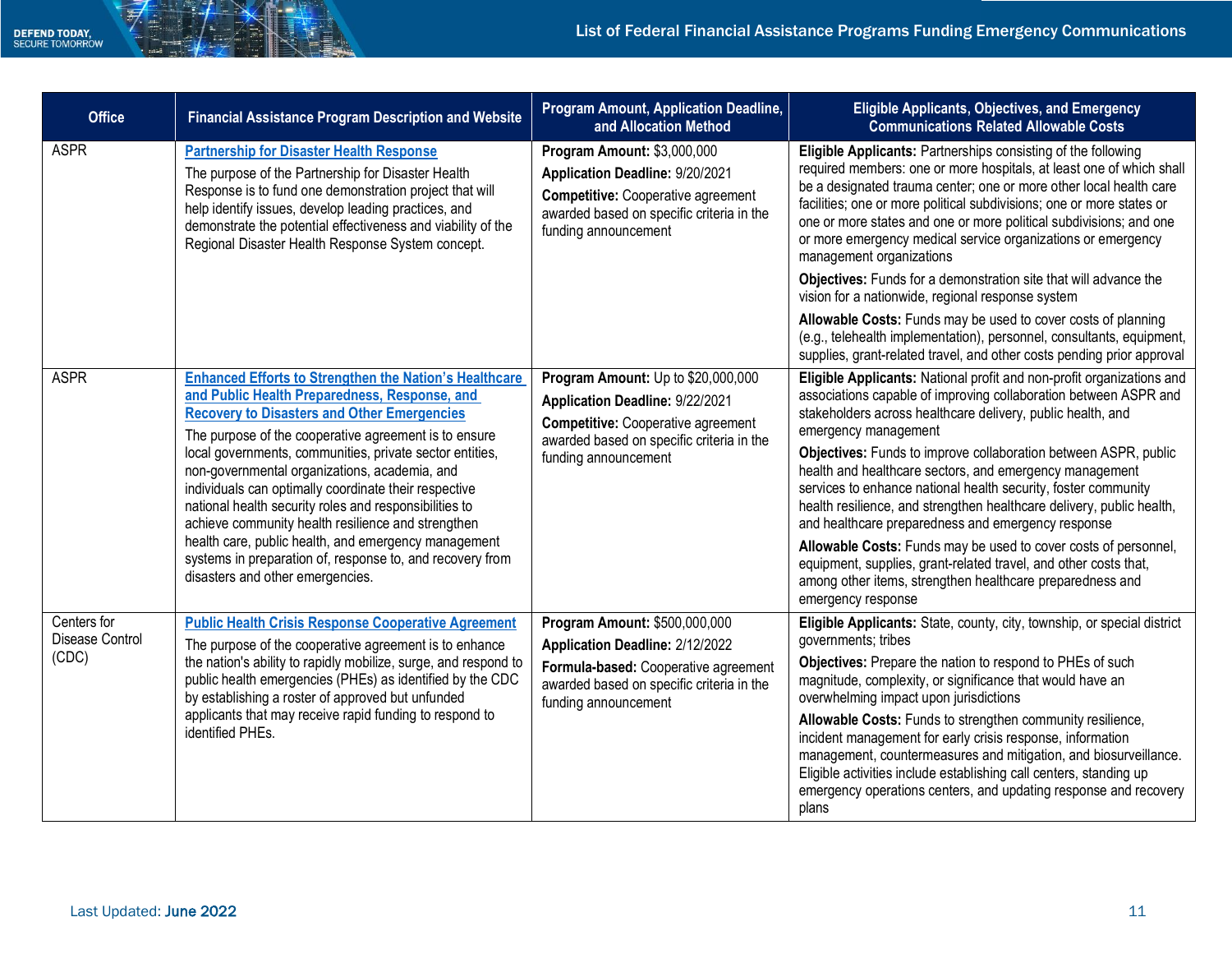| <b>Office</b>                                                     | <b>Financial Assistance Program Description and Website</b>                                                                                                                                                                                                                                                                                                                                                                                                                                                                                                  | Program Amount, Application Deadline,<br>and Allocation Method                                                                                                                                                                                                                                | <b>Eligible Applicants, Objectives, and Emergency</b><br><b>Communications Related Allowable Costs</b>                                                                                                                                                                                                                                                                                                                                                                                                                                                                                                                                                                                                                                                                                                                                                                                                                                                                                                                                                               |
|-------------------------------------------------------------------|--------------------------------------------------------------------------------------------------------------------------------------------------------------------------------------------------------------------------------------------------------------------------------------------------------------------------------------------------------------------------------------------------------------------------------------------------------------------------------------------------------------------------------------------------------------|-----------------------------------------------------------------------------------------------------------------------------------------------------------------------------------------------------------------------------------------------------------------------------------------------|----------------------------------------------------------------------------------------------------------------------------------------------------------------------------------------------------------------------------------------------------------------------------------------------------------------------------------------------------------------------------------------------------------------------------------------------------------------------------------------------------------------------------------------------------------------------------------------------------------------------------------------------------------------------------------------------------------------------------------------------------------------------------------------------------------------------------------------------------------------------------------------------------------------------------------------------------------------------------------------------------------------------------------------------------------------------|
| CDC                                                               | <b>Public Health Emergency Preparedness (PHEP)</b><br>PHEP's purpose is to strengthen and enhance the<br>capabilities of state, local, and territorial public health<br>systems to respond effectively (e.g., mitigate the loss of life<br>and reduce the threats to the community's health and<br>safety) to evolving threats and other emergencies, and<br>improve the readiness of the public health system to save<br>lives during emergencies that exceed the day-to-day<br>capacity and capability of the public health emergency<br>response systems. | <b>Program Amount:</b> Up to \$622,850,000<br>Application Deadline: 3/17/2020; non-<br>competitive continuation of funding<br>opportunities available for recipients<br>Formula-based: Cooperative agreement<br>is awarded to states or consortium of<br>states with 10% matching requirement | Eligible Applicants: State, county, city, or township, and special<br>district governments<br>Objectives: Funds to advance development of effective public<br>health emergency management and response programs<br>Personnel: Staff to assist with planning, training, and exercises<br><b>Planning:</b> Whole community planning for all populations, including<br>tribal engagement<br>Training/Exercises: Develop, deliver, attend, and evaluate training<br>and exercises; Continuity of operations and administrative<br>preparedness plans tested via tabletop exercises<br>Equipment: Personal protective equipment                                                                                                                                                                                                                                                                                                                                                                                                                                           |
| <b>Health Resources</b><br>& Services<br>Administration<br>(HRSA) | <b>Telehealth Technology-Enabled Learning Program</b><br>(TTELP)<br>The purpose of TTELP is to connect specialists at academic<br>medical centers with primary care providers (PCPs) in rural,<br>frontier, and underserved populations, providing evidence-<br>based training and support to help them treat patients with<br>complex conditions in their communities.                                                                                                                                                                                      | Program Amount: Up to \$4,275,000<br>Application Deadline: 6/25/2021<br><b>Competitive:</b> Cooperative agreement<br>awarded based on specific criteria in the<br>funding announcement                                                                                                        | Eligible Applicants: Faith- and community-based organizations,<br>federally-recognized tribes, tribal organizations, and other domestic<br>public or private, nonprofit or for-profit entities with demonstrated<br>experience utilizing telehealth technologies to assist rural<br>underserved populations<br>Objectives: Funds to develop learning community models that<br>emphasize collaborative partnerships between providers to facilitate<br>training and disseminate best practice specialty care to PCPs and<br>care teams in rural, frontier, and underserved populations<br>Personnel: Compensation of specialists and referring health care<br>providers<br>Planning: Developing projects to use telehealth technology to<br>facilitate collaboration between health care providers<br>Equipment: Developing and acquiring computer hardware and<br>software, audio and video equipment, computer network equipment,<br>interactive equipment, data terminal equipment, and other equipment<br>that furthers program objectives; equipment maintenance |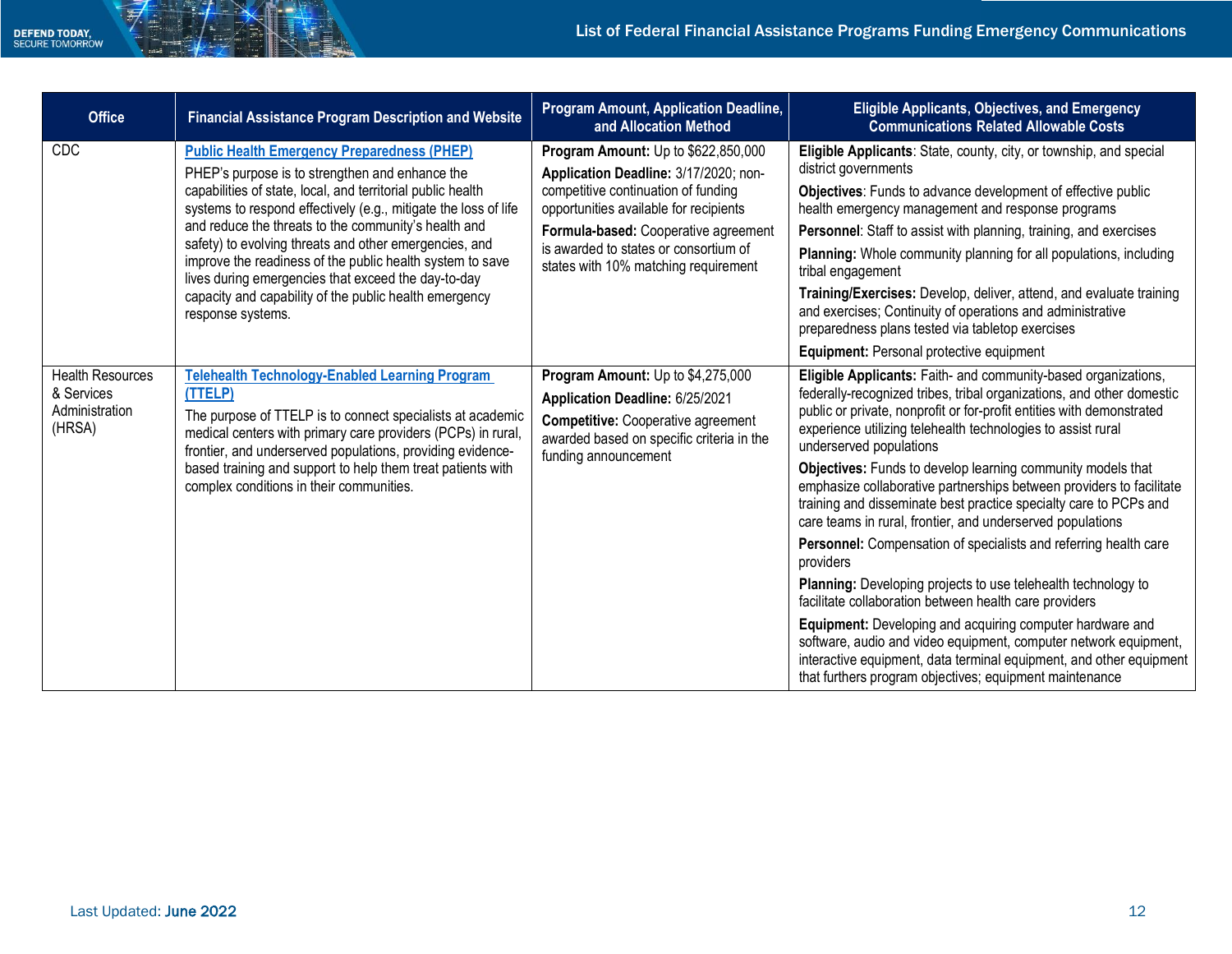| <b>Office</b>                                                      | <b>Financial Assistance Program Description and Website</b>                                                                                                                                                                                                                                                                                                                                           | <b>Program Amount, Application Deadline,</b><br>and Allocation Method                                                                                                                       | <b>Eligible Applicants, Objectives, and Emergency</b><br><b>Communications Related Allowable Costs</b>                                                                                                                                                                                                                                                                                                                                                                                                                                                                                                                                                                                                                                                                                   |
|--------------------------------------------------------------------|-------------------------------------------------------------------------------------------------------------------------------------------------------------------------------------------------------------------------------------------------------------------------------------------------------------------------------------------------------------------------------------------------------|---------------------------------------------------------------------------------------------------------------------------------------------------------------------------------------------|------------------------------------------------------------------------------------------------------------------------------------------------------------------------------------------------------------------------------------------------------------------------------------------------------------------------------------------------------------------------------------------------------------------------------------------------------------------------------------------------------------------------------------------------------------------------------------------------------------------------------------------------------------------------------------------------------------------------------------------------------------------------------------------|
| <b>HRSA</b>                                                        | <b>Rural Health Network Development Planning Program</b><br>The purpose of this program is to promote the development<br>of integrated health care networks in order to: (i) achieve<br>efficiencies; (ii) expand access to, coordinate, and improve<br>the quality of basic health care services and associated<br>health outcomes; and (iii) strengthen the rural health care<br>system as a whole. | Program Amount: \$2,000,000<br>Application Deadline: 1/28/2022<br>Competitive: Eligible projects are<br>selected based on specific criteria in the<br>funding announcement                  | Eligible Applicants: Domestic public or private, non-profit or for-<br>profit entities, including faith-based, community-based, tribes and<br>tribal organizations, with demonstrated experience serving, or the<br>capacity to serve, rural underserved populations<br>Objectives: Funds planning of integrated health care networks as a<br>strategy toward linking rural health care partners<br>Planning: Identifying strategies to leverage broadband connectivity<br>to support health information technology applications in rural<br>communities; updating health information technology plans                                                                                                                                                                                   |
| <b>HRSA</b>                                                        | <b>Rural Public Health Workforce Training Network</b><br><b>Program</b><br>The purpose of this program is to expand public health<br>capacity by supporting health care job development, training,<br>and placement in rural and tribal communities.                                                                                                                                                  | Program Amount: \$47,895,000<br>Application Deadline: 3/18/2022<br>Competitive: Eligible projects are<br>selected based on specific criteria in the<br>funding announcement                 | Eligible Applicants: Domestic public or private, non-profit or for-<br>profit entities, including faith-based, community-based, tribes and<br>tribal organizations, with demonstrated experience serving, or the<br>capacity to serve, rural underserved populations<br>Objectives: Funds to enhance capacities to address the population<br>health needs of rural communities affected by COVID-19<br>Training: Workforce training needs, including training to maintain<br>and leverage electronic health records and ensure that health<br>IT/telehealth systems are being optimally utilized                                                                                                                                                                                         |
| Substance Abuse<br>and Mental Health<br>Services<br>Administration | <b>Cooperative Agreements for Innovative Community</b><br><b>Crisis Response Partnerships</b><br>The purpose of this program is to create or enhance existing<br>mobile crisis response teams to divert adults, children, and<br>youth experiencing mental health crises from law<br>enforcement in high-need communities.                                                                            | Program Amount: \$9,000,000<br>Application Deadline: 7/25/2022<br><b>Cooperative Agreement: Eligible</b><br>projects are selected based on specific<br>criteria in the funding announcement | Eligible Applicants: State governments, including territories and<br>the District of Columbia; political subdivisions of states; tribes or<br>tribal organizations, health facilities, or programs operated by or in<br>accordance with the Indian Health Service, or other public or private<br>nonprofit entities<br>Objectives: Funds to increase the capacity of mobile crisis<br>response teams and collaboration to improve crisis stabilization<br>Planning: Create or enhance existing mobile crisis response teams<br>and co-responder models in partnership with first responders;<br>provide telephonic diversion programs from 911/Public Safety<br>Answering Points or police communications centers to 988 centers;<br>establish dispatch functionality within 988 centers |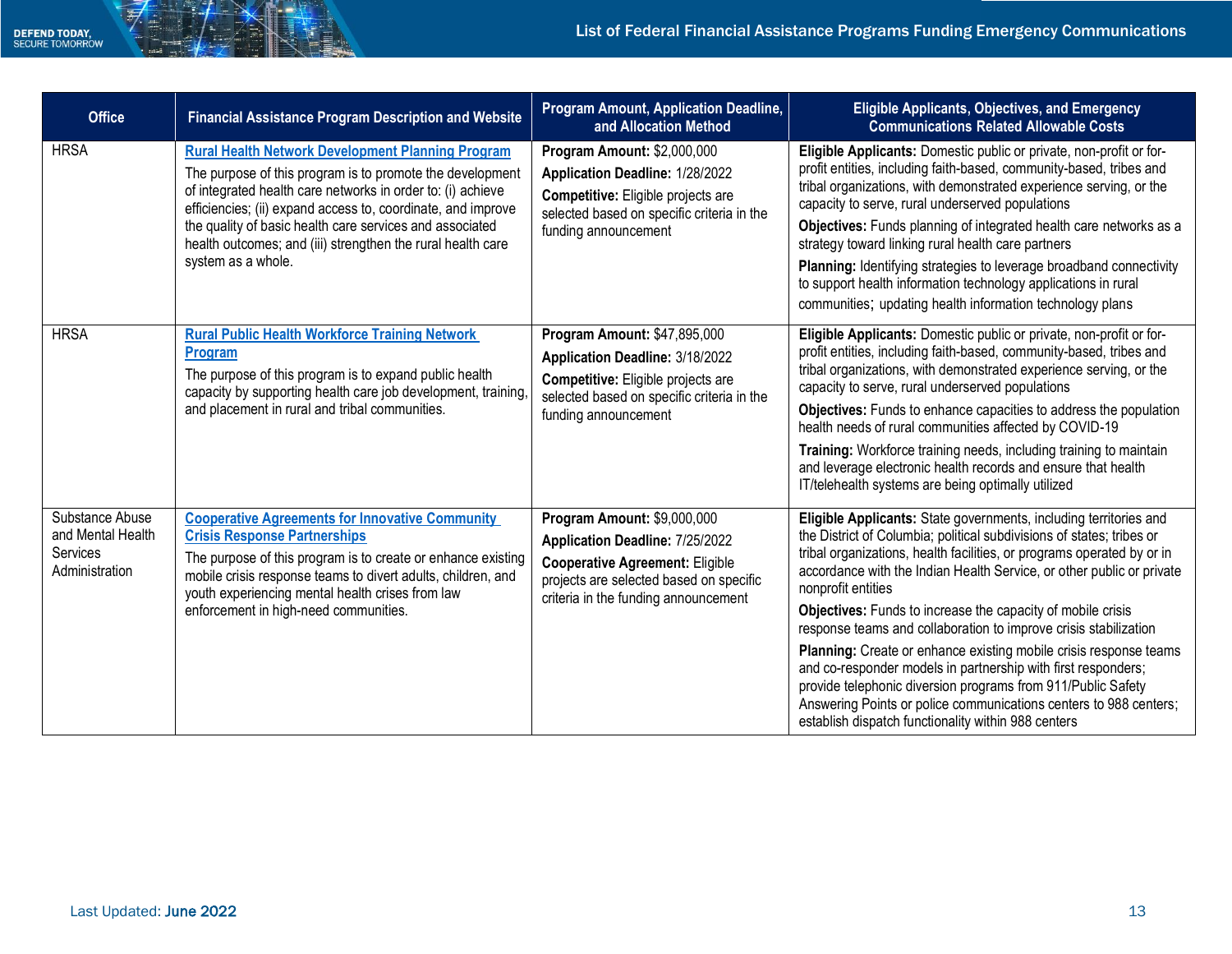| <b>Office</b>                                                    | <b>Financial Assistance Program Description and Website</b>                                                                                                                                                                                                                                                                                                                                              | Program Amount, Application Deadline,<br>and Allocation Method                                                                                                                                                               | <b>Eligible Applicants, Objectives, and Emergency</b><br><b>Communications Related Allowable Costs</b>                                                                                                                                                                                                                                                                                                                                                                                                                                                                                                                                                                                                                                                                                                                                                     |
|------------------------------------------------------------------|----------------------------------------------------------------------------------------------------------------------------------------------------------------------------------------------------------------------------------------------------------------------------------------------------------------------------------------------------------------------------------------------------------|------------------------------------------------------------------------------------------------------------------------------------------------------------------------------------------------------------------------------|------------------------------------------------------------------------------------------------------------------------------------------------------------------------------------------------------------------------------------------------------------------------------------------------------------------------------------------------------------------------------------------------------------------------------------------------------------------------------------------------------------------------------------------------------------------------------------------------------------------------------------------------------------------------------------------------------------------------------------------------------------------------------------------------------------------------------------------------------------|
| <b>Department of Homeland Security (DHS)</b>                     |                                                                                                                                                                                                                                                                                                                                                                                                          |                                                                                                                                                                                                                              |                                                                                                                                                                                                                                                                                                                                                                                                                                                                                                                                                                                                                                                                                                                                                                                                                                                            |
| Cybersecurity and<br>Infrastructure<br>Security Agency<br>(CISA) | <b>Rural Emergency Medical Communications</b><br><b>Demonstration Project (REMCDP)</b><br>REMCDP funds demonstration projects addressing the<br><b>National Emergency Communications Plan (NECP)</b><br>implementation gaps and rural medical communications to<br>improve CISA understanding of communications among<br>emergency responders and medical personnel, especially<br>in rural communities. | Program Amount: \$3,785,000<br>Application Deadline: 7/18/2022<br>Competitive: Eligible projects are<br>selected based on specific criteria in the<br>funding announcement                                                   | Eligible Applicants: Public and state-controlled institutions of<br>higher education<br>Objectives: Funds to advance the rural community's<br>interoperability capabilities to efficiently deliver medical care<br>services using existing statewide or regional medical<br>communications infrastructure and broadband communications<br>Planning and Organization: Collaboration with state leaders and<br>whole community representatives to address the adoption of<br>broadband communications and support NECP activities;<br>identification, documentation, and sharing of demonstration project<br>lessons learned and best practices<br>Training/Exercises: Development of trainings and exercises to<br>ensure that first responders and personnel can use emergency<br>medical communications systems and equipment effectively                 |
|                                                                  |                                                                                                                                                                                                                                                                                                                                                                                                          |                                                                                                                                                                                                                              | Equipment: Innovative solutions to ensure that emergency<br>responders and medical practitioners can communicate in various<br>geographies, operating conditions, and scenarios                                                                                                                                                                                                                                                                                                                                                                                                                                                                                                                                                                                                                                                                            |
| <b>Federal Emergency</b><br>Management<br>Agency (FEMA)          | <b>Emergency Management Performance Grant (EMPG)</b><br>EMPG assists state, local, tribal, and territorial<br>governments in preparing for all hazards. The intent is to<br>provide grant funding to assist state emergency<br>management agencies in obtaining the resources required<br>to support the National Preparedness Goal of a secure and<br>resilient nation.                                 | Program Amount: \$405,100,000;<br>funding opportunities are separated by<br>region<br>Application Deadline: 6/13/2022<br>Formula-based: Amounts for each<br>state/territory are listed in the NOFO;<br>50% match is required | Eligible Applicants: State Administrative Agency (SAA) of<br>states/territories or Emergency Management Agency<br>Objectives: Funds activities that address national priorities (e.g.,<br>equity, climate resilience, readiness) and build and sustain core<br>capabilities<br>Planning and Organization: Developing/updating Statewide<br>Communication Interoperability Plan, Tactical Interoperability<br>Communications Plans, Threat and Hazard Identification and Risk<br>Assessment, Stakeholder Preparedness Review, and Continuity of<br>Operations<br>Training/Exercises: Develop, deliver, attend, and evaluate training<br>and exercises<br>Equipment: Cybersecurity enhancements, interoperable<br>communications; maintenance and sustainment (e.g., upgrades,<br>user fees, warranties); construction/renovation of communication<br>towers |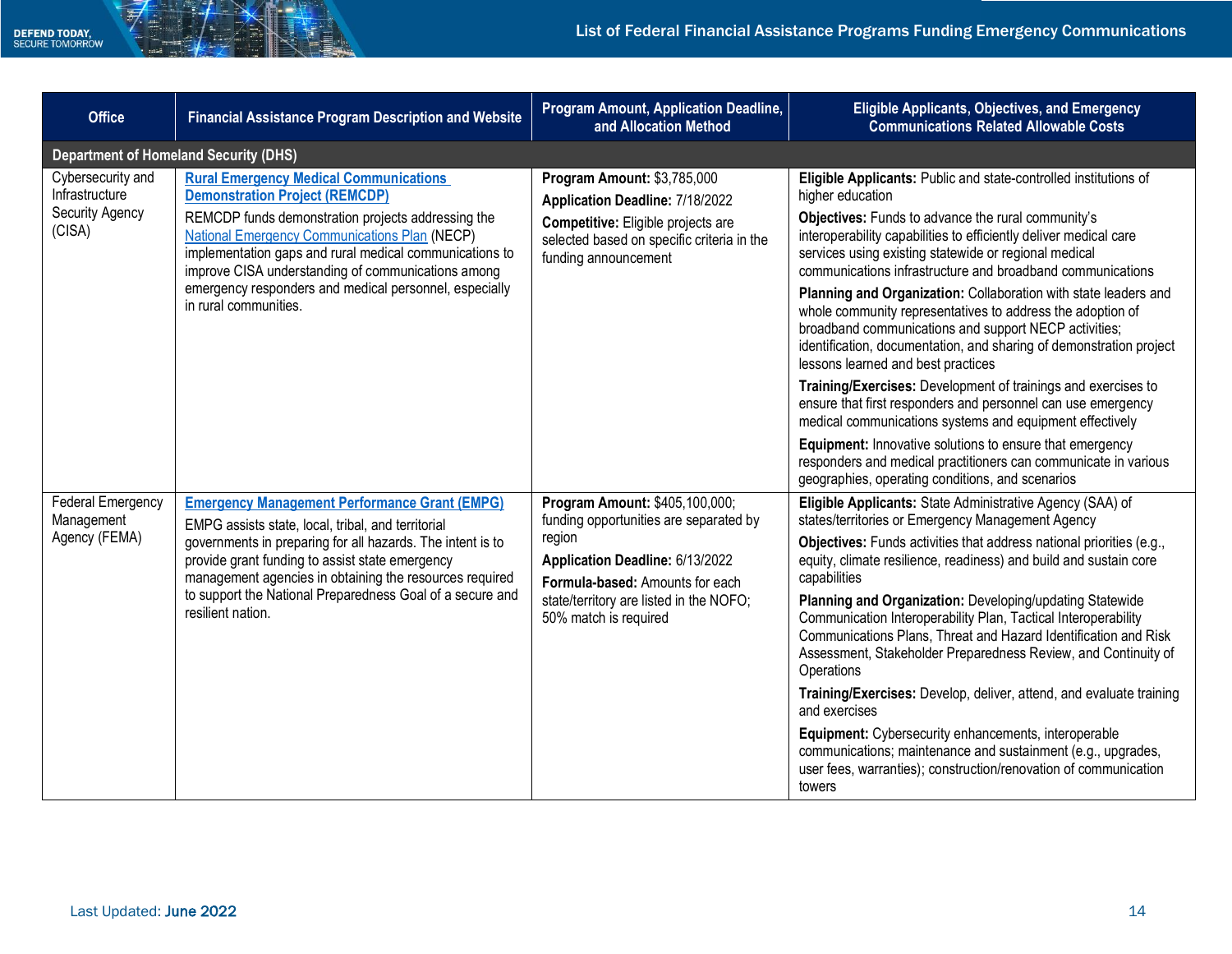| <b>Office</b>              | <b>Financial Assistance Program Description and Website</b>                                                                                                                                                                                                                                                                                                                                                                                                                                                                                                                                                                                                                                                                                                                                                       | Program Amount, Application Deadline,<br>and Allocation Method                                                                                                                                                                                                                                                                                                                 | <b>Eligible Applicants, Objectives, and Emergency</b><br><b>Communications Related Allowable Costs</b>                                                                                                                                                                                                                                                                                                                                                                                                                                                                                                                                                                                                                                                                                                                                                                                                                                                                                                  |
|----------------------------|-------------------------------------------------------------------------------------------------------------------------------------------------------------------------------------------------------------------------------------------------------------------------------------------------------------------------------------------------------------------------------------------------------------------------------------------------------------------------------------------------------------------------------------------------------------------------------------------------------------------------------------------------------------------------------------------------------------------------------------------------------------------------------------------------------------------|--------------------------------------------------------------------------------------------------------------------------------------------------------------------------------------------------------------------------------------------------------------------------------------------------------------------------------------------------------------------------------|---------------------------------------------------------------------------------------------------------------------------------------------------------------------------------------------------------------------------------------------------------------------------------------------------------------------------------------------------------------------------------------------------------------------------------------------------------------------------------------------------------------------------------------------------------------------------------------------------------------------------------------------------------------------------------------------------------------------------------------------------------------------------------------------------------------------------------------------------------------------------------------------------------------------------------------------------------------------------------------------------------|
| <b>FEMA</b><br><b>FEMA</b> | <b>Homeland Security Grant Program (HSGP) /</b><br><b>State Homeland Security Program (SHSP)</b><br>SHSP supports the implementation of risk driven,<br>capabilities-based State Homeland Security Strategies to<br>address capability targets set in urban area, state, and<br>regional Threat and Hazard Identification Risk Assessment<br>and Stakeholder Preparedness Review process, which<br>inform planning, organization, equipment, training, and<br>exercise needs to prevent, protect against, mitigate,<br>respond to, and recover from acts of terrorism and other<br>catastrophic events.<br><b>Homeland Security Grant Program /</b><br><b>Urban Area Security Initiative (UASI)</b><br>UASI program addresses the unique risk driven and<br>capabilities-based planning, organization, equipment, | Program Amount: \$415,000,000<br>Application Deadline: 6/13/2022<br>Formula-based: Allocations for each<br>state/territory are listed in the NOFO;<br>awards will be allocated based on risk<br>and anticipated effectiveness<br>Program Amount: \$615,000,000<br>Application Deadline: 6/13/2022<br>Formula-based: Allocations for each<br>urban area are listed in the NOFO; | Eligible Applicants: SAAs of states/territories; SAA must pass<br>through 80% to local units of government<br>Objectives: Funds to build/sustain core capabilities; continuity of<br>operations; cybersecurity enhancements; law enforcement/terrorism<br>prevention; DHS national priorities<br>Planning and Organization: Develop whole community<br>partnerships; program management; intelligence analysts<br>Training/Exercises: Develop, deliver, attend, and evaluate training<br>and exercises related to emergency communications, special events<br>Equipment: Cybersecurity enhancements, interoperable<br>communications; information technology (IT); maintenance and<br>sustainment (e.g., upgrades, user fees, warranties); emergency<br>supplies<br>Eligible Applicants: SAA on behalf of eligible areas listed in the<br>NOFO; SAA must pass through 80% to local units of government in<br>the designated UASI<br>Objectives: Funds to build/sustain core capabilities; continuity of |
|                            | training, and exercise needs of high-threat, high-density<br>Urban Areas based on the capability targets identified<br>during the Threat and Hazard Identification Risk<br>Assessment and Stakeholder Preparedness Review<br>process.                                                                                                                                                                                                                                                                                                                                                                                                                                                                                                                                                                             | awards will be allocated based on risk<br>and anticipated effectiveness                                                                                                                                                                                                                                                                                                        | operations; cybersecurity enhancements; law enforcement/terrorism<br>prevention; DHS national priorities<br>Planning and Organization: Develop whole community<br>partnerships; program management; intelligence analysts<br>Training/Exercises: Develop, deliver, attend, and evaluate training<br>and exercises related to emergency communications, special events<br>Equipment: Cybersecurity enhancements, interoperable<br>communications; IT; maintenance and sustainment (e.g., upgrades,<br>user fees, warranties); emergency supplies                                                                                                                                                                                                                                                                                                                                                                                                                                                         |
| <b>FEMA</b>                | <b>Homeland Security Grant Program /</b><br><b>Operation Stonegarden (OPSG)</b><br>OPSG supports enhanced cooperation and coordination<br>among local, tribal, territorial, state, and federal law<br>enforcement agencies in a joint mission to secure the<br>United States' borders along routes of ingress from<br>international borders. This includes travel corridors in states<br>bordering Mexico and Canada, as well as states and<br>territories with international water borders.                                                                                                                                                                                                                                                                                                                      | Program Amount: \$90,000,000<br>Application Deadline: 6/13/2022<br><b>Competitive:</b> States eligible to apply<br>are listed in the NOFO                                                                                                                                                                                                                                      | Eligible Applicants: SAA on behalf of selected OPSG applicant;<br>SAA must pass through 100% to selected local units of government<br>Objectives: Funds support to U.S. border security<br>Personnel: 50% cap<br>Planning and Organization: Coordination among jurisdictions,<br>disciplines, various levels of governments (e.g., travel, per diem,<br>overtime)<br>Equipment: Emergency equipment and vehicles, data systems                                                                                                                                                                                                                                                                                                                                                                                                                                                                                                                                                                          |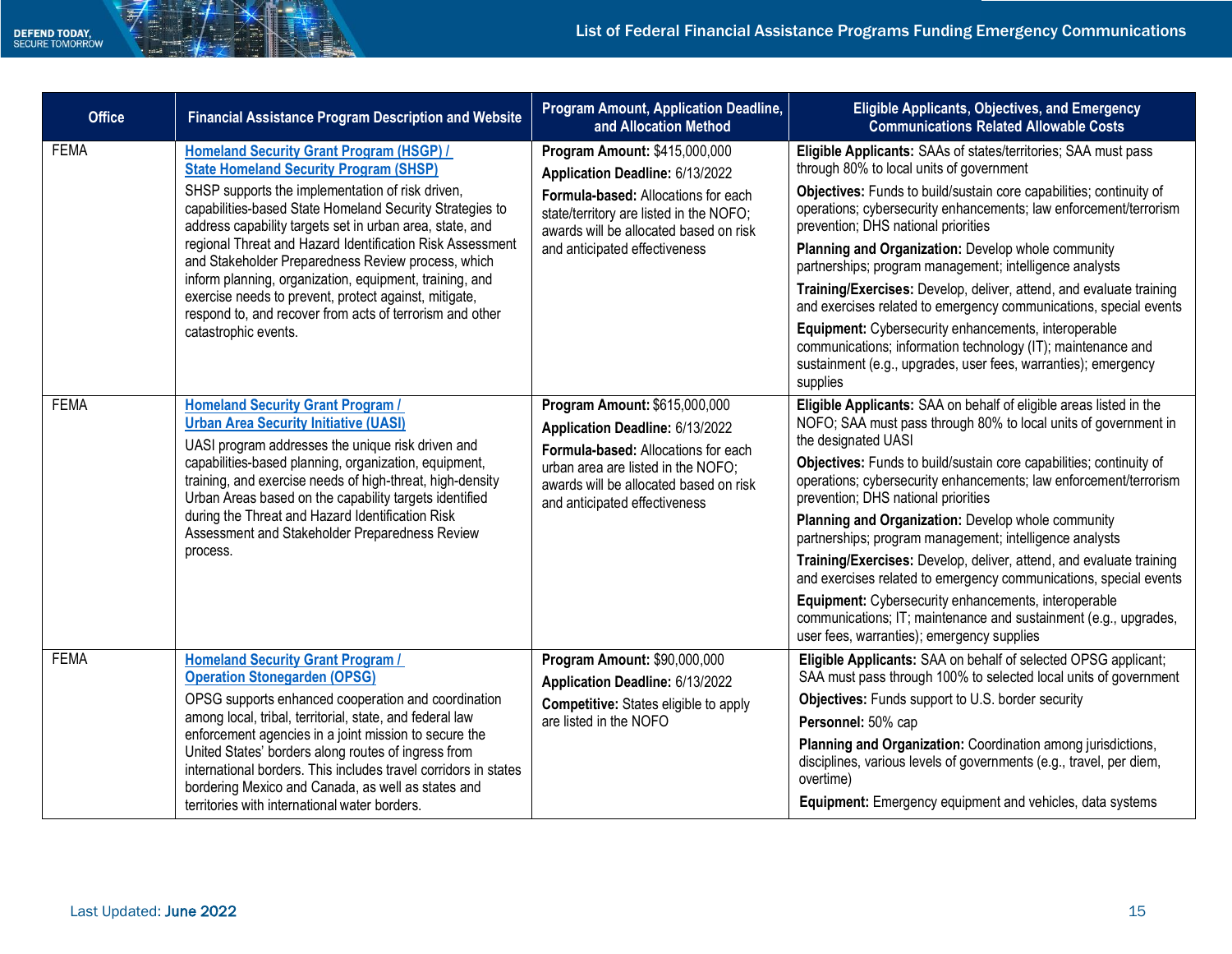| <b>Office</b> | <b>Financial Assistance Program Description and Website</b>                                                                                                                                                                                                                                                                                                                                                                                                                                                                                                                                                                                                                                                                                        | <b>Program Amount, Application Deadline,</b><br>and Allocation Method                                                                                                                                                                                                                                                                                                                                                                                                                                      | <b>Eligible Applicants, Objectives, and Emergency</b><br><b>Communications Related Allowable Costs</b>                                                                                                                                                                                                                                                                                                                                                                                                                                                                                                                                                                                                                                                                                                                                                                                                                                                                            |
|---------------|----------------------------------------------------------------------------------------------------------------------------------------------------------------------------------------------------------------------------------------------------------------------------------------------------------------------------------------------------------------------------------------------------------------------------------------------------------------------------------------------------------------------------------------------------------------------------------------------------------------------------------------------------------------------------------------------------------------------------------------------------|------------------------------------------------------------------------------------------------------------------------------------------------------------------------------------------------------------------------------------------------------------------------------------------------------------------------------------------------------------------------------------------------------------------------------------------------------------------------------------------------------------|-----------------------------------------------------------------------------------------------------------------------------------------------------------------------------------------------------------------------------------------------------------------------------------------------------------------------------------------------------------------------------------------------------------------------------------------------------------------------------------------------------------------------------------------------------------------------------------------------------------------------------------------------------------------------------------------------------------------------------------------------------------------------------------------------------------------------------------------------------------------------------------------------------------------------------------------------------------------------------------|
| <b>FEMA</b>   | <b>Intercity Bus Security Grant Program (IBSGP)</b><br>IBSGP provides funding to owners and operators of intercity<br>bus systems located within the UASI-eligible Urban Areas,<br>to protect critical surface transportation infrastructure and<br>the traveling public from acts of terrorism and to increase<br>the resilience of transit infrastructure.                                                                                                                                                                                                                                                                                                                                                                                       | Program Amount: \$2,000,000<br>Application Deadline: 6/13/2022<br><b>Competitive:</b> Eligible applicants must<br>complete a vulnerability assessment and<br>develop a security plan                                                                                                                                                                                                                                                                                                                       | Eligible Applicants: Private operators providing transportation by<br>an over-the-road bus in UASI jurisdiction<br>Objectives: Funds the prevention of threatened or an actual act of<br>terrorism<br>Planning and Organization: Governance integration<br>Training/Exercises: Develop, deliver, attend, and evaluate training<br>and exercises<br>Equipment: Facility security; vehicle/drive security, interoperable<br>emergency communications equipment                                                                                                                                                                                                                                                                                                                                                                                                                                                                                                                      |
| <b>FEMA</b>   | <b>Intercity Passenger Rail-Amtrak (IPR) Program</b><br>IPR Program provides funding to the National Passenger<br>Railroad Corporation (Amtrak) to protect critical surface<br>transportation infrastructure and the traveling public from<br>acts of terrorism and to increase the resilience of the<br>Amtrak rail system.                                                                                                                                                                                                                                                                                                                                                                                                                       | Program Amount: \$10,000,000<br>Application Deadline: 6/13/2022<br><b>Cooperative Agreement between FEMA</b><br>and Amtrak: All funds are awarded to<br>Amtrak                                                                                                                                                                                                                                                                                                                                             | Eligible Applicants: Private operators providing transportation by<br>an over-the-road bus in UASI jurisdiction<br>Objectives: Funds transportation infrastructure security activities<br>and the strengthening of governance integration for the Amtrak<br>System<br>Planning: Security plans; protocols; education; outreach<br>Training and Exercises: Crew communication and coordination;<br>emergency preparedness drills and exercises<br>Equipment: Related to interoperable communications, maintenance<br>and sustainment, construction / renovation of communication towers                                                                                                                                                                                                                                                                                                                                                                                            |
| FEMA          | <b>Nonprofit Security Grant Program (NSGP)</b><br>NSGP-UASI (\$90,000,000): Provides funding support for<br>target hardening activities to nonprofit organizations that<br>are at high risk of terrorist attack and located within one of<br>the UASI-eligible areas.<br>NSGP-State (\$90,000,000): Provides funding for nonprofit<br>organizations located outside of FY 2021 UASI-designated<br>Urban Areas.<br>Community Project Funding (\$150,000): Provides funding<br>for the state(s) identified in the annual DHS Appropriations<br>Act.<br>NSGP promotes coordination and collaboration in<br>emergency preparedness activities among public and<br>private community representatives as well as state and<br>local government agencies. | Program Amount: \$250,150,000<br><b>Application Deadline:</b><br><b>NSGP-UA Competitive: Select</b><br>nonprofit organizations may receive<br>funding following a competitive review<br>process; No match requirement<br>NSGP-S Formula-based: Eligible<br>states receive a targeted allocation for<br>nonprofit organizations; No match<br>requirement<br><b>Community Project Funding</b><br>Designated: Select recipient(s) are pre-<br>determined by annual appropriations<br>and outlined in the NOFO | Eligible Applicants: SAA on behalf of nonprofit organizations within<br>eligible UASIs; any states or territories listed in NSGP-S; any<br>recipients identified in the annual appropriation<br>Objectives: Funds the building of core capabilities, cybersecurity,<br>Threat and Hazard Identification and Risk Assessment-based<br>developments and governance integration, enhancing the protection<br>of soft targets/crowded places<br>Planning: Development and enhancement of security plans and<br>protocols; development or further strengthening of security<br>assessments; emergency contingency plans; evacuation/shelter-in-<br>place plans<br>Training: Security-related training courses and programs<br>Equipment: Physical security and inspection/screening systems<br>Maintenance and Sustainment: Warranties; repair or replacement<br>costs; upgrades; user fees<br><b>Construction and Renovation:</b> With restrictions meeting prior<br>written approval |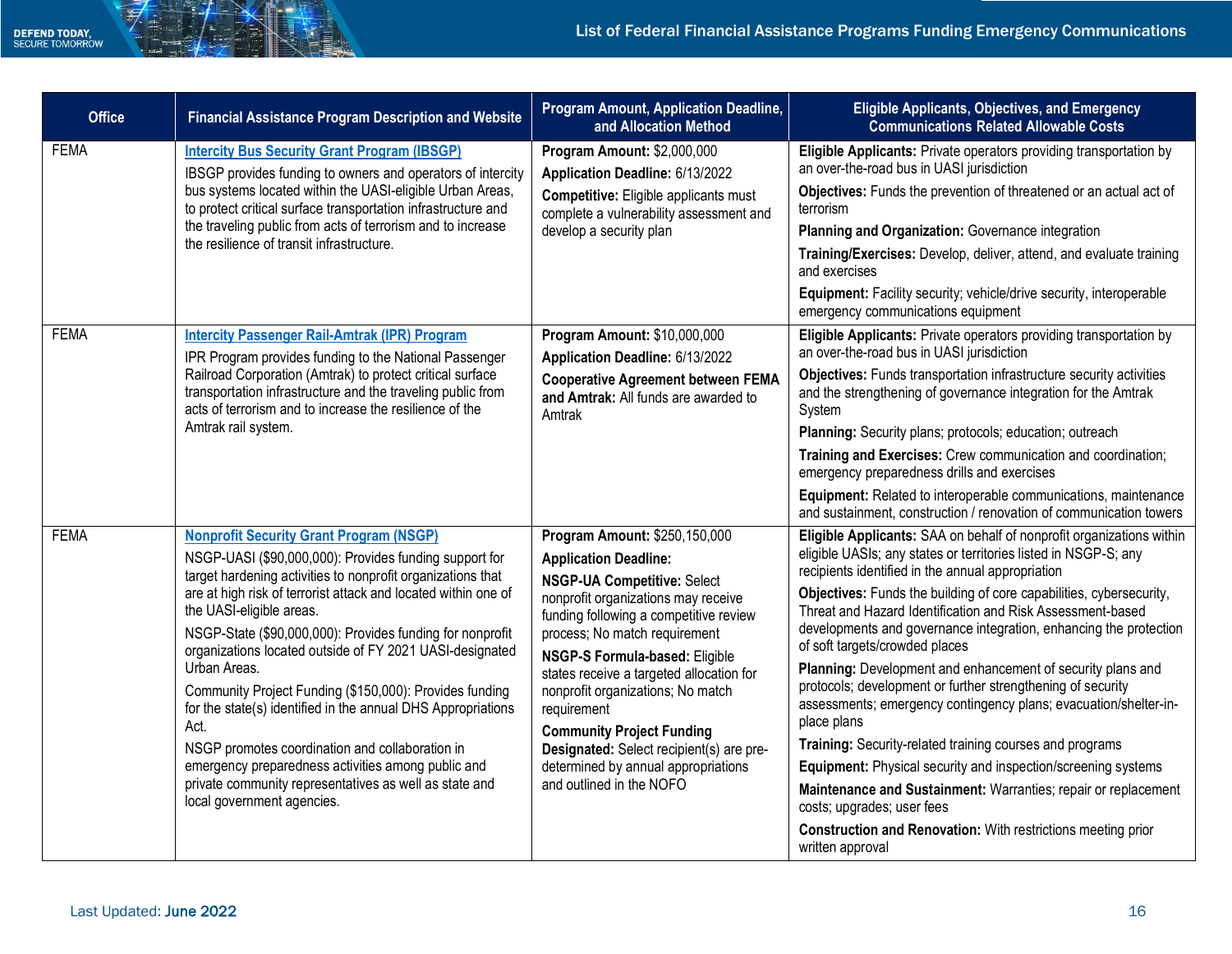| <b>Office</b> | <b>Financial Assistance Program Description and Website</b>                                                                                                                                                                                                                                                               | <b>Program Amount, Application Deadline,</b><br>and Allocation Method                                                                                                                                                                                                                                                                                                                                                                        | <b>Eligible Applicants, Objectives, and Emergency</b><br><b>Communications Related Allowable Costs</b>                                                                                                                                                                                                                                                                                                                                                                                                                                                                                                                                                                                                                              |
|---------------|---------------------------------------------------------------------------------------------------------------------------------------------------------------------------------------------------------------------------------------------------------------------------------------------------------------------------|----------------------------------------------------------------------------------------------------------------------------------------------------------------------------------------------------------------------------------------------------------------------------------------------------------------------------------------------------------------------------------------------------------------------------------------------|-------------------------------------------------------------------------------------------------------------------------------------------------------------------------------------------------------------------------------------------------------------------------------------------------------------------------------------------------------------------------------------------------------------------------------------------------------------------------------------------------------------------------------------------------------------------------------------------------------------------------------------------------------------------------------------------------------------------------------------|
| <b>FEMA</b>   | <b>Port Security Grant Program (PSGP)</b><br>PSGP provides funding to port authorities, facility<br>operators, and State and local agencies required to<br>provide security services to implement Area Maritime<br>Transportation Security Plans and facility security plans.                                             | Program Amount: \$100,000,000<br>Application Deadline: 6/13/2022<br>Competitive: Port areas will be selected<br>for funding through a competitive review<br>process; Recipients must provide at least<br>25% match either cash or in-kind<br>contribution, for all public sector and non-<br>governmental, nonprofit recipients;<br>Private, for-profit recipients must provide<br>at least 50% match either cash or in-kind<br>contribution | Eligible Applicants: Entities covered by an Area Maritime Security<br>Plan<br>Objectives: Funds enhancements to port-wide maritime security<br>risk management, domain awareness, improvised explosive device<br>and chemical, biological, radiological, nuclear, and explosive<br>prevention, protection, response and supporting recovery<br>capabilities; cybersecurity; port resilience and recovery; enhancing<br>the protection of soft targets/crowded places<br>Planning and Organization: Security plans and protocols<br>enhancements<br>Training/Exercises: Training and awareness campaigns; port-wide<br>planning, training, and exercises<br>Equipment: Interoperable communications for Maritime Domain<br>Awareness |
| <b>FEMA</b>   | <b>Transit Security Grant Program (TSGP)</b><br>TSGP directly supports transportation infrastructure<br>security activities. It is one tool in the comprehensive set<br>of measures to strengthen the nation's critical<br>infrastructure against risks associated with potential<br>terrorist attacks and other hazards. | Program Amount: \$93,000,000<br>Application Deadline: 6/13/2022<br>Competitive: Eligible transit agencies are<br>determined based on daily unlinked<br>passenger trips (ridership) and transit<br>systems that serve historically eligible<br>urban areas                                                                                                                                                                                    | Eligible Applicants: Publicly owned operators of public<br>transportation<br>Objectives: Funds public transportation systems to improve<br>governance integration, enhance cybersecurity, and enhance the<br>protection of soft target/crowded places<br>Planning and Organization: Security plans and protocols; regional<br>communications enhancement<br>Training/Exercises: Develop, deliver, attend, and evaluate training<br>and exercises<br>Equipment: Related to interoperable communications; maintenance<br>and sustainment (e.g., upgrades, user fees, warranties); emergency<br>supplies                                                                                                                               |
| <b>FEMA</b>   | <b>Tribal Homeland Security Grant Program (THSGP)</b><br>THSGP supports the building, sustainment, and delivery of<br>core capabilities to enable tribes to strengthen their capacity<br>to prevent, protect against, mitigate, respond to, and<br>recover from potential terrorist attacks and other hazards.            | Program Amount: \$15,000,000<br>Application Deadline: 6/13/2022<br><b>Competitive:</b> Selected tribes may<br>receive funding following a competitive<br>peer review process; No match<br>requirement                                                                                                                                                                                                                                        | Eligible Applicants: Federally-recognized tribes<br>Objectives: Funds homeland security initiatives for tribes<br>Personnel: 50% cap<br>Planning and Organization: Prioritizing needs; updating<br>preparedness strategies; allocating resources across stakeholder<br>groups and levels of government; implementing standardized<br>resource management concepts<br>Equipment: Related to communications, emergency supplies<br>Maintenance and Sustainment: Upgrades, user fees, warranties<br><b>Construction and Renovation: Communication towers</b>                                                                                                                                                                           |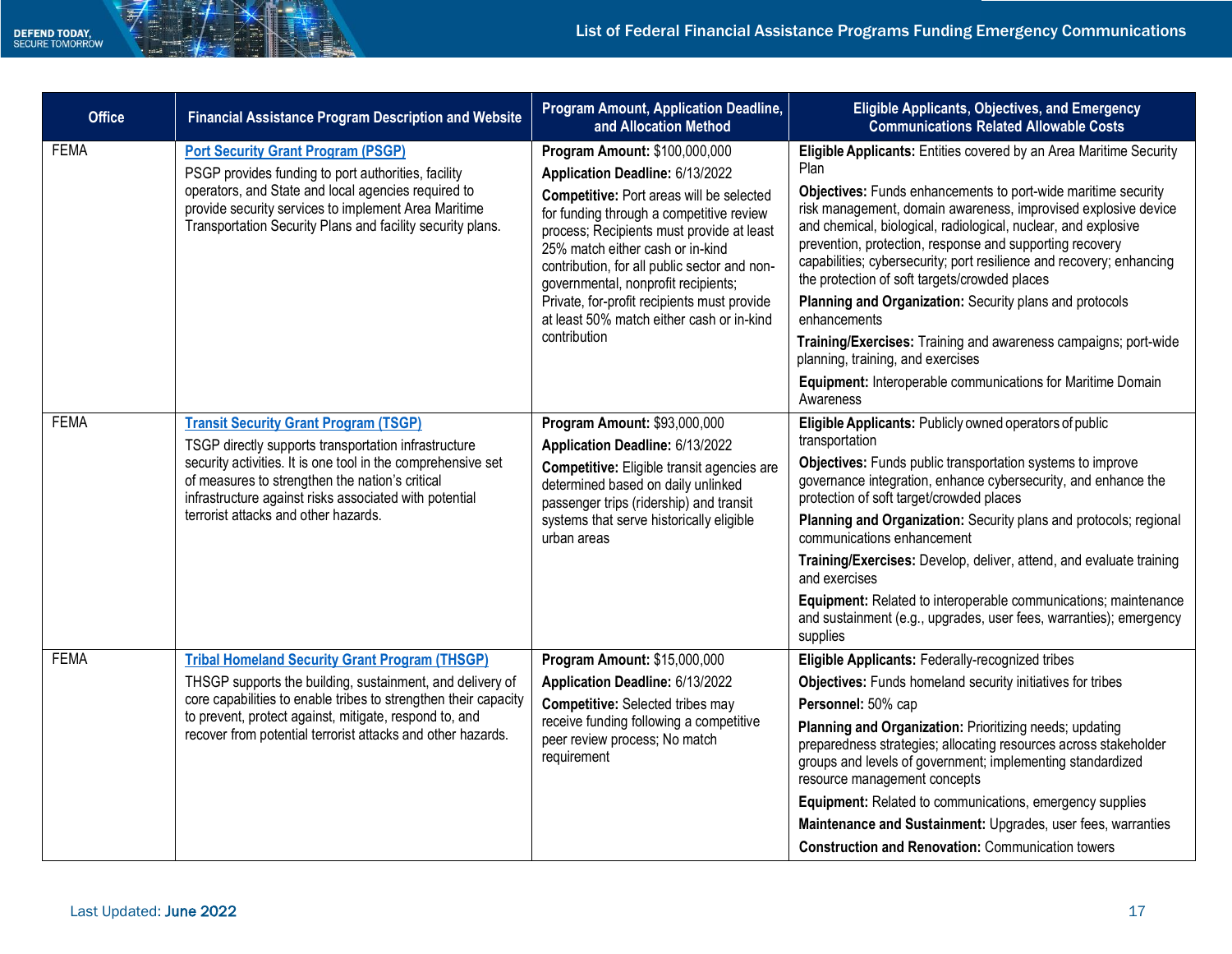| <b>Office</b> | <b>Financial Assistance Program Description and Website</b>                                                                                                                                                                                                                                                                                                                                                                                                                                | <b>Program Amount, Application Deadline,</b><br>and Allocation Method                                                                                                                                                                    | <b>Eligible Applicants, Objectives, and Emergency</b><br><b>Communications Related Allowable Costs</b>                                                                                                                                                                                                                                                                                                                                                                                                                                                                                                                                                                                                                                                                                                                                                                                                                                     |
|---------------|--------------------------------------------------------------------------------------------------------------------------------------------------------------------------------------------------------------------------------------------------------------------------------------------------------------------------------------------------------------------------------------------------------------------------------------------------------------------------------------------|------------------------------------------------------------------------------------------------------------------------------------------------------------------------------------------------------------------------------------------|--------------------------------------------------------------------------------------------------------------------------------------------------------------------------------------------------------------------------------------------------------------------------------------------------------------------------------------------------------------------------------------------------------------------------------------------------------------------------------------------------------------------------------------------------------------------------------------------------------------------------------------------------------------------------------------------------------------------------------------------------------------------------------------------------------------------------------------------------------------------------------------------------------------------------------------------|
| <b>FEMA</b>   | <b>Emergency Operations Center Grant Program (EOCGP)</b><br>EOCGP provides funding to improve emergency<br>management and preparedness capabilities by supporting<br>flexible, sustainable, secure, strategically located, and fully<br>interoperable EOCs with a focus on addressing identified<br>deficiencies and needs.                                                                                                                                                                | Program Amount: \$49,026,403<br>Application Deadline: 6/13/2022<br>Designated: Selected recipients are pre-<br>determined and listed in Appendix A of the<br><b>NOFO</b>                                                                 | Eligible Applicants: Selected recipients listed in Appendix A of the<br><b>NOFO</b><br>Objectives: Funds equipping, upgrading, and/or construction of the<br>emergency operations center projects identified in Appendix A of the<br><b>NOFO</b><br>Construction and Renovation: Upgrading EOCs to provide fully<br>capable facilities to ensure continuity of operations and continuity of<br>government in major disasters or emergencies                                                                                                                                                                                                                                                                                                                                                                                                                                                                                                |
| <b>FEMA</b>   | <b>Assistance to Firefighters Grant (AFG)</b><br>AFG supports firefighters and emergency response<br>personnel by providing critically needed resources that<br>equip and train emergency personnel to recognized<br>standards, enhance operational efficiencies, foster<br>interoperability, and support community resilience.                                                                                                                                                            | Program Amount: \$414,000,000<br><b>Application Deadline: FY 2021</b><br>applications due 1/21/2022; FY 2022<br>application period to be announced<br>Competitive: Cost share is based on<br>population                                  | Eligible Applicants: Fire departments, nonaffiliated emergency<br>medical service organizations, and state fire training academies<br>Objectives: Procurement of critically needed equipment, protective<br>gear, emergency vehicles, training, and other resources necessary<br>for protecting the public and emergency personnel from fire and<br>related hazards<br>Training: Training to support operations and safety<br>Equipment: Project 25 interoperable communications equipment,<br>protective gear, emergency vehicles, and other resources                                                                                                                                                                                                                                                                                                                                                                                    |
| <b>FEMA</b>   | <b>Fire Prevention and Safety (FP&amp;S) Grants</b><br>FP&S grants support projects that enhance the safety of the<br>public and firefighters from fire and related hazards. FP&S<br>offers grants to support activities in two categories: (1)<br>activities designed to reach high-risk target groups and<br>mitigate incidences of death and injuries caused by fire and<br>fire-related hazards; and (2) research and development<br>activities aimed at improving firefighter safety. | Program Amount: \$46,000,000<br><b>Application Deadline: FY 2021</b><br>applications due 2/18/2022; FY 2022<br>application period to be announced<br>Competitive: 5% cost share required of<br>non-federal cash or in-kind contributions | Eligible Applicants: Fire departments and national, regional, state,<br>local, tribal, and nonprofit fire organizations, and other organizations<br>such academic, public health, occupational health, and injury<br>prevention institutions<br>Objectives: Fulfill fire prevention education and training, fire code<br>enforcement, fire/arson investigation, firefighter safety and health<br>programming, prevention efforts, and research and development<br>Training: Educate or train personnel in the area of public education<br>Equipment: Arson investigation equipment, surveillance equipment,<br>and media equipment<br>Personnel: Personnel costs associated with fire & arson investigation<br>Research and Development: Projects that result in outcomes that<br>can enhance safety of firefighter activities, including the development<br>of products to enhance firefighter situational awareness and<br>effectiveness |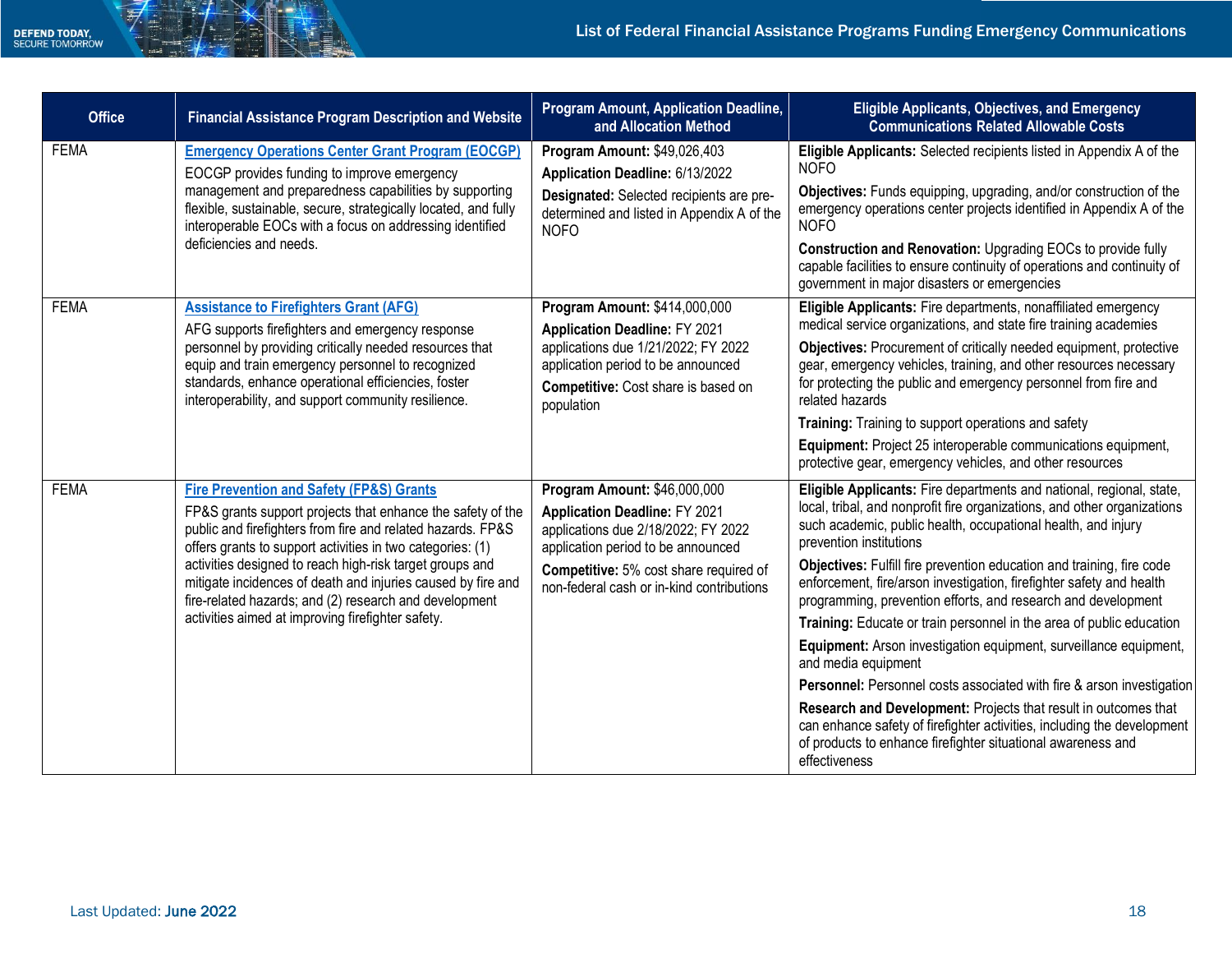| <b>Office</b> | <b>Financial Assistance Program Description and Website</b>                                                                                                                                                                                                                                                                                                                                                                                                                   | <b>Program Amount, Application Deadline,</b><br>and Allocation Method                                                                                                                                                                                                                                                                                      | <b>Eligible Applicants, Objectives, and Emergency</b><br><b>Communications Related Allowable Costs</b>                                                                                                                                                                                                                                                                                                                                                                                                                                                                                                                                                                                                                                                                                                                                     |
|---------------|-------------------------------------------------------------------------------------------------------------------------------------------------------------------------------------------------------------------------------------------------------------------------------------------------------------------------------------------------------------------------------------------------------------------------------------------------------------------------------|------------------------------------------------------------------------------------------------------------------------------------------------------------------------------------------------------------------------------------------------------------------------------------------------------------------------------------------------------------|--------------------------------------------------------------------------------------------------------------------------------------------------------------------------------------------------------------------------------------------------------------------------------------------------------------------------------------------------------------------------------------------------------------------------------------------------------------------------------------------------------------------------------------------------------------------------------------------------------------------------------------------------------------------------------------------------------------------------------------------------------------------------------------------------------------------------------------------|
| <b>FEMA</b>   | <b>Staffing for Adequate Fire and Emergency Response</b><br>(SAFER)<br>The SAFER Program provides funding directly to fire<br>departments and volunteer firefighter interest organizations<br>to assist in increasing the number of firefighters to help<br>communities meet industry minimum standards and attain<br>24-hour staffing to provide adequate fire protection from fire<br>and fire-related hazards, and to fulfill traditional missions of<br>fire departments. | Program Amount: \$560,000,000<br><b>Application Deadline: FY 2021</b><br>applications due 2/4/2022; FY 2022<br>application period to be announced<br><b>Competitive:</b> No cost share or matching<br>requirement                                                                                                                                          | <b>Eligible Applicants: Fire departments</b><br>Objectives: Funds to assist with staffing and deployment capabilities<br>to respond to emergencies<br>Personnel: Firefighter hiring, firefighter rehiring, retaining firefighters<br>facing layoff, and volunteer firefighter recruitment and retention<br>Training: Training that is not covered under a department's normal<br>operating budget<br>Equipment: Personal protective equipment for new firefighters                                                                                                                                                                                                                                                                                                                                                                         |
| <b>FEMA</b>   | <b>Emergency Management Baseline Assessment Grant</b><br>(EMBAG)<br>EMBAG helps to ensure jurisdictions have accredited<br>emergency management programs and certified<br>professionals through voluntary national-level standards<br>and peer review assessment processes to identify the<br>capacity and shortfalls, as well as develop a path to<br>compliance.                                                                                                            | Program Amount: \$825,000<br><b>Application Deadline: 7/7/2022</b><br>Cooperative Agreement: No cost share<br>or matching requirement                                                                                                                                                                                                                      | Eligible Applicants: Nonprofit organizations and institutes of higher<br>education<br>Planning: Funds to support assessment and accreditation or<br>certification of emergency management programs<br>Training/Exercises: Provides training needed for assessors to<br>complete the assessment of emergency management programs                                                                                                                                                                                                                                                                                                                                                                                                                                                                                                            |
| <b>FEMA</b>   | <b>Building Resilient Infrastructure and Communities</b><br>(BRIC)<br>The BRIC program makes federal funds available to<br>states, U.S territories, federally-recognized tribal<br>governments, and local communities for hazard mitigation<br>activities.                                                                                                                                                                                                                    | Program Amount: \$1,000,000,000; Of<br>this total, \$56,000,000 designated for<br>states and territories; \$25,000,000<br>designated for tribes; and remaining<br>\$919,000,000 available for competition<br>Application Deadline: 1/28/2022<br><b>Combination of Formula-based and</b><br><b>Competitive:</b> Cost share required,<br>varies by applicant | Eligible Applicants: States, territories, the District of Columbia, or<br>federally-recognized tribes that experienced a Stafford Act disaster<br>declaration within the past seven years; applicants must have a<br>FEMA-approved Hazard Mitigation Plan at the time of application<br>Objectives: Promote partnerships and enable high-impact<br>investments to reduce risk from natural hazards with a focus on<br>critical services and facilities, public infrastructure, public safety,<br>public health, and communities; mitigate risk to one or more<br>community lifelines, including communications<br>Management: Up to 10% for delivery of technical assistance, staff<br>salaries, travel, and other expenses<br>Equipment: Purchases that directly relate to the implementation of<br>Hazard Mitigation Assistance programs |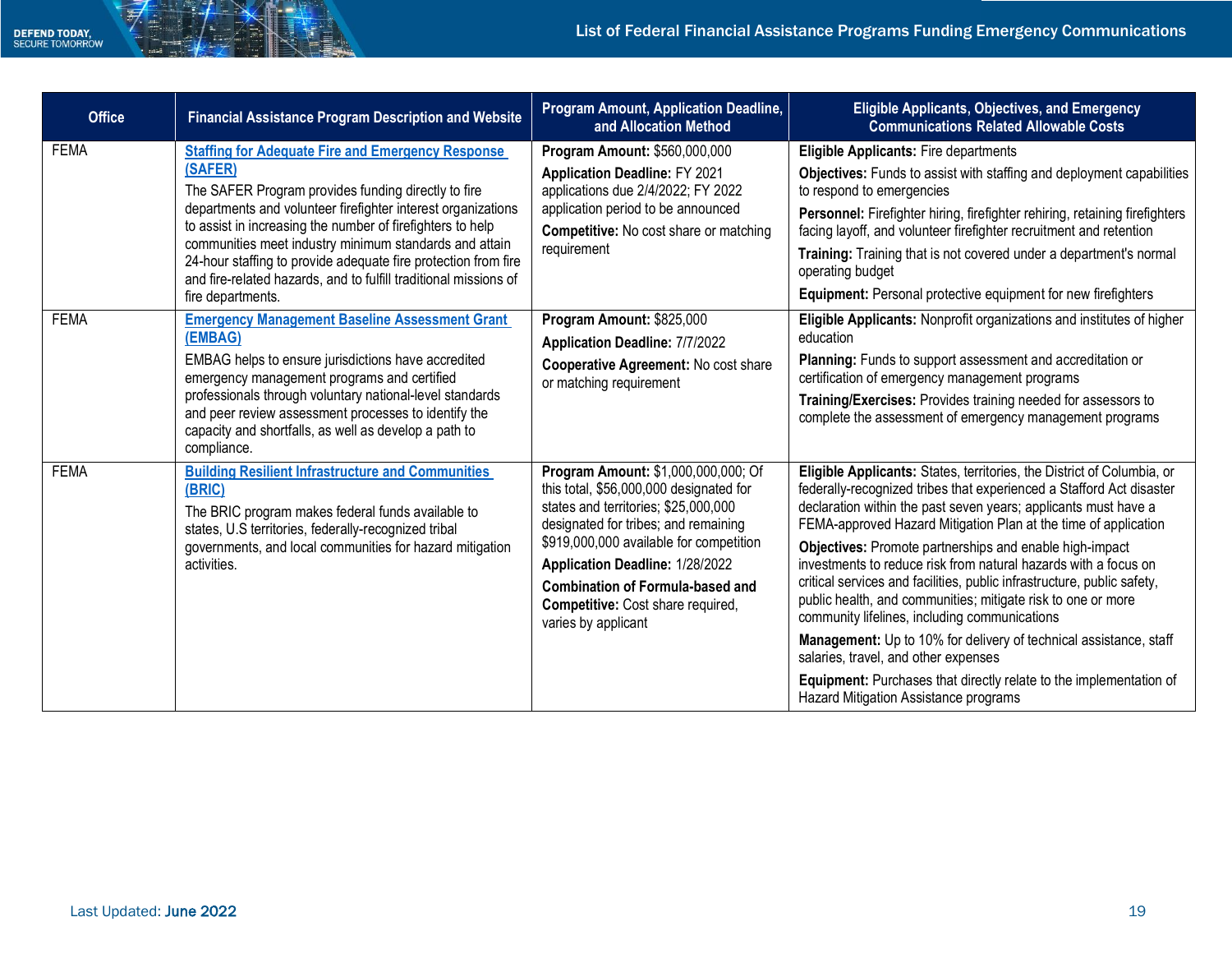| <b>Office</b> | <b>Financial Assistance Program Description and Website</b>                                                                                                                                                                                                                                                                                                                                                                       | <b>Program Amount, Application Deadline,</b><br>and Allocation Method                                                                                                                                                                               | <b>Eligible Applicants, Objectives, and Emergency</b><br><b>Communications Related Allowable Costs</b>                                                                                                                                                                                                                                                                                                                                                                                                                                                                                                                                                                                                                                     |
|---------------|-----------------------------------------------------------------------------------------------------------------------------------------------------------------------------------------------------------------------------------------------------------------------------------------------------------------------------------------------------------------------------------------------------------------------------------|-----------------------------------------------------------------------------------------------------------------------------------------------------------------------------------------------------------------------------------------------------|--------------------------------------------------------------------------------------------------------------------------------------------------------------------------------------------------------------------------------------------------------------------------------------------------------------------------------------------------------------------------------------------------------------------------------------------------------------------------------------------------------------------------------------------------------------------------------------------------------------------------------------------------------------------------------------------------------------------------------------------|
| <b>FEMA</b>   | <b>Hazard Mitigation Grant Program (HMGP)</b><br>HMGP provides funding to state, local, tribal, and territorial<br>governments to rebuild in a way that reduces, or mitigates,<br>future disaster loses in their communities.                                                                                                                                                                                                     | <b>Program Amount:</b> Up to \$458,000,000<br>available<br><b>Application Deadline: Rolling</b><br>Sliding Scale Formula: Funding is<br>based on the estimated total or<br>aggregate cost of disaster assistance;<br>Cost share required, up to 25% | Eligible Applicants: States, territories, localities, private nonprofit<br>organizations, federally-recognized tribes, and authorized tribal<br>organizations with a letter of intent sent to FEMA within 30 days of a<br>Stafford Act disaster declaration<br><b>Construction:</b> Structural hazard control or protection projects;<br>construction activities that result in protection from hazards; facility<br>retrofitting<br>Planning: Development of state or local mitigation standards<br>Equipment: Property acquisition; development or improvement of<br>warning systems                                                                                                                                                     |
| <b>FEMA</b>   | <b>Homeland Security National Training Program (HSNTP)</b><br><b>Continuing Training Grants (CTG)</b><br>CTG provides financial assistance to support and target<br>training solutions for state, local, tribal, and territorial<br>partners, which supports the objective of the National<br>Preparedness System to facilitate an integrated, whole<br>community, risk-informed, capabilities-based approach to<br>preparedness. | Program Amount: \$6,000,000<br>Application Deadline: 8/16/2021<br><b>Competitive:</b> No cost share or matching<br>requirement                                                                                                                      | Eligible Applicants: State, county, city, township, and special<br>district governments, institutions of higher education, nonprofits, and<br>federally-recognized tribes<br>Objectives: Promote equity in tribal and rural preparedness by<br>identifying current and emerging national gaps and training solutions<br>to address the gaps in eight specific training objectives<br>Training/Exercises: Provide training on environmental health,<br>hazardous materials incidents, mass fatality planning and response,<br>crisis management for school-based incidents, development of<br>emergency operations plans, rail car safety, agroterrorism and<br>food/animal safety, and media engagement strategies for first<br>responders |
| <b>FEMA</b>   | <b>Homeland Security Preparedness Technical Assistance</b><br><b>Program (HSPTAP)</b><br>HSPTAP provides financial assistance to professional<br>nonprofit organizations in activities to improve and/or build<br>state, local, tribal, and territorial capabilities to prevent,<br>protect against, respond to, recover from, and mitigate<br>major events, including threats or acts of terrorism.                              | Program Amount: \$525,000; Applicants<br>are eligible to apply for up to \$275,000<br>Application Deadline: 7/30/2021<br><b>Competitive:</b> No cost share or matching<br>requirement                                                               | Eligible Applicants: Nonprofit organizations and institutions of<br>higher education<br>Objectives: Develop and disseminate written products; facilitate<br>calls, meetings, or discussions; provide and organize seminars,<br>training, and workshops for key homeland security and emergency<br>preparedness stakeholders nationwide<br>Planning: Address current and emerging homeland security,<br>emergency management and public safety issues and efforts<br>Training/Exercises: Establish and maintain a collaborative forum                                                                                                                                                                                                       |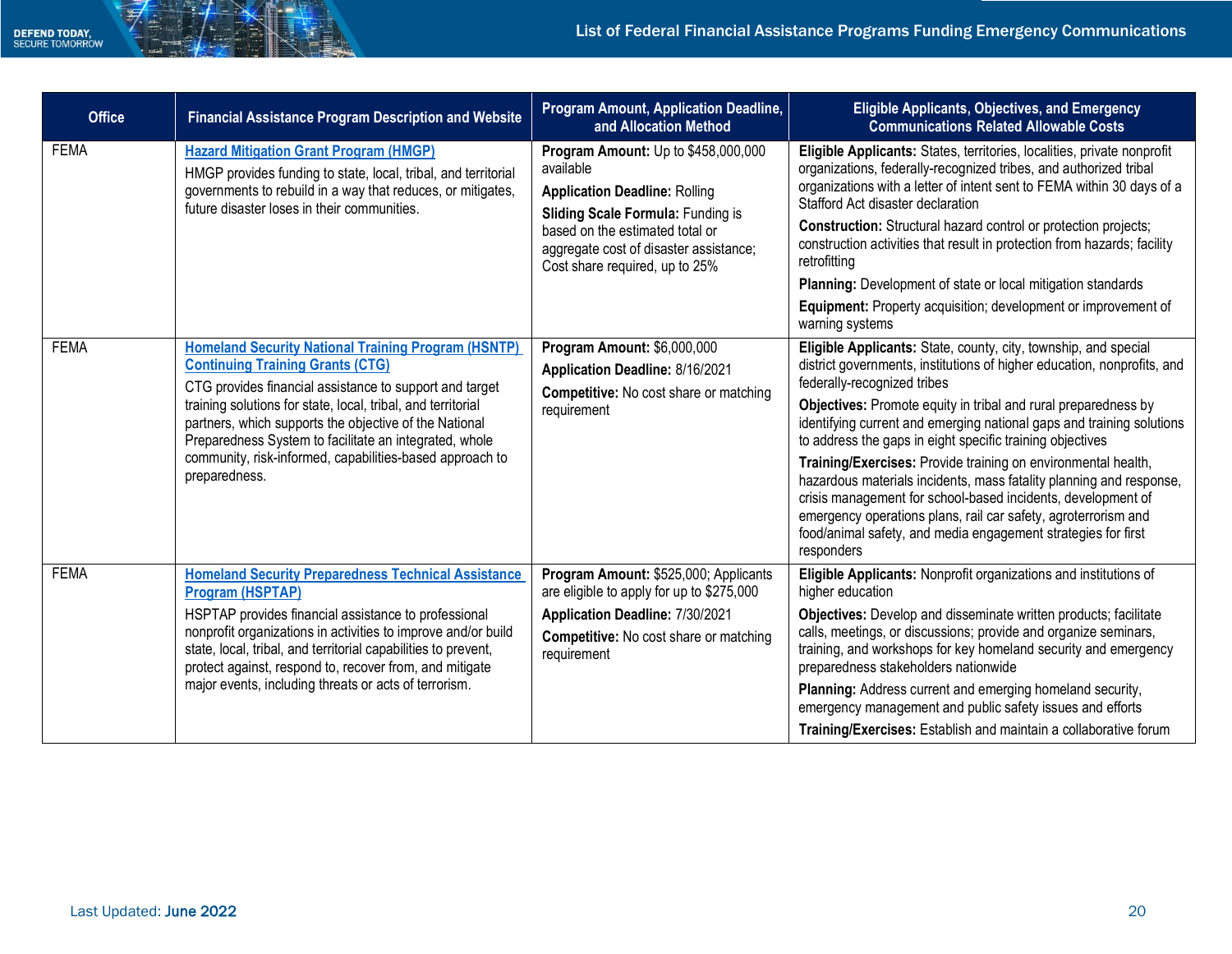| <b>Office</b> | <b>Financial Assistance Program Description and Website</b>                                                                                                                                                                                                                                                                                                                                                                                                                                          | <b>Program Amount, Application Deadline,</b><br>and Allocation Method                                                                               | <b>Eligible Applicants, Objectives, and Emergency</b><br><b>Communications Related Allowable Costs</b>                                                                                                                                                                                                                                                                                                                                                                                                                                                                                                                                                                                                                                     |
|---------------|------------------------------------------------------------------------------------------------------------------------------------------------------------------------------------------------------------------------------------------------------------------------------------------------------------------------------------------------------------------------------------------------------------------------------------------------------------------------------------------------------|-----------------------------------------------------------------------------------------------------------------------------------------------------|--------------------------------------------------------------------------------------------------------------------------------------------------------------------------------------------------------------------------------------------------------------------------------------------------------------------------------------------------------------------------------------------------------------------------------------------------------------------------------------------------------------------------------------------------------------------------------------------------------------------------------------------------------------------------------------------------------------------------------------------|
| <b>FEMA</b>   | <b>Regional Catastrophic Preparedness Grant Program</b><br>(RCPGP)<br>The purpose of RCPGP is to build state and local capacity<br>to manage catastrophic incidents by improving and<br>expanding regional collaboration for catastrophic incident<br>preparedness.                                                                                                                                                                                                                                  | <b>Program Amount: \$12,000,000</b><br>Application Deadline: 7/16/2021<br><b>Competitive:</b> No cost share or matching<br>requirement              | <b>Eligible Applicants:</b> States containing one or more of the 100 most<br>populous Metropolitan Statistical Areas (MSAs) or local governments<br>located within one of the 100 most populous MSAs<br>Objectives: Provide funding to close known preparedness capability<br>gaps, including communications; encourage innovative regional<br>solutions to issues related to catastrophic incidents; and build on<br>existing regional preparedness efforts<br>Personnel: Hiring, overtime, and backfill expenses<br>Planning: Development of all-hazards emergency preparedness<br>planning cycles with regional partners to improve collective<br>readiness posture<br>Training/Exercises: Establish training and exercises to validate |
| <b>FEMA</b>   | <b>National Urban Search and Rescue (US&amp;R) Response</b><br><b>System Readiness</b><br>US&R provides funding for 28 national task forces staffed<br>and equipped to assist state and local governments<br>conduct around-the-clock US&R operations following a<br>Presidentially-declared major disaster or emergency under<br>the Stafford Act. When deployed, these task forces support<br>state and local emergency responders' efforts to locate<br>survivors and manage recovery operations. | Program Amount: \$35,766,584<br>Application Deadline: 7/15/2021<br>Formula-based cooperative<br>agreement: No cost share or matching<br>requirement | preparedness capabilities and evaluate plan effectiveness<br>Eligible Applicants: FEMA-designated US&R Task Force<br>Sponsoring Agencies as listed in the NOFO<br>Objectives: Provide funding to train and exercise National US&R<br>Response System personnel to safely perform assigned duties;<br>acquire and maintain equipment, including lease of space for offices,<br>training facilities, or storage of vehicles and equipment; provide<br>staffing resources to support readiness and standby activities<br>Equipment: Land mobile radios and repeaters, satellite<br>communications, cellular-based phone and data capabilities                                                                                                 |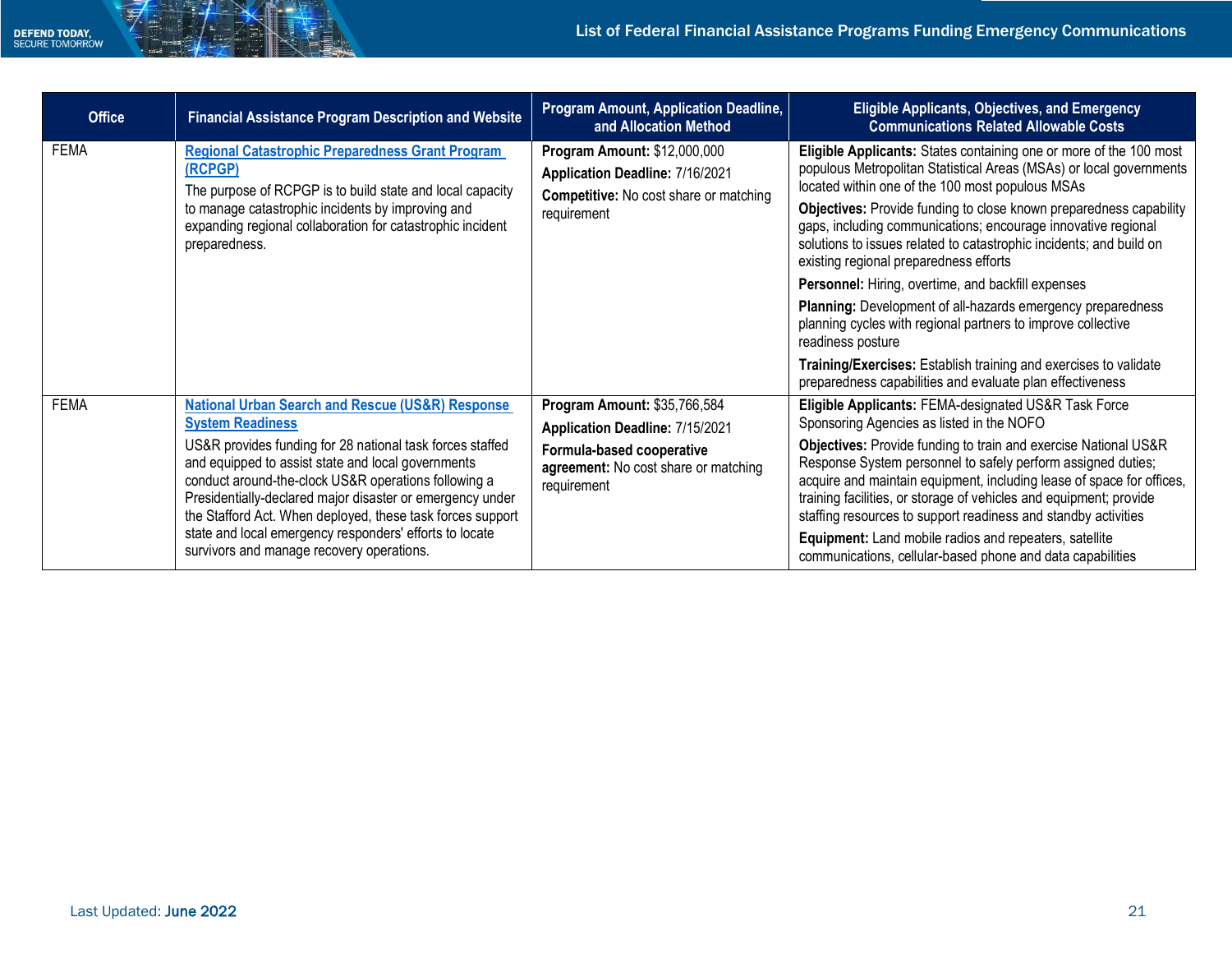| <b>Office</b>                          | <b>Financial Assistance Program Description and Website</b>                                                                                                                                                                                                                                                                                                                                                                                                                                      | Program Amount, Application Deadline,<br>and Allocation Method                                                                                                                                                                                                                                                                                                                                                                                      | <b>Eligible Applicants, Objectives, and Emergency</b><br><b>Communications Related Allowable Costs</b>                                                                                                                                                                                                                                                                                                                                                                                                                                                                                                                                                                                                                                                                                                                                                                                                                                                                                                                                                                                                                                                                                     |
|----------------------------------------|--------------------------------------------------------------------------------------------------------------------------------------------------------------------------------------------------------------------------------------------------------------------------------------------------------------------------------------------------------------------------------------------------------------------------------------------------------------------------------------------------|-----------------------------------------------------------------------------------------------------------------------------------------------------------------------------------------------------------------------------------------------------------------------------------------------------------------------------------------------------------------------------------------------------------------------------------------------------|--------------------------------------------------------------------------------------------------------------------------------------------------------------------------------------------------------------------------------------------------------------------------------------------------------------------------------------------------------------------------------------------------------------------------------------------------------------------------------------------------------------------------------------------------------------------------------------------------------------------------------------------------------------------------------------------------------------------------------------------------------------------------------------------------------------------------------------------------------------------------------------------------------------------------------------------------------------------------------------------------------------------------------------------------------------------------------------------------------------------------------------------------------------------------------------------|
| Science &<br>Technology<br>Directorate | <b>Small Business Innovation Research (SBIR) 22.1</b><br>The SBIR program is a congressionally mandated small<br>business set-aside designed to stimulate technological<br>innovation and foster small business and private sector<br>commercialization of innovations derived from federal<br>research and development.                                                                                                                                                                         | Program Amount: Phase I typically<br>funds up to \$150,000 for five months;<br>Phase II typically funds up to \$1,000,000<br>for 24 months; Phase III awards are<br>typically unlimited<br><b>Application Deadline: Pre-solicitation by</b><br>12/14/2021 and proposal submission<br>anticipated in early 2022<br><b>Competitive:</b> Each grant proposal will be<br>evaluated on relevance of the specific<br>concept as it relates to SBIR topics | Eligible Applicants: Small businesses; opportunities to partner with<br>state and local public safety agencies<br>Objectives: Funds research to develop new processes, products,<br>and technologies in support of the missions of the U.S. Government<br>Research and Development: Consist of topics relevant to the<br>Automated Artificial Intelligence Distress Alerts and Monitoring;<br>Rapidly deployable countermeasures at protected perimeters and<br>structures; Non-Invasive and Real-time Detection of Counterfeit<br>Microelectronics; Broadband Push-to-Talk Interoperability Platform;<br>A Step Towards Agent Agnostic Detection of Biological Hazards;<br>Streamlined Airport Checkpoint Screening for Limited Mobility<br>Passengers; Mass Fatality Tracking System; Next Generation<br>Semiconductor-Based Spectroscopic Personal Radiation Detectors;<br>Field Forward Diagnostics for Select Agent List Toxins; Wearable<br>Detector for Aerosolized Chemical Threats; From Port-Side to Pen-<br>Side: Low Cost Detection/Diagnostics for High-Consequence<br>Transboundary or Nationally Reportable Animal Diseases,<br>Particularly Those with Zoonotic Propensity |
| Department of the Interior (DOI)       |                                                                                                                                                                                                                                                                                                                                                                                                                                                                                                  |                                                                                                                                                                                                                                                                                                                                                                                                                                                     |                                                                                                                                                                                                                                                                                                                                                                                                                                                                                                                                                                                                                                                                                                                                                                                                                                                                                                                                                                                                                                                                                                                                                                                            |
| Office of Insular<br><b>Affairs</b>    | <b>Technical Assistance Program (TAP)</b><br>TAP provides funding for short-term, non-capital projects.<br>Priorities include: climate change, energy production,<br>natural and cultural resources, health initiatives and health<br>IT systems, invasive species management, accountability,<br>financial management, economic development, education,<br>management control initiatives, disaster assistance,<br>capacity building, public safety/emergencies, and<br>information technology. | <b>Funding: \$21,500,000</b><br><b>Application Deadline: 4/1/2022</b><br><b>Competitive:</b> Applications will be scored<br>based on criteria provided in the NOFO                                                                                                                                                                                                                                                                                  | Eligible Applicants: Non-federal entities such as local government<br>agencies and institutions of higher education in seven insular areas,<br>as listed in the NOFO<br>Objectives: Provides funding for short-term projects intended to<br>meet the immediate needs of the insular areas<br>Allowable Costs: Activities in support of public safety and<br>emergencies; disaster assistance; health initiatives and health IT<br>systems, and information technology                                                                                                                                                                                                                                                                                                                                                                                                                                                                                                                                                                                                                                                                                                                      |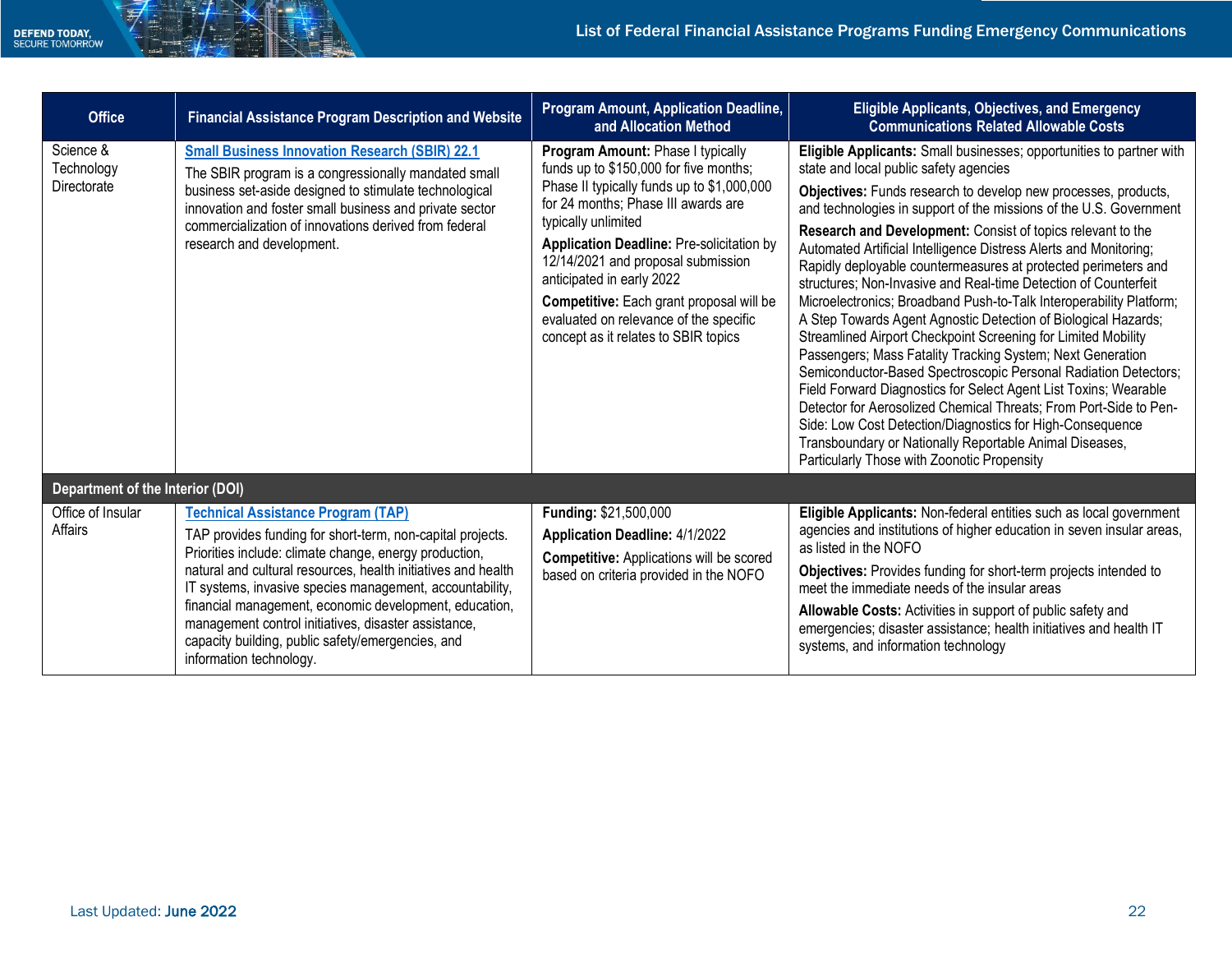| <b>Office</b>                                                   | <b>Financial Assistance Program Description and Website</b>                                                                                                                                                                                                                                                                                                                                                                                                                                     | Program Amount, Application Deadline,<br>and Allocation Method                                                                                                                                              | <b>Eligible Applicants, Objectives, and Emergency</b><br><b>Communications Related Allowable Costs</b>                                                                                                                                                                                                                                                                                                                                                                                                                                                                                                       |
|-----------------------------------------------------------------|-------------------------------------------------------------------------------------------------------------------------------------------------------------------------------------------------------------------------------------------------------------------------------------------------------------------------------------------------------------------------------------------------------------------------------------------------------------------------------------------------|-------------------------------------------------------------------------------------------------------------------------------------------------------------------------------------------------------------|--------------------------------------------------------------------------------------------------------------------------------------------------------------------------------------------------------------------------------------------------------------------------------------------------------------------------------------------------------------------------------------------------------------------------------------------------------------------------------------------------------------------------------------------------------------------------------------------------------------|
| <b>Department of Justice (DOJ)</b>                              |                                                                                                                                                                                                                                                                                                                                                                                                                                                                                                 |                                                                                                                                                                                                             |                                                                                                                                                                                                                                                                                                                                                                                                                                                                                                                                                                                                              |
| <b>Community Oriented</b><br><b>Policing Services</b><br>(COPS) | <b>Community Policing Development (CPD) Microgrants</b><br>CPD Microgrants funds are used to develop the capacity of<br>law enforcement to implement community policing<br>strategies by providing guidance on promising practices<br>through the development and testing of innovative<br>strategies; building knowledge about effective practices and<br>outcomes; and supporting new, creative approaches to<br>preventing crime and promoting safe communities.                             | Program Amount: \$5,000,000<br>Application Deadline: 6/21/2022<br>Competitive: Eligible projects are<br>selected based on specific criteria in the<br>funding announcement                                  | Eligible Applicants: Local, state, tribal, and territorial law<br>enforcement agencies<br><b>Objectives:</b> Funds are used to advance crime fighting, community<br>engagement, problem solving, or organizational changes to support<br>community policing in one of five engagement areas: community<br>violence intervention, officer recruitment and retention, hate crimes<br>and domestic extremism, underserved populations, and building<br>trust and legitimacy with the community<br>Personnel: Civilian staff and fringe benefits<br>Training: Develop and deliver training; travel-related costs |
| <b>COPS</b>                                                     | <b>Coordinated Tribal Assistance Solicitation (CTAS):</b><br><b>Purpose Area #1 Public Safety and Community</b><br><b>Policing</b><br>CTAS seeks to improve public safety and victim services in<br>tribal communities and aid in developing a comprehensive<br>and coordinated approach to public safety and<br>victimization. Purpose Area #1 provides funding to expand<br>the implementation of community policing and meet the<br>most serious needs of law enforcement in tribal nations. | Program Amount: \$24,000,000<br>Application Deadline: 3/10/2022<br><b>Competitive:</b> Applications will be scored<br>based on criteria in the program<br>materials                                         | Eligible Applicants: Federally-recognized tribes or tribal consortiums<br>Objectives: Provides funding to increase the capacity of tribal law<br>enforcement agencies through enhanced community policing<br>Personnel: Salaries and fringe benefits; overtime<br>Training: Basic, comprehensive, and specialized law enforcement<br>training<br>Equipment: Standard issue equipment; body-worn cameras; police<br>vehicles; and technology such as computer hardware and software,<br>mobile data terminals, radios, communication systems, and<br>Murdered and Missing Indigenous Persons databases        |
| <b>COPS</b>                                                     | <b>COPS Hiring Program (CHP)</b><br>CHP is designed to increase the capacity of law enforcement<br>agencies to implement community policing strategies that<br>strengthen partnerships for safer communities and enhance<br>law enforcement's capacity to prevent, solve, and control<br>crime through funding for additional officers.                                                                                                                                                         | Program Amount: \$156,000,000<br>Application Deadline: 6/9/2022<br>Competitive: Minimum 25% cost share<br>required, but may be waived; applications<br>are scored based on criteria provided in<br>the NOFO | Eligible Applicants: State, county, city, township, and tribal law<br>enforcement agencies with primary law enforcement authority<br>Objectives: Provides funding to hire and re-hire career law<br>enforcement officers in order to increase community policing<br>capacities and support crime prevention efforts<br>Personnel: Law enforcement officers approved full-time, entry-<br>level salaries and fringe benefits of newly hired or rehired sworn<br>career law enforcement officers hired or rehired on or after the<br>award start date                                                          |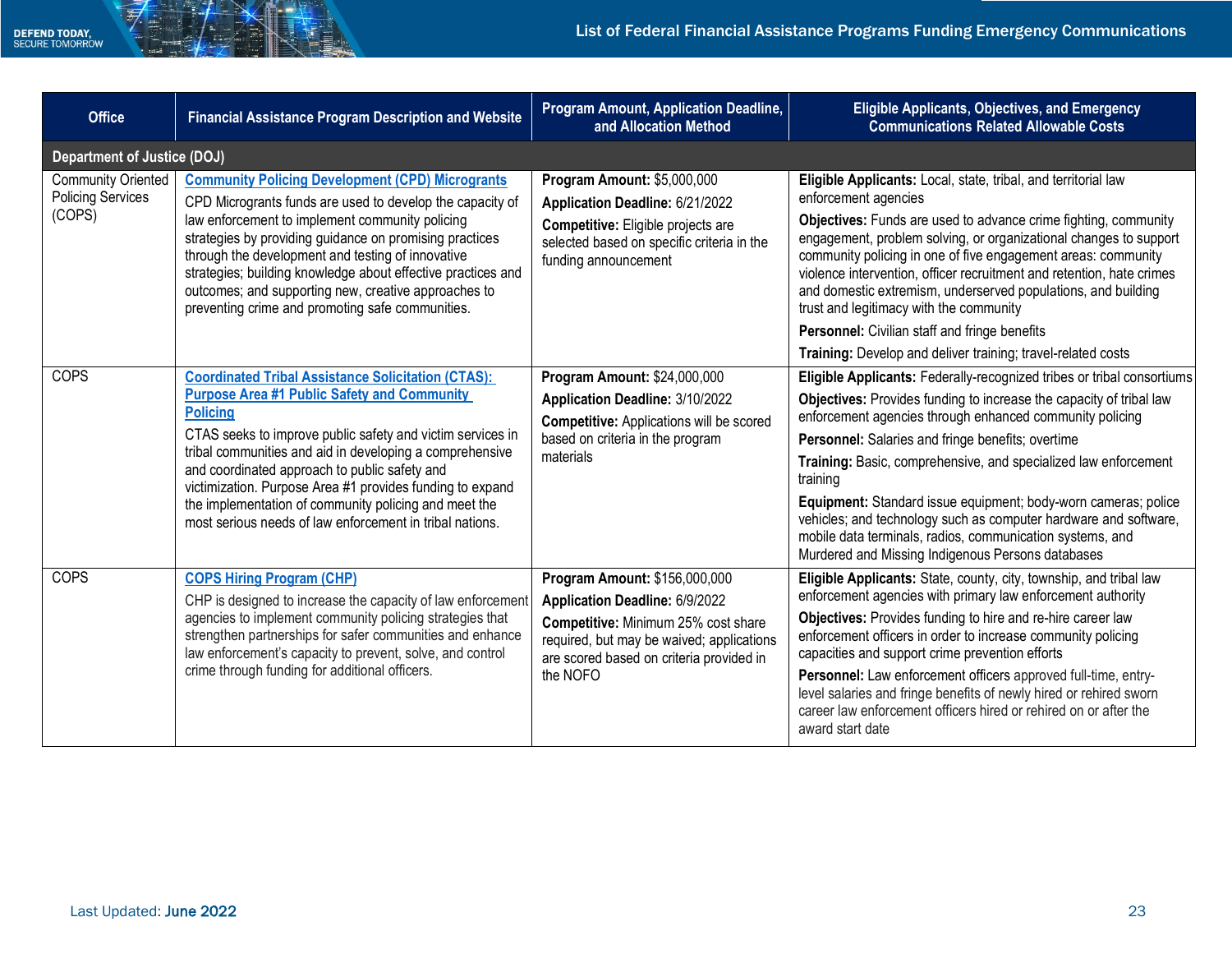| <b>Office</b>                       | <b>Financial Assistance Program Description and Website</b>                                                                                                                                                                                                                                                                                                                                                                                                                                                                                                                                                                                        | Program Amount, Application Deadline,<br>and Allocation Method                                                                                                                                                                                        | <b>Eligible Applicants, Objectives, and Emergency</b><br><b>Communications Related Allowable Costs</b>                                                                                                                                                                                                                                                                                                                                                                                                                                                                                                                                                                                                                                                    |
|-------------------------------------|----------------------------------------------------------------------------------------------------------------------------------------------------------------------------------------------------------------------------------------------------------------------------------------------------------------------------------------------------------------------------------------------------------------------------------------------------------------------------------------------------------------------------------------------------------------------------------------------------------------------------------------------------|-------------------------------------------------------------------------------------------------------------------------------------------------------------------------------------------------------------------------------------------------------|-----------------------------------------------------------------------------------------------------------------------------------------------------------------------------------------------------------------------------------------------------------------------------------------------------------------------------------------------------------------------------------------------------------------------------------------------------------------------------------------------------------------------------------------------------------------------------------------------------------------------------------------------------------------------------------------------------------------------------------------------------------|
| <b>COPS</b>                         | <b>School Violence Prevention Program (SVPP)</b><br>The goal of SVPP is to improve security at schools and on<br>school grounds through the implementation of evidence-<br>based school safety programs and technology.                                                                                                                                                                                                                                                                                                                                                                                                                            | <b>Program Amount: \$53,000,000</b><br>Application Deadline: 6/14/2022<br>Competitive: Minimum 25% cost share<br>required, but may be waived; applications<br>are scored based on criteria provided in<br>the NOFO                                    | Eligible Applicants: States, units of local government, tribes, and<br>their public agencies, including school districts, school boards, and<br>law enforcement agencies<br>Objectives: Funds for civilian personnel to serve as coordinators<br>with local law enforcement, training for local law enforcement<br>officers, purchase and installation of certain allowable equipment<br>and technology, and other measures to improve school security<br>Equipment: Items linked to the enhancement of the SVPP project,<br>including communications technology, emergency call boxes,<br>intercom or public address systems, panic and immediate alarm<br>notification systems, two-way radios, and automated text message<br>or email emergency alerts |
| Office of Justice<br>Programs (OJP) | <b>Body-Worn Camera Policy and Implementation</b><br><b>Program to Support Law Enforcement Agencies</b><br>This program funds the purchase of body-worn cameras<br>(BWCs) that are implemented as part of comprehensive<br>BWC programs in publicly funded law enforcement<br>agencies or correctional agencies that perform law<br>enforcement functions. The program also supports the<br>refinement of existing BWC implementation through<br>demonstration programs in which BWC implementation has<br>exhibited a demonstrable improvement in agency<br>operations and that have a high likelihood of being<br>replicated in other locations. | Program Amount: \$24,000,000<br>Application Deadline: 5/20/2022<br>Competitive: Eligible projects are<br>selected based on specific criteria in the<br>funding announcement; 50% cash or in-<br>kind match required for program<br>Categories 1 and 2 | Personnel: Salaries and fringe benefits for civilian positions<br>Eligible Applicants: Law enforcement agencies, correctional<br>agencies that perform law enforcement functions, prosecutors'<br>offices, and state or regional consortia that support such agencies,<br>including state administrating agencies. State and regional<br>consortia are eligible to apply, provided they are considered a<br>public agency<br>Objectives: Support law enforcement agencies seeking to<br>purchase BWCs to establish or expand comprehensive body-worn<br>camera programs with a specific and demonstrated plan to<br>maximize the benefits of BWCs<br><b>Equipment: BWCs</b>                                                                               |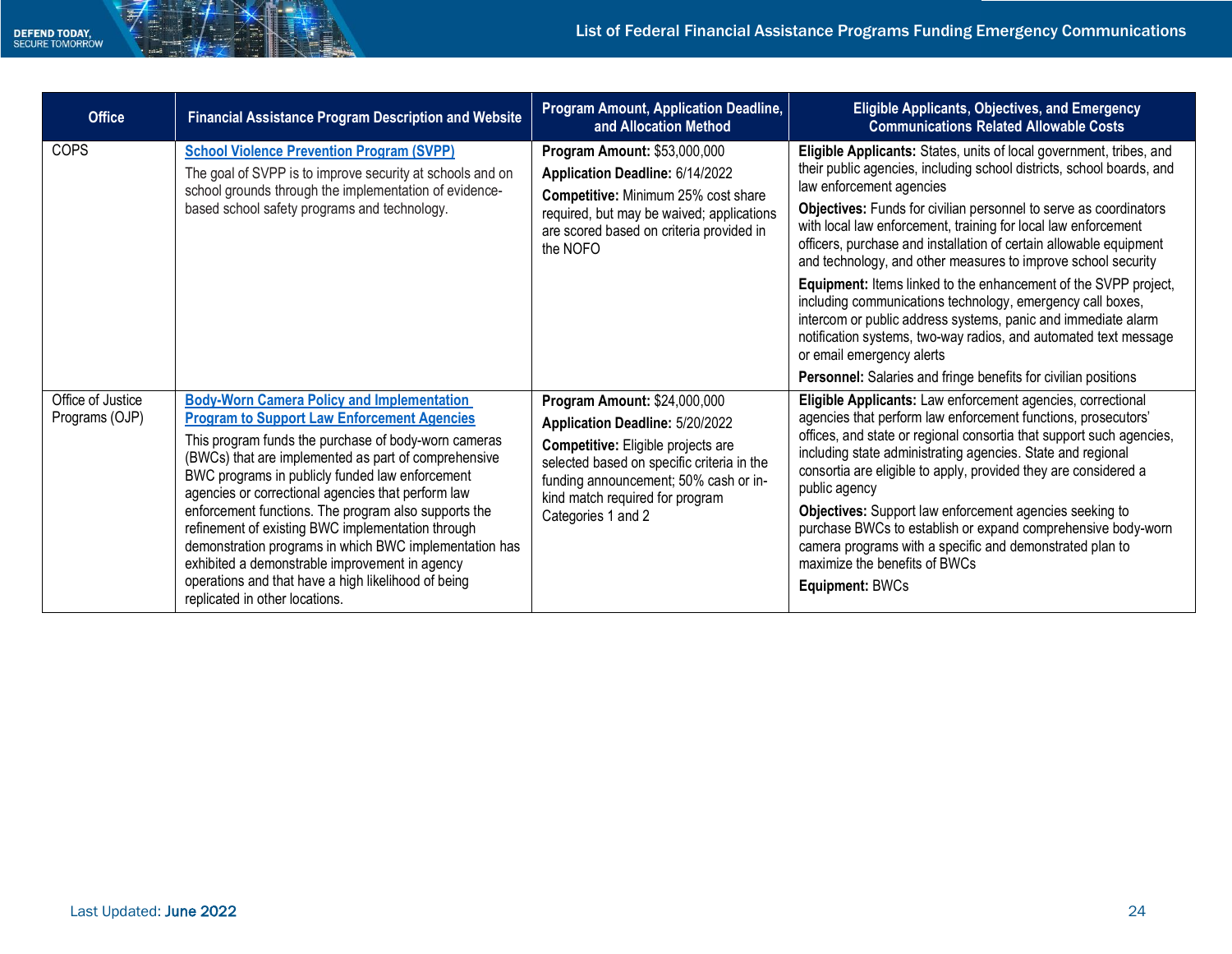| <b>Office</b>                                                                                                                                                                                                                                                                                                                                                                                                                              | <b>Financial Assistance Program Description and Website</b>                                                                                                                                                                                                                                                                                                                                                                                                      | <b>Program Amount, Application Deadline,</b><br>and Allocation Method                                                                                                                                                                                                                                                                                                                                         | <b>Eligible Applicants, Objectives, and Emergency</b><br><b>Communications Related Allowable Costs</b>                                                                                                                                                                                                                                                                                                                                                                                                                                                                                                                                                                                            |
|--------------------------------------------------------------------------------------------------------------------------------------------------------------------------------------------------------------------------------------------------------------------------------------------------------------------------------------------------------------------------------------------------------------------------------------------|------------------------------------------------------------------------------------------------------------------------------------------------------------------------------------------------------------------------------------------------------------------------------------------------------------------------------------------------------------------------------------------------------------------------------------------------------------------|---------------------------------------------------------------------------------------------------------------------------------------------------------------------------------------------------------------------------------------------------------------------------------------------------------------------------------------------------------------------------------------------------------------|---------------------------------------------------------------------------------------------------------------------------------------------------------------------------------------------------------------------------------------------------------------------------------------------------------------------------------------------------------------------------------------------------------------------------------------------------------------------------------------------------------------------------------------------------------------------------------------------------------------------------------------------------------------------------------------------------|
| <b>OJP</b>                                                                                                                                                                                                                                                                                                                                                                                                                                 | <b>Collaborative Crisis Response and Intervention</b><br><b>Training Program</b><br>This program provides support to law enforcement on how<br>to effectively partner with mental health, substance use<br>disorder, and community service agencies to promote<br>public safety and ensure appropriate responses to<br>individuals who have behavioral health conditions,<br>intellectual disabilities, developmental disabilities, or<br>physical disabilities. | Program Amount: \$5,000,000<br><b>Application Deadline: 6/1/2022</b><br>Competitive: Eligible projects are<br>selected based on specific criteria in the<br>funding announcement                                                                                                                                                                                                                              | Eligible Applicants: State, county, city, tribal, or township<br>governments<br>Objectives: Funds to plan, develop, and deploy a best practice<br>crisis response and intervention training program; develop a<br>strategy for deploying officers trained in delivering appropriate<br>responses during interactions with individuals experiencing a<br>behavioral health crisis or interactions with individuals who have<br>disabilities; and evaluate, improve, and sustain community<br>engagement and a best practice program<br>Planning: Planning and implementation of best practice response<br>models, such as 911 dispatch models, using Bureau of Justice<br>Affairs (BJA) curriculum |
|                                                                                                                                                                                                                                                                                                                                                                                                                                            |                                                                                                                                                                                                                                                                                                                                                                                                                                                                  |                                                                                                                                                                                                                                                                                                                                                                                                               | Training: Creation, design, and implementation of a training<br>program using BJA's Crisis Response and Intervention Training<br>Program Curriculum                                                                                                                                                                                                                                                                                                                                                                                                                                                                                                                                               |
| <b>OJP</b><br><b>Program - State Solicitation</b><br><b>Edward Byrne Memorial JAG Program - Local</b><br><b>Solicitation</b><br>The JAG Program funds support all components of the<br>criminal justice system, from community violence<br>interventions to law enforcement accreditation, policy<br>development and training, technologies that support<br>transparency and information sharing, and innovative<br>forensic technologies. | <b>Edward Byrne Memorial Justice Assistance Grant (JAG)</b>                                                                                                                                                                                                                                                                                                                                                                                                      | Program Amount: JAG Program awards<br>are calculated using violent crime data<br>from the Federal Bureau of Investigation                                                                                                                                                                                                                                                                                     | Eligible Applicants: State governments; local government units;<br>federally-recognized tribes; law enforcement district; judicial<br>enforcement district established under state law                                                                                                                                                                                                                                                                                                                                                                                                                                                                                                            |
|                                                                                                                                                                                                                                                                                                                                                                                                                                            | <b>Application Deadline for States:</b><br>7/8/2021<br><b>Application Deadline for Local</b><br>Government Units: 8/9/2021<br>Formula-based: JAG awards are based<br>on a statutory formula in the solicitation                                                                                                                                                                                                                                                  | Objectives: Funds law enforcement, prosecution, courts, crime<br>prevention and education, corrections and community corrections,<br>drug treatment and enforcement, planning, evaluation, technology<br>improvement, crime victim and witness initiatives and mental health<br>programs and related law enforcement and corrections programs,<br>including behavioral programs and crisis intervention teams |                                                                                                                                                                                                                                                                                                                                                                                                                                                                                                                                                                                                                                                                                                   |
|                                                                                                                                                                                                                                                                                                                                                                                                                                            |                                                                                                                                                                                                                                                                                                                                                                                                                                                                  |                                                                                                                                                                                                                                                                                                                                                                                                               | Personnel: Technical assistance, contractual support                                                                                                                                                                                                                                                                                                                                                                                                                                                                                                                                                                                                                                              |
|                                                                                                                                                                                                                                                                                                                                                                                                                                            |                                                                                                                                                                                                                                                                                                                                                                                                                                                                  |                                                                                                                                                                                                                                                                                                                                                                                                               | Training: Develop and deliver trainings                                                                                                                                                                                                                                                                                                                                                                                                                                                                                                                                                                                                                                                           |
|                                                                                                                                                                                                                                                                                                                                                                                                                                            |                                                                                                                                                                                                                                                                                                                                                                                                                                                                  |                                                                                                                                                                                                                                                                                                                                                                                                               | <b>Equipment:</b> Supplies, information systems for criminal justice                                                                                                                                                                                                                                                                                                                                                                                                                                                                                                                                                                                                                              |
|                                                                                                                                                                                                                                                                                                                                                                                                                                            |                                                                                                                                                                                                                                                                                                                                                                                                                                                                  |                                                                                                                                                                                                                                                                                                                                                                                                               | Research and Development: Criminal justice-related research and<br>evaluation activities                                                                                                                                                                                                                                                                                                                                                                                                                                                                                                                                                                                                          |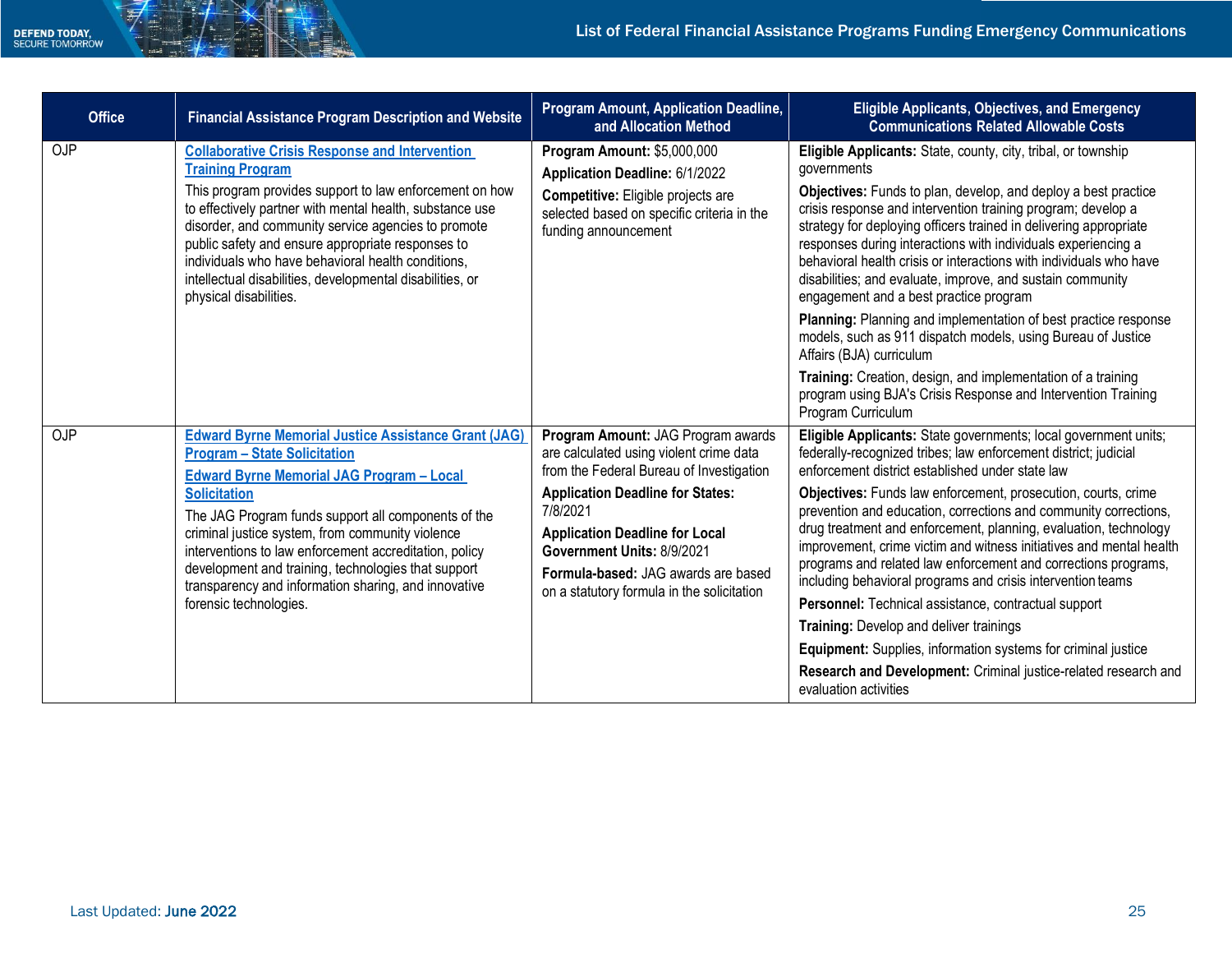| <b>Office</b> | <b>Financial Assistance Program Description and Website</b>                                                                                                                                                                                                                                                 | Program Amount, Application Deadline,<br>and Allocation Method                                                                                                                                                                                                                                              | <b>Eligible Applicants, Objectives, and Emergency</b><br><b>Communications Related Allowable Costs</b>                                                                                                                                                                                                                                                                                                                                                                        |
|---------------|-------------------------------------------------------------------------------------------------------------------------------------------------------------------------------------------------------------------------------------------------------------------------------------------------------------|-------------------------------------------------------------------------------------------------------------------------------------------------------------------------------------------------------------------------------------------------------------------------------------------------------------|-------------------------------------------------------------------------------------------------------------------------------------------------------------------------------------------------------------------------------------------------------------------------------------------------------------------------------------------------------------------------------------------------------------------------------------------------------------------------------|
| <b>OJP</b>    | <b>Law Enforcement National Initiatives to Improve Public</b><br><b>Safety, Enhance Agency Operations via Training,</b><br><b>Recruitment, and Retention and Building Community</b>                                                                                                                         | <b>Program Amount: \$11,750,000</b><br>Application Deadline: 6/8/2022<br>Competitive: Eligible projects are                                                                                                                                                                                                 | Eligible Applicants: For-profit organizations other than small<br>businesses, tribal organizations, nonprofits, public- or state-<br>controlled institutions of higher education, states, and territories                                                                                                                                                                                                                                                                     |
|               | <b>Trust</b><br>This opportunity provides funding to create and implement<br>training and technical assistance programs for criminal                                                                                                                                                                        | selected based on specific criteria in the<br>funding announcement                                                                                                                                                                                                                                          | Objectives: Funds four national in-scope training and technical<br>assistance (TTA) efforts to support law enforcement and criminal<br>justice stakeholders in key criminal justice operations                                                                                                                                                                                                                                                                                |
|               | justice stakeholders that support local law enforcement and<br>prosecutorial agencies in the development of violence<br>reduction strategies, training of law enforcement officers, and<br>implementation of ethical technological strategies that build<br>digital trust and promote community engagement. |                                                                                                                                                                                                                                                                                                             | Training: Support the delivery of TTA to enhance, develop, and/or<br>implement violent crime reduction strategies; develop resources for<br>grantees utilizing technology solutions to combat crime; develop<br>partnerships with Historically Black Colleges and Universities to<br>enhance coordination with public safety agencies                                                                                                                                         |
| <b>OJP</b>    | <b>Research and Evaluation on Policing</b><br>This program seeks applications to fund rigorous research<br>examining policing that will contribute to a better<br>understanding of the changes occurring in American<br>policing and their impact on policy and practice.                                   | <b>Program Amount: \$8,000,000</b><br>Application Deadline: 5/20/2022<br>Competitive: Eligible projects are<br>selected based on specific criteria in the<br>funding announcement                                                                                                                           | <b>Eligible Applicants:</b> State, county, city, special district, or township<br>governments; tribes; tribal organizations; for-profit organizations;<br>nonprofits; independent school districts; private, public, and state<br>controlled institutions of higher education; public and tribal housing<br>authorities; small businesses                                                                                                                                     |
|               |                                                                                                                                                                                                                                                                                                             | Objectives: Funds to address diversifying responses to public<br>safety needs; implementation and sustainment of long-term<br>organizational change in policing agencies; police recruitment,<br>retention, and training; and to encourage innovation in research into<br>the changes occurring in policing |                                                                                                                                                                                                                                                                                                                                                                                                                                                                               |
|               |                                                                                                                                                                                                                                                                                                             |                                                                                                                                                                                                                                                                                                             | Research and Evaluation: Research and evaluation on practical<br>aspects of policing that coincide with the ongoing discussion of<br>police mandates, such as the role of dispatch in police deployment;<br>how to guide and inform state, local, and tribal policing leaders<br>contemplating reforms; and evaluation of current recruitment, training<br>practices, strategies and/or the effects of modifying current<br>recruitment and training practices and strategies |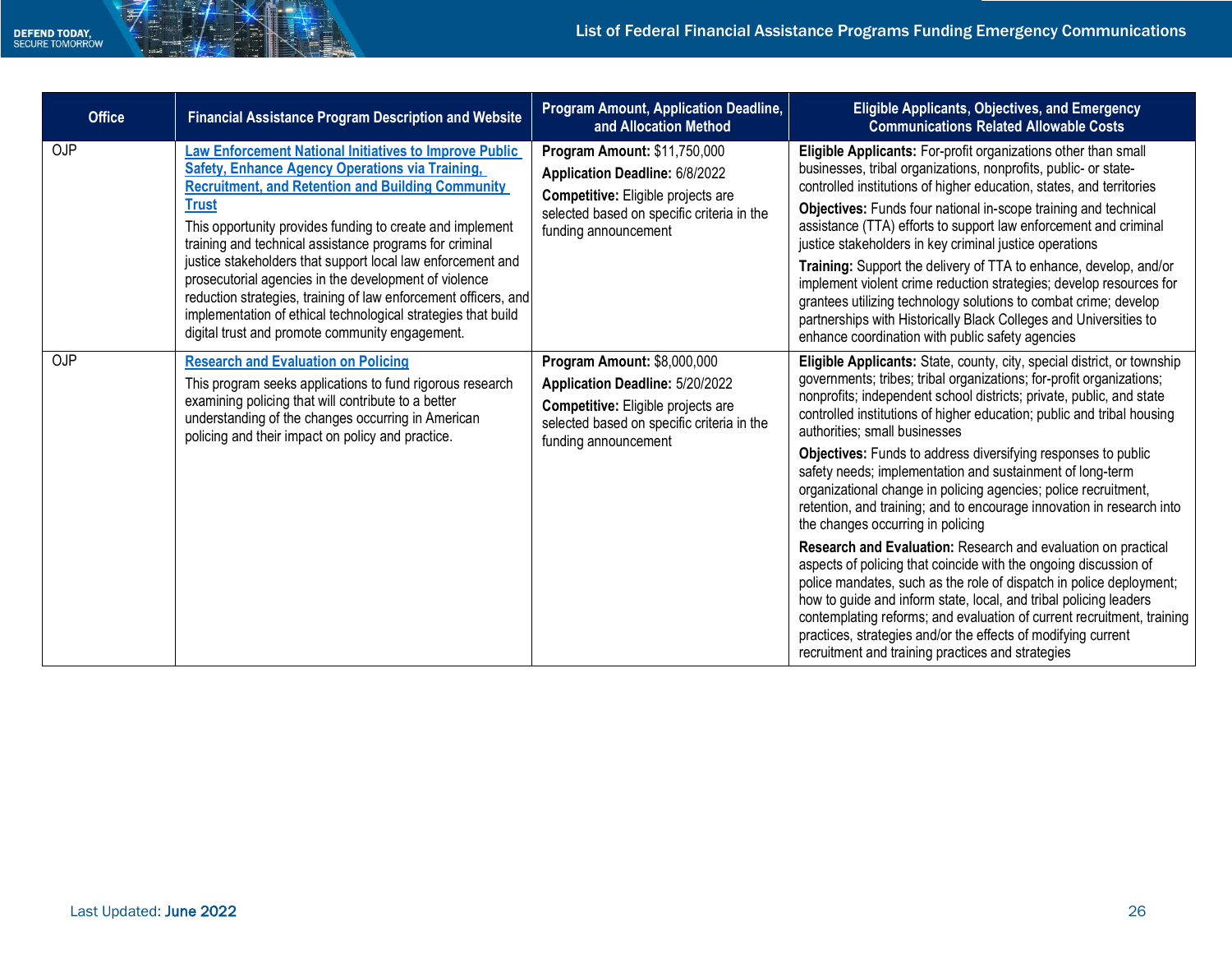| <b>Office</b> | <b>Financial Assistance Program Description and Website</b>                                                                                                                                                                                                                                                                                                 | <b>Program Amount, Application Deadline,</b><br>and Allocation Method                                                                                                                                                                                         | <b>Eligible Applicants, Objectives, and Emergency</b><br><b>Communications Related Allowable Costs</b>                                                                                                                                                                                                                                                                                                                                                                                                                                                                                                                                                                                                                                                                                                                                                                                                                                                                                                                                                                                                                                                                                                                                                                                                                                                       |
|---------------|-------------------------------------------------------------------------------------------------------------------------------------------------------------------------------------------------------------------------------------------------------------------------------------------------------------------------------------------------------------|---------------------------------------------------------------------------------------------------------------------------------------------------------------------------------------------------------------------------------------------------------------|--------------------------------------------------------------------------------------------------------------------------------------------------------------------------------------------------------------------------------------------------------------------------------------------------------------------------------------------------------------------------------------------------------------------------------------------------------------------------------------------------------------------------------------------------------------------------------------------------------------------------------------------------------------------------------------------------------------------------------------------------------------------------------------------------------------------------------------------------------------------------------------------------------------------------------------------------------------------------------------------------------------------------------------------------------------------------------------------------------------------------------------------------------------------------------------------------------------------------------------------------------------------------------------------------------------------------------------------------------------|
| OJP           | <b>Smart Policing Initiative (SPI)</b><br>SPI funds activities to reduce crime, increase case closure<br>rates and agency efficiency, and improve relationships with<br>communities served, specifically through support for<br>innovative and evidence-based policing practices, more<br>effective information sharing, and multi-agency<br>collaboration. | Program Amount: Up to \$7,000,000<br>available<br><b>Application Deadline: 7/6/2021</b><br>Competitive: Eligible projects are<br>selected based on specific criteria in the<br>funding announcement                                                           | Eligible Applicants: State, local, and tribal law enforcement<br>agencies, governmental non-law enforcement agencies acting as<br>their fiscal agent, federally-recognized tribal governments that<br>perform law enforcement functions, and a tribal consortium<br>Objectives: Funds innovative ideas, technology, and evidence-<br>based programming in police agencies in order to foster effective<br>and consistent collaborations to increase public safety, and use<br>technology, intelligence, and data in innovative ways<br>Planning: Funds to test new operational approaches to crisis<br>response, including mass casualty events, public safety issues<br>associated with pandemics and natural disasters, and/or protest<br>events<br>Equipment: Software or hardware technology purchases related to<br>the applicant's problem-solving strategy to respond to and reduce<br>the identified crimes or policing challenge                                                                                                                                                                                                                                                                                                                                                                                                                    |
| QJP           | <b>Preventing School Violence: BJA's Stop School</b><br><b>Violence Program</b><br>The Stop School Violence Program is designed to improve<br>K-12 school security by providing students and teachers with<br>the tools they need to recognize, respond quickly to, and<br>help prevent acts of violence and ensure a positive school<br>climate.           | Program Amount: Up to \$2,000,000 for<br>Category 1 applicants; up to \$1,000,000<br>for Category 2 applicants<br>Application Deadline: 6/14/2022<br>Competitive: Eligible projects are<br>selected based on specific criteria in the<br>funding announcement | Eligible Applicants: Category 1: State governments; public and<br>state-controlled institutions of higher education. Category 2: City or<br>township governments; county governments; units of local<br>governments; federally-recognized tribal governments; nonprofits with<br>a 501(c)(3) status; private institutions of higher education;<br>independent school districts<br>Objectives: Funds to increase school safety using evidence-based<br>solutions to prevent violence against schools, staff, and students<br>and ensure a positive school climate<br>Personnel: Hiring of school support personnel and others directly<br>supporting the prevention of school violence<br>Planning: Funds to develop and operate technology solutions such<br>as anonymous reporting systems for threats of school violence,<br>including mobile telephone applications, hotlines, websites, or other<br>school safety technology solutions; implement multidisciplinary<br>behavioral threat assessment and/or intervention teams<br>Training: Training for school personnel and education for students<br>on preventing school violence, including strategies to improve a<br>school climate; specialized training for law enforcement who work in<br>schools and/or with school-age populations such as school<br>resource officers and probation officers |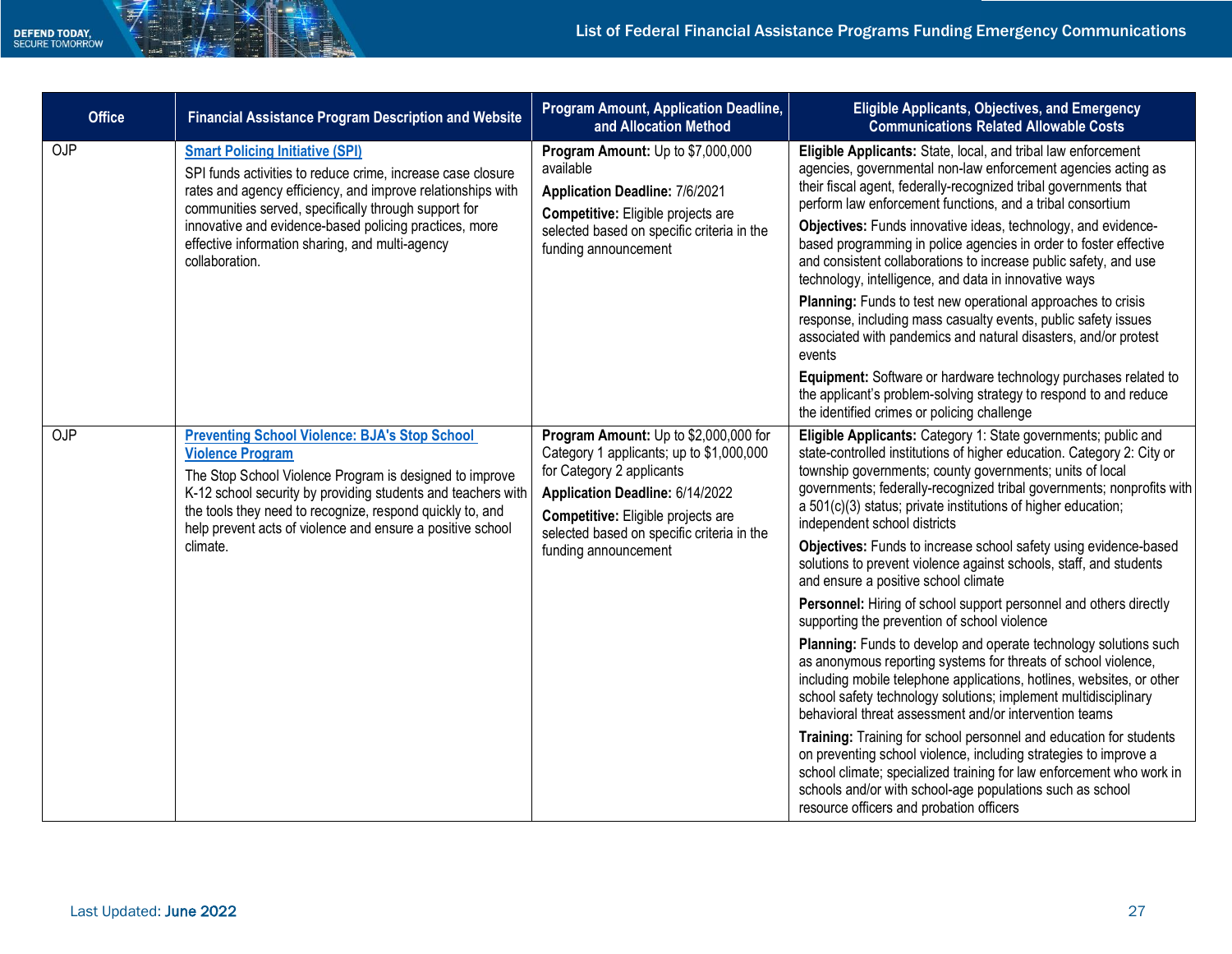| <b>Office</b>                             | <b>Financial Assistance Program Description and Website</b>                                                                                                                                                                                                                                                                                                                                                                                                                                                                                                                          | <b>Program Amount, Application Deadline,</b><br>and Allocation Method                                                                                                                                                                                                                                                                                                      | <b>Eligible Applicants, Objectives, and Emergency</b><br><b>Communications Related Allowable Costs</b>                                                                                                                                                                                                                                                                                                                                                                                                                                                                                                              |
|-------------------------------------------|--------------------------------------------------------------------------------------------------------------------------------------------------------------------------------------------------------------------------------------------------------------------------------------------------------------------------------------------------------------------------------------------------------------------------------------------------------------------------------------------------------------------------------------------------------------------------------------|----------------------------------------------------------------------------------------------------------------------------------------------------------------------------------------------------------------------------------------------------------------------------------------------------------------------------------------------------------------------------|---------------------------------------------------------------------------------------------------------------------------------------------------------------------------------------------------------------------------------------------------------------------------------------------------------------------------------------------------------------------------------------------------------------------------------------------------------------------------------------------------------------------------------------------------------------------------------------------------------------------|
| Office for Victims of<br>Crime            | <b>Advancing the Use of Technology to Assist Victims of</b><br><b>Crime</b><br>This program provides funding to organizations that<br>demonstrate innovative strategies to create, expand, or<br>enhance the use of technology to interact directly with<br>crime victims, improve the quality of services, and improve                                                                                                                                                                                                                                                              | Program Amount: \$3,000,000<br>Application Deadline: 5/26/2022<br><b>Competitive:</b> Cooperative agreement<br>awarded based on specific criteria in the<br>funding announcement                                                                                                                                                                                           | Eligible Applicants: State, county, city, or township governments;<br>tribes; tribal organizations; nonprofits; private, public, and state<br>controlled institutions of higher education                                                                                                                                                                                                                                                                                                                                                                                                                           |
|                                           |                                                                                                                                                                                                                                                                                                                                                                                                                                                                                                                                                                                      |                                                                                                                                                                                                                                                                                                                                                                            | Objectives: Funds to increase access to victim services and build<br>the capacity of victim services providers to meet the needs of crime<br>survivors through technological innovation                                                                                                                                                                                                                                                                                                                                                                                                                             |
|                                           | the accessibility and responsiveness of victim service<br>organizations.                                                                                                                                                                                                                                                                                                                                                                                                                                                                                                             |                                                                                                                                                                                                                                                                                                                                                                            | Equipment: Technology development and maintenance to facilitate<br>efficient service delivery and/or communication                                                                                                                                                                                                                                                                                                                                                                                                                                                                                                  |
|                                           |                                                                                                                                                                                                                                                                                                                                                                                                                                                                                                                                                                                      |                                                                                                                                                                                                                                                                                                                                                                            | Personnel: Staff required to operate, update, and maintain the<br>proposed technology platform or service; staff engaged in coalition-<br>building activities regarding the use of technology                                                                                                                                                                                                                                                                                                                                                                                                                       |
|                                           |                                                                                                                                                                                                                                                                                                                                                                                                                                                                                                                                                                                      |                                                                                                                                                                                                                                                                                                                                                                            | Planning: Strategic planning activities to identify gaps in technology<br>that can be enhanced by building the organization's technological<br>capacity to ensure greater access to victim services that are<br>sustainable, secure, and safe                                                                                                                                                                                                                                                                                                                                                                       |
|                                           |                                                                                                                                                                                                                                                                                                                                                                                                                                                                                                                                                                                      |                                                                                                                                                                                                                                                                                                                                                                            | Training: Training and technical assistance for the purpose and use<br>of the technology                                                                                                                                                                                                                                                                                                                                                                                                                                                                                                                            |
| <b>Department of Transportation (DOT)</b> |                                                                                                                                                                                                                                                                                                                                                                                                                                                                                                                                                                                      |                                                                                                                                                                                                                                                                                                                                                                            |                                                                                                                                                                                                                                                                                                                                                                                                                                                                                                                                                                                                                     |
| Federal Highway<br>Administration         | <b>Tribal Transportation Program Safety Funds (TTPSF)</b><br>TTPSF emphasizes the development of strategic<br>transportation safety plans using a data-driven process as a<br>means for tribes to determine how transportation safety<br>needs will be addressed in tribal communities. Successful<br>TTPSF projects leverage resources, encourage<br>partnerships, result from strategic safety planning, and<br>have the data to support the applicants' approach in<br>addressing the prevention and reduction of death or serious<br>injuries in transportation-related crashes. | Program Amount: Up to \$23,138,400 for<br>FY 2022; up to \$23,598,400 for FY 2023;<br>up to \$24,098,400 for FY 2024; up to<br>\$24,518,400 for FY 2025; and up to<br>\$25,118,400 for FY 2026<br><b>Application Deadline: FY 2022</b><br>applications due 9/15/2022. For FY 2023<br>through FY 2026, applications must be<br>submitted between 10/1/2022 and<br>1/15/2022 | Eligible Applicants: Federally-recognized tribes, with opportunities<br>for other entities to partner with tribal governments<br>Objectives: Funds for projects in four eligibility categories:<br>transportation safety plans; data assessment, improvement, and<br>analysis activities; systemic roadway departure countermeasures;<br>and infrastructure improvements and other defined eligible activities<br>Planning: Transportation safety planning; planning integrated<br>interoperable emergency communications equipment, operational<br>activities, or traffic enforcement activities (including police |
|                                           |                                                                                                                                                                                                                                                                                                                                                                                                                                                                                                                                                                                      | <b>Competitive:</b> Applications are scored<br>based on criteria provided in the NOFO                                                                                                                                                                                                                                                                                      | assistance) relating to work zone safety                                                                                                                                                                                                                                                                                                                                                                                                                                                                                                                                                                            |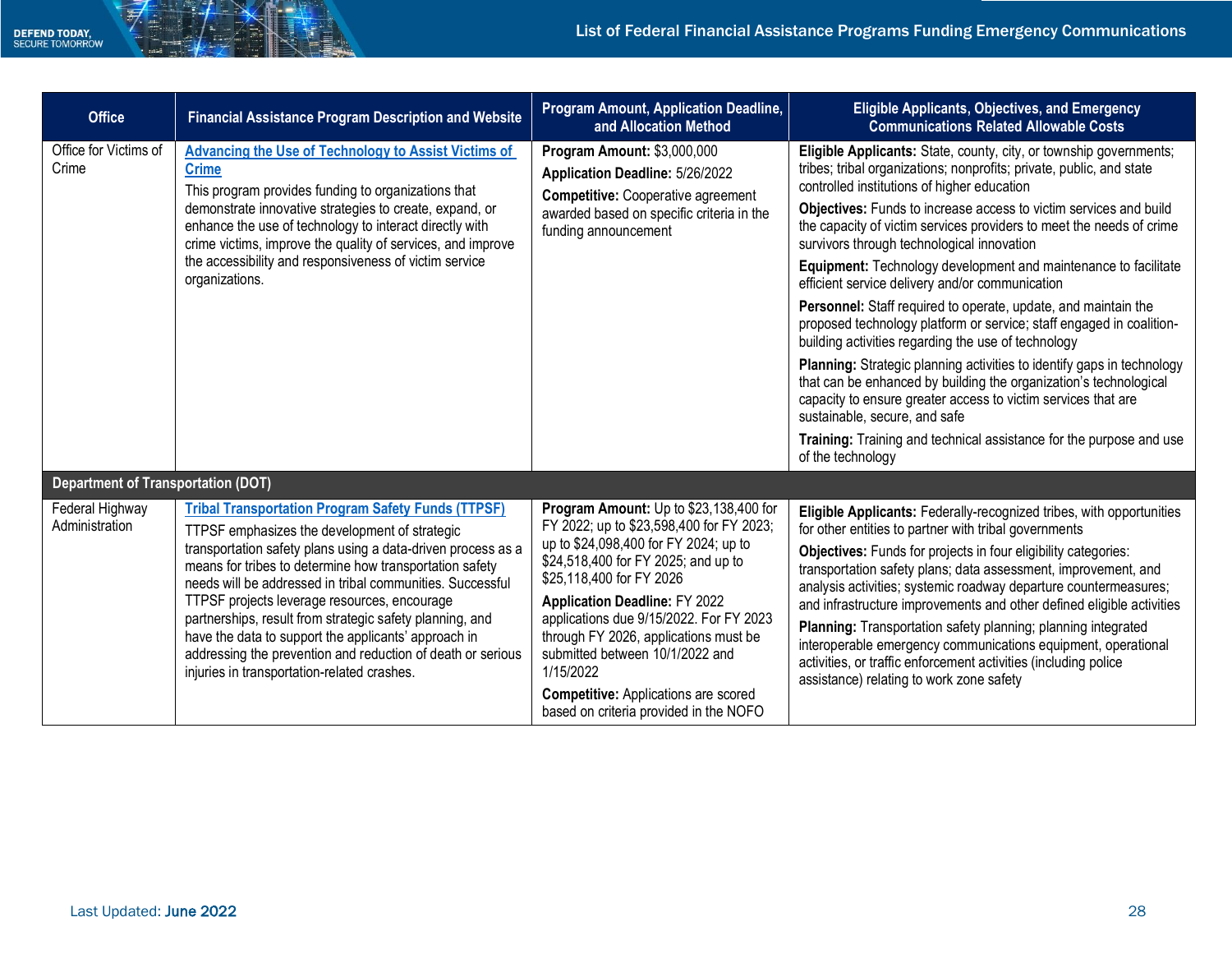| <b>Office</b>                                   | <b>Financial Assistance Program Description and Website</b>                                                                                                                                                                                                                                                                                                                                                                                                                                                                                                                                                                                                                                                                                                                                                                 | <b>Program Amount, Application Deadline,</b><br>and Allocation Method                                                                                                                                                                                                                                                                                                                                                                                 | <b>Eligible Applicants, Objectives, and Emergency</b><br><b>Communications Related Allowable Costs</b>                                                                                                                                                                                                                                                                                                                                                                                                                                                                                                                                                                                                                                                                |
|-------------------------------------------------|-----------------------------------------------------------------------------------------------------------------------------------------------------------------------------------------------------------------------------------------------------------------------------------------------------------------------------------------------------------------------------------------------------------------------------------------------------------------------------------------------------------------------------------------------------------------------------------------------------------------------------------------------------------------------------------------------------------------------------------------------------------------------------------------------------------------------------|-------------------------------------------------------------------------------------------------------------------------------------------------------------------------------------------------------------------------------------------------------------------------------------------------------------------------------------------------------------------------------------------------------------------------------------------------------|-----------------------------------------------------------------------------------------------------------------------------------------------------------------------------------------------------------------------------------------------------------------------------------------------------------------------------------------------------------------------------------------------------------------------------------------------------------------------------------------------------------------------------------------------------------------------------------------------------------------------------------------------------------------------------------------------------------------------------------------------------------------------|
| <b>Federal Railroad</b><br>Administration (FRA) | <b>Consolidated Rail Infrastructure and Safety</b><br><b>Improvements (CRISI)</b><br>The CRISI program will enhance rail safety, help to undo<br>inequities caused by transportation and land use policies<br>and create new opportunities for underserved communities,<br>provide energy efficient transportation options to confront<br>the effects of climate change, invest in projects that spur<br>economic growth, and ensure freight networks can meet<br>the mobility demands of a growing population. This<br>program also aims to improve railroad safety, efficiency,<br>and reliability; mitigate congestion at both intercity<br>passenger and freight rail chokepoints; enhance multi-<br>modal connections; and lead to new or substantially<br>improved intercity passenger rail transportation corridors. | Program Amount: \$361,978,796, with<br>\$29,723,862 in Special Transportation<br>Circumstances funding available for<br>Alaska, South Dakota, and Wyoming;<br>Additional information on specific set-<br>asides can be found in the NOFO<br>Application Deadline: 11/29/2021;<br><b>Special Transportation Circumstances</b><br>applications from Alaska, South Dakota,<br>and Wyoming due 1/29/2022<br>Competitive: Minimum 20% match<br>requirement | Eligible Applicants: State governments, Class II or Class III<br>railroads, Amtrak and other rail carriers<br>Objectives: Funds rail safety projects such as grade crossing<br>enhancements, rail line relocations, and deployment of railroad<br>safety technology<br>Planning: Freight rail capital projects for Special Transportation<br>Circumstances<br>Training: Rail safety training and implementation of Positive Train<br>Control systems<br>Equipment: Intercity passenger rail equipment, back office systems;<br>wayside, communications, and onboard hardware equipment;<br>software; equipment installation; spectrum; system testing                                                                                                                 |
| <b>FRA</b>                                      | <b>Federal-State Partnership for State of Good Repair</b><br>(Partnership Program)<br>The Partnership Program aims to improve American<br>passenger rail infrastructure to enhance rail safety, reduce<br>the backlog of deferred maintenance for Amtrak or publicly<br>owned or controlled railroad assets, create new<br>opportunities for underserved communities, and invest in<br>projects that support and spur economic growth.                                                                                                                                                                                                                                                                                                                                                                                      | Program Amount: \$198,000,000<br><b>Application Deadline: 3/7/2022</b><br>Competitive: Minimum 20% match<br>requirement                                                                                                                                                                                                                                                                                                                               | Eligible Applicants: States; groups of states; interstate compacts;<br>public agencies or publicly chartered authorities established by one<br>or more states; political subdivisions of a state; Amtrak<br>Objectives: Funds projects to repair, replace, or rehabilitate<br>Qualified Railroad Assets to reduce the state of good repair backlog<br>and improve Intercity Passenger Rail performance<br>Infrastructure Upgrades: Capital projects to replace existing<br>assets, as well as purchase of communication and signal systems                                                                                                                                                                                                                            |
| Federal Transit<br>Administration (FTA)         | <b>Passenger Ferry Grant Program</b><br>The purpose of the Passenger Ferry Grant Program is to<br>support capital projects to improve existing passenger ferry<br>services, establish new ferry services, and repair and<br>modernize ferry boats, terminals, and related facilities and<br>equipment.                                                                                                                                                                                                                                                                                                                                                                                                                                                                                                                      | Program Amount: \$38,000,000<br>Application Deadline: 10/5/2021<br>Competitive: Minimum 20% match<br>requirement                                                                                                                                                                                                                                                                                                                                      | Eligible Applicants: Designated recipients as defined in FTA<br>Circular "Urbanized Area Formula Program: Program Guidance and<br>Application Instructions", direct recipients of FTA's Urbanized Area<br>Formula Grants, and public entities engaged in providing public<br>transportation passenger ferry service in urban areas that are<br>eligible to be direct recipients<br>Objectives: Funds for capital projects that support passenger ferry<br>services that serves an urbanized area or operate between an<br>urbanized area and non-urbanized areas<br>Equipment: Purchase, construction, replacement, or rehabilitation<br>of ferries, terminals, related infrastructure, and related equipment<br>(including fare equipment and communication devices) |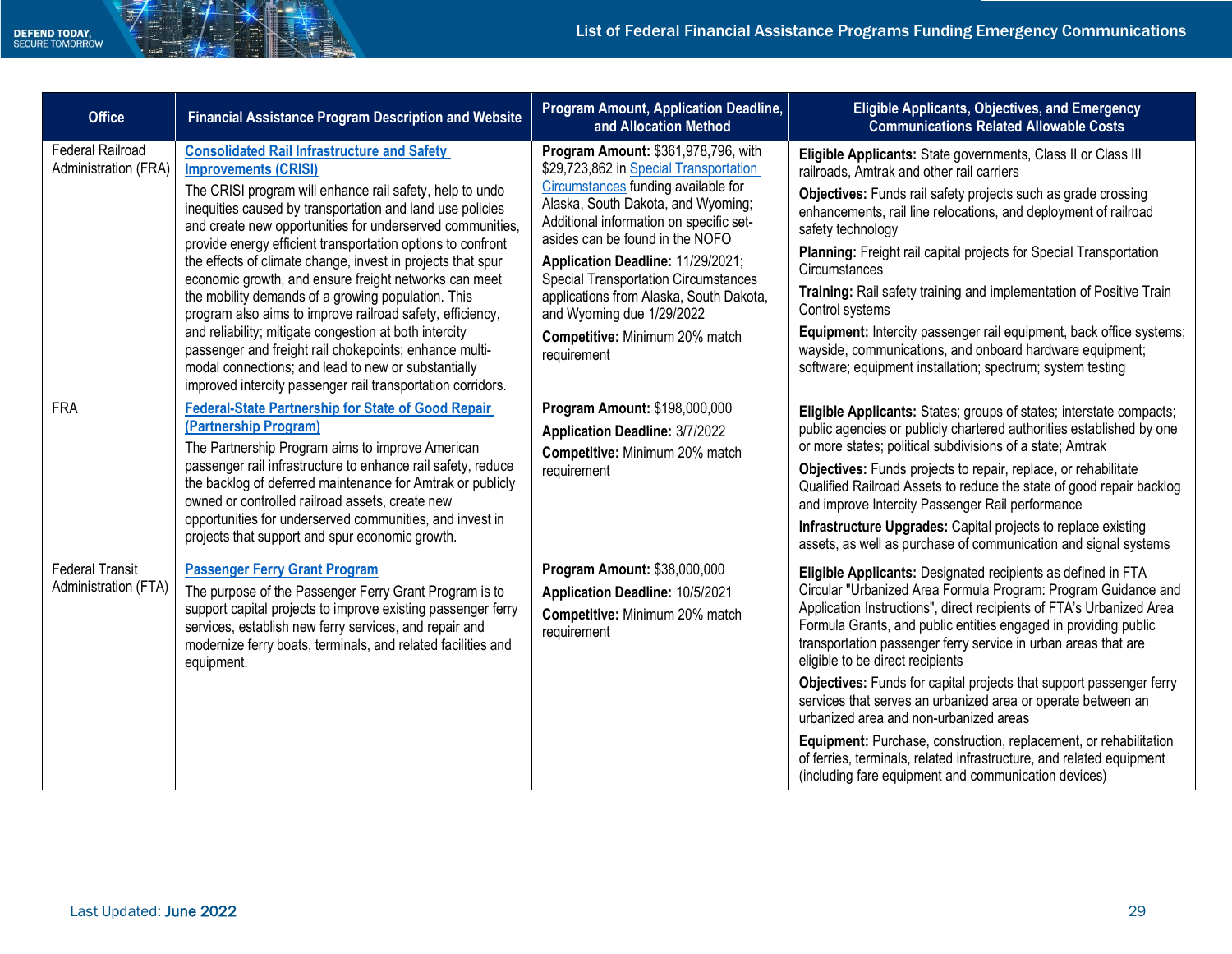

| <b>Office</b>                                        | <b>Financial Assistance Program Description and Website</b>                                                                                                                                                        | <b>Program Amount, Application Deadline,</b><br>and Allocation Method                 | <b>Eligible Applicants, Objectives, and Emergency</b><br><b>Communications Related Allowable Costs</b>                                                                                                                                                                                                                                                                                                                                                                                 |
|------------------------------------------------------|--------------------------------------------------------------------------------------------------------------------------------------------------------------------------------------------------------------------|---------------------------------------------------------------------------------------|----------------------------------------------------------------------------------------------------------------------------------------------------------------------------------------------------------------------------------------------------------------------------------------------------------------------------------------------------------------------------------------------------------------------------------------------------------------------------------------|
| Pipeline and<br>Hazardous                            | <b>Hazardous Materials Emergency Preparedness (HMEP)</b><br><b>Grants - State and Territorial Solicitation</b>                                                                                                     | <b>State and Territorial Program Amount:</b><br>\$23,385,997                          | State and Territorial Program Eligible Applicants: States and<br>territories                                                                                                                                                                                                                                                                                                                                                                                                           |
| <b>Materials Safety</b><br>Administration<br>(PHMSA) | <b>HMEP Grants - Tribal Solicitation</b><br>The purpose of the HMEP grants is to ensure the safe<br>transportation of hazardous materials by training<br>emergency responders and funding planning activities such | Tribal Program Amount: \$1,000,000<br>Application Deadline: 4/15/2022                 | Tribal Program Eligible Applicants: Federally-recognized tribes<br>and tribal nonprofit organizations such as intertribal consortiums                                                                                                                                                                                                                                                                                                                                                  |
|                                                      |                                                                                                                                                                                                                    | Competitive: Minimum 20% cost match<br>required                                       | Objectives: Funds to carry out hazardous materials planning and<br>training activities to ensure the safe transport of hazardous materials                                                                                                                                                                                                                                                                                                                                             |
|                                                      | as commodity flow studies, tabletop exercises, and<br>emergency response plan development.                                                                                                                         |                                                                                       | Personnel: Salaries and fringe benefits for HMEP program<br>administrators, contract support costs                                                                                                                                                                                                                                                                                                                                                                                     |
|                                                      |                                                                                                                                                                                                                    |                                                                                       | Planning: Creation and update of emergency response plans,<br>planning supplies                                                                                                                                                                                                                                                                                                                                                                                                        |
|                                                      |                                                                                                                                                                                                                    |                                                                                       | Training/Exercises: Tabletop exercises, hazmat response training,<br>hazmat training drills, hazmat training conferences, training supplies                                                                                                                                                                                                                                                                                                                                            |
|                                                      |                                                                                                                                                                                                                    |                                                                                       | <b>Equipment: Training equipment</b>                                                                                                                                                                                                                                                                                                                                                                                                                                                   |
| <b>PHMSA</b>                                         | <b>Pipeline Emergency Response Grants</b>                                                                                                                                                                          | Program Amount: \$2,500,000                                                           | Eligible Applicants: State agencies                                                                                                                                                                                                                                                                                                                                                                                                                                                    |
|                                                      | The purpose of the Pipeline Emergency Response Grants<br>is to ensure that trained responders will have the ability to                                                                                             | Application Deadline: 2/23/2022<br><b>Competitive:</b> Applications are scored        | Objectives: Funds to train individuals in areas with statutory<br>responsibility to respond to pipeline incidents                                                                                                                                                                                                                                                                                                                                                                      |
|                                                      | protect nearby persons, property, and the environment from<br>the effects of pipeline accidents or incidents involving the                                                                                         | based on criteria provided in the NOFO                                                | <b>Planning: Pipeline planning activities</b>                                                                                                                                                                                                                                                                                                                                                                                                                                          |
|                                                      | transportation of hazardous materials.                                                                                                                                                                             |                                                                                       | Equipment: Purchase of training props, equipment, and supplies                                                                                                                                                                                                                                                                                                                                                                                                                         |
|                                                      |                                                                                                                                                                                                                    |                                                                                       | Training: Pipeline emergency response training; Pipeline<br>Emergency Responder Initiative development and training; pipeline<br>leak recognition training; pipeline release evacuation training;<br>development and maintenance of pipeline training curriculum; travel<br>to and participation in pipeline training activities                                                                                                                                                       |
| <b>PHMSA</b>                                         | <b>Pipeline Safety Information Grants to Communities:</b><br><b>Technical Assistance Grants</b>                                                                                                                    | Program Amount: \$2,163,958; Grant<br>awards may not exceed \$100,000                 | Eligible Applicants: Cities, towns, villages, counties, tribes,<br>parishes, townships, and similar governmental subdivisions, or                                                                                                                                                                                                                                                                                                                                                      |
|                                                      | The purpose of the Technical Assistance Grants is to<br>provide funding for technical assistance related to pipeline<br>safety. The program also provides opportunities that                                       | Application Deadline: 4/27/2022                                                       | consortiums of such subdivisions, and groups of individuals                                                                                                                                                                                                                                                                                                                                                                                                                            |
|                                                      |                                                                                                                                                                                                                    | <b>Competitive:</b> Applications are scored<br>based on criteria provided in the NOFO | Objectives: Funds to local communities and groups of individuals<br>for technical assistance relating to pipeline safety                                                                                                                                                                                                                                                                                                                                                               |
|                                                      | strengthen the depth and quality of public participation in<br>the safe operation of pipelines in and around communities.                                                                                          |                                                                                       | Allowable Costs: Individual technical assistance projects, including<br>improvement of local pipeline emergency response capabilities;<br>improvement of safe digging or damage prevention programs;<br>development of pipeline safety information resources;<br>implementation of local land use planning practices that enhance<br>pipeline safety; community and pipeline awareness campaigns; and<br>public participation in official proceedings pertaining to pipeline<br>safety |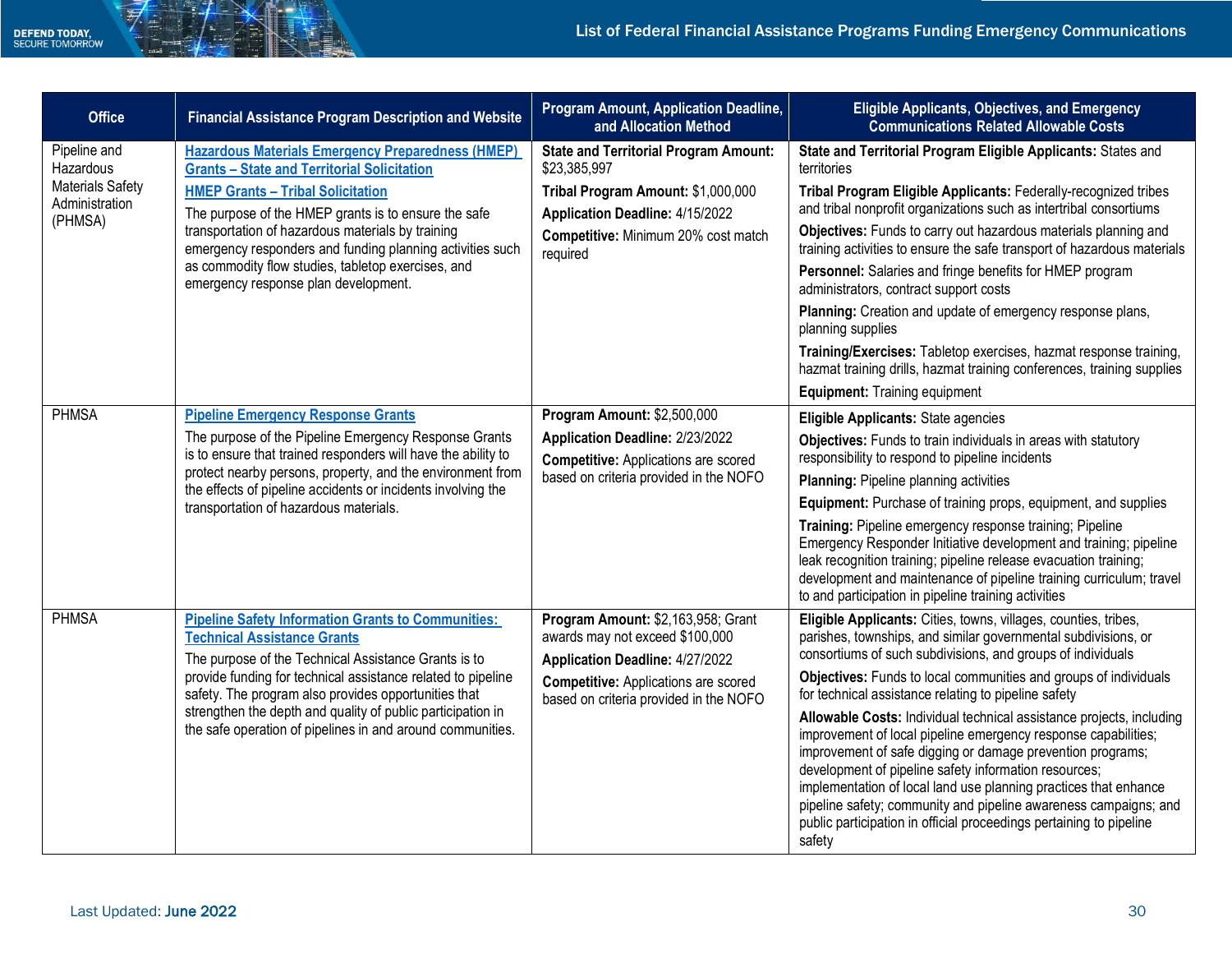<span id="page-30-0"></span>

| <b>Office</b>                                        | <b>Financial Assistance Program Description and Website</b>                                                                                                                                                                                                                                               | Program Amount, Application Deadline,<br>and Allocation Method                                                                                                                 | <b>Eligible Applicants, Objectives, and Emergency</b><br><b>Communications Related Allowable Costs</b>                                                                                                                                                                                                                                                                                                                                                                                                                                                                  |
|------------------------------------------------------|-----------------------------------------------------------------------------------------------------------------------------------------------------------------------------------------------------------------------------------------------------------------------------------------------------------|--------------------------------------------------------------------------------------------------------------------------------------------------------------------------------|-------------------------------------------------------------------------------------------------------------------------------------------------------------------------------------------------------------------------------------------------------------------------------------------------------------------------------------------------------------------------------------------------------------------------------------------------------------------------------------------------------------------------------------------------------------------------|
| <b>PHMSA</b>                                         | <b>Supplemental Public Sector Training (SPST) Grant</b><br>The SPST grant is a train-the-trainer program that<br>facilitates the training of instructors who then conduct<br>training in hazmat response for individuals with a statutory<br>responsibility to respond to hazmat accidents and incidents. | Program Amount: \$1,000,000<br><b>Application Deadline: 4/15/2022</b><br><b>Competitive:</b> Applications are reviewed<br>based on requirements provided in the<br><b>NOFO</b> | Eligible Applicants: National nonprofit fire service organizations<br>Objectives: Ensure that emergency responders who receive<br>training have the ability to protect nearby persons, property, and the<br>environment from the effects of hazardous material incidents<br>Training: Funding for instructors to conduct hazardous materials<br>response training programs; training for individuals with the<br>responsibility to respond to accidents and incidents involving<br>hazardous material<br>Equipment: Hazmat equipment to conduct training programs, with |
| <b>National Science Foundation (NSF)</b>             |                                                                                                                                                                                                                                                                                                           |                                                                                                                                                                                | an acquisition cost of \$5,000 or less                                                                                                                                                                                                                                                                                                                                                                                                                                                                                                                                  |
| National Center for<br>Wireless Spectrum<br>Research | <b>Spectrum Innovation Program</b><br>The Spectrum Innovation Program supports the<br>transformational impact of wireless spectrum research by<br>serving as a connecting point for the biggest and most<br>challenging spectrum management questions.                                                    | Program Amount: \$25,000,000<br>Application Deadline: 4/30/2021<br><b>Competitive: Proposals are evaluated</b><br>based on NSF criteria                                        | Eligible Applicants: Nonprofits, nonacademic organizations, and<br>institutions of higher learning; opportunities to partner with state and<br>local public safety agencies<br>Objectives: Ensure the U.S. leads in future wireless technologies,<br>systems, and applications in science and engineering through the<br>efficient use and sharing of the radio spectrum<br>Research: Wireless spectrum research and the scientific uses of the<br>electromagnetic spectrum that enable fast, accurate, dynamic<br>coordination and usage of limited spectrum           |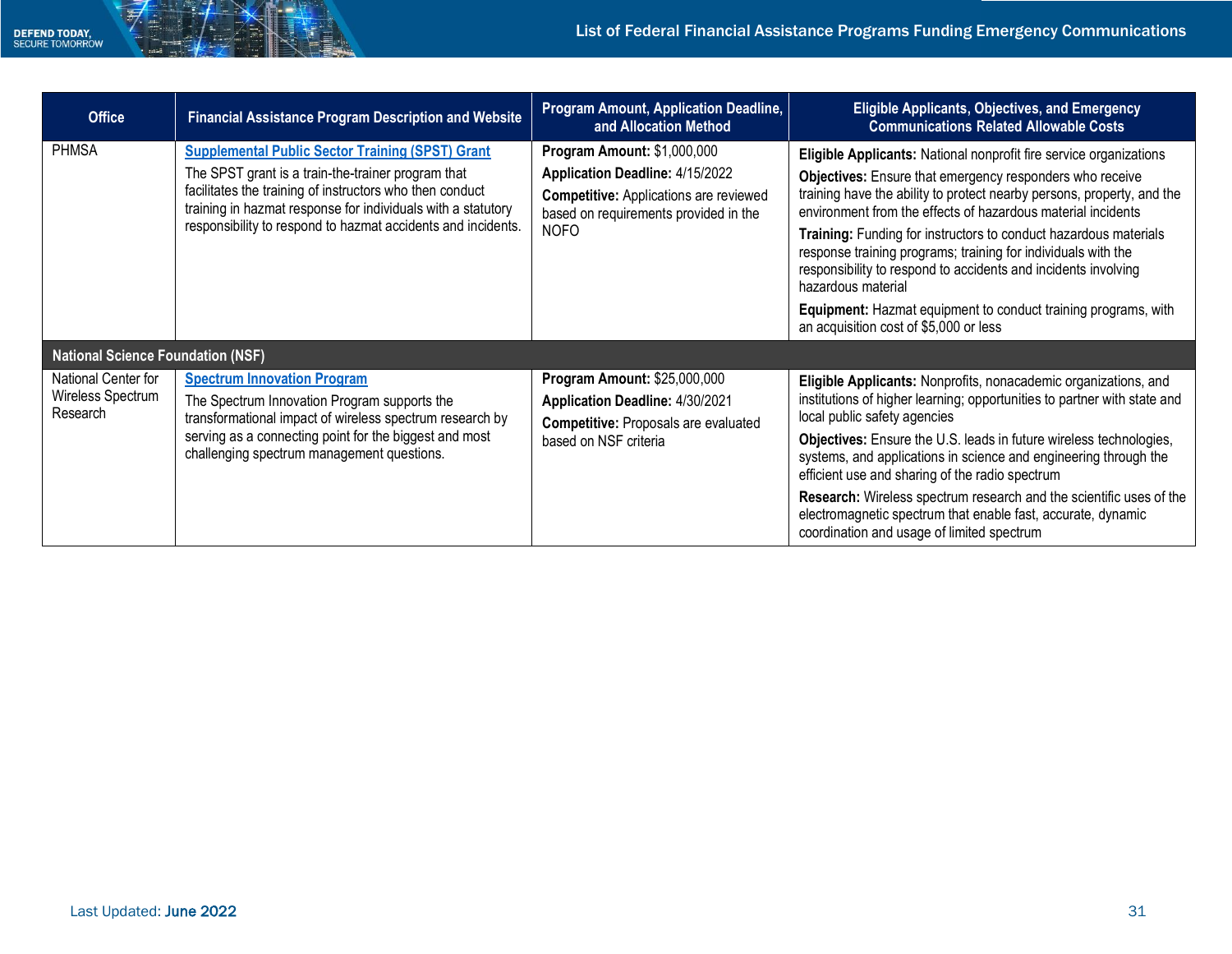## CARES ACT GRANTS

The CARES Act includes over \$2.2 trillion in economic relief to the public and private sector for emergency assistance and healthcare response due to the 2020 coronavirus pandemic. Within the CARES Act, Division B: Emergency Appropriations for Coronavirus Health Response and Agency Operations, provides supplemental funding for new and existing federal grant programs. [Table 2](#page-30-0) provides a summary of supplemental funding with potential applicability to emergency communications, listed by federal department and agency.

<span id="page-31-0"></span>

| <b>Office</b>                                                  | <b>Financial Assistance Program Description</b><br>and Website                                                                                                                                                                                                                                                                                                                                     | <b>Funding, Application Deadline, and</b><br><b>Allocation Method</b>                                                                                                                                                                                                                                                                                         | <b>Eligible Applicants and Emergency</b><br><b>Communications Related Allowable Costs</b>                                                                                                                                                                                                                                                                                                                                                                                                                                                                                                               |
|----------------------------------------------------------------|----------------------------------------------------------------------------------------------------------------------------------------------------------------------------------------------------------------------------------------------------------------------------------------------------------------------------------------------------------------------------------------------------|---------------------------------------------------------------------------------------------------------------------------------------------------------------------------------------------------------------------------------------------------------------------------------------------------------------------------------------------------------------|---------------------------------------------------------------------------------------------------------------------------------------------------------------------------------------------------------------------------------------------------------------------------------------------------------------------------------------------------------------------------------------------------------------------------------------------------------------------------------------------------------------------------------------------------------------------------------------------------------|
| <b>Department of Agriculture</b>                               |                                                                                                                                                                                                                                                                                                                                                                                                    |                                                                                                                                                                                                                                                                                                                                                               |                                                                                                                                                                                                                                                                                                                                                                                                                                                                                                                                                                                                         |
| <b>Rural Utility Service</b>                                   | <b>Distance Learning and Telemedicine (DLT)</b><br>DLT funds telecommunications enabled information,<br>audio and video equipment, and related advanced<br>technologies that extend educational and medical<br>applications into rural areas. Funds may also be<br>used to provide for communication upgrades<br>between ambulances, emergency transportation<br>vehicles, and medical facilities. | Funding: \$25,000,000 in supplemental<br>program funding; available until<br>expended<br><b>Application Deadline: First application</b><br>period was due 4/10/2020; second<br>application period due 7/13/2020<br>Allocation Method: Eligible projects are<br>selected based on specific criteria in the<br>NOFO; minimum 15% match is required              | Eligible Applicants: Entities that provide education or health care through<br>telecommunications, including most state and local governmental entities,<br>federally-recognized tribes, nonprofits, for-profit businesses, and a<br>consortium of other eligible entities<br>Allowable Costs: Acquisition of eligible capital assets, such as broadband<br>transmission facilities; audio, video and interactive video equipment; terminal<br>and data terminal equipment; computer hardware, network components, and<br>software; inside wiring and similar infrastructure; instructional programming |
|                                                                | <b>Federal Communications Commission (FCC)</b>                                                                                                                                                                                                                                                                                                                                                     |                                                                                                                                                                                                                                                                                                                                                               |                                                                                                                                                                                                                                                                                                                                                                                                                                                                                                                                                                                                         |
| Wireline<br><b>Competition Bureau</b>                          | <b>COVID-19 Telehealth Program</b><br>COVID-19 Telehealth Program provides immediate<br>support to health care providers responding to the<br>pandemic by fully funding their telecommunications<br>services, information services, and devices<br>necessary to provide critical connected care<br>services.                                                                                       | Funding: \$200,000,000 in supplemental<br>funds<br><b>Application Deadline: FCC released</b><br>application guidance on 4/8/2020; rolling<br>application period<br>Allocation Method: Funds via the System<br>for Award Management                                                                                                                            | Eligible Applicants: Health care providers with an eligibility determination<br>from the Universal Service Administrative Company for each health care<br>provider site included in the application<br>Allowable Costs: Telecommunications services including voice and<br>broadband; information services software, platforms, and equipment; internet<br>connected devices and equipment                                                                                                                                                                                                              |
|                                                                | <b>Department of Health and Human Services</b>                                                                                                                                                                                                                                                                                                                                                     |                                                                                                                                                                                                                                                                                                                                                               |                                                                                                                                                                                                                                                                                                                                                                                                                                                                                                                                                                                                         |
| <b>Assistant Secretary</b><br>for Preparedness<br>and Response | <b>Hospital Preparedness Program (HPP)</b><br>HPP's purpose is to strengthen and enhance the<br>acute care medical surge capacity through the<br>maintenance and growth of strong health care<br>coalitions.                                                                                                                                                                                       | Funding: \$250,000,000 in supplemental<br>program funding, available until<br>9/30/2024<br><b>Application Deadline: Supplemental</b><br>funding was awarded in May 2020; FY<br>2020 application period to be announced<br><b>Allocation Method: Cooperative</b><br>agreement is awarded to states or<br>consortium of states with 10% matching<br>requirement | Eligible Applicants: State, county, city, or township, and special district<br>governments<br>Allowable Costs: Funds to build acute care medical surge capacity; staff to<br>assist with planning, training, and exercises; engage emergency<br>communications stakeholders in planning; develop assessments and<br>inventories                                                                                                                                                                                                                                                                         |

#### *Table 2: List of Emergency Communications-Related CARES Act Grants*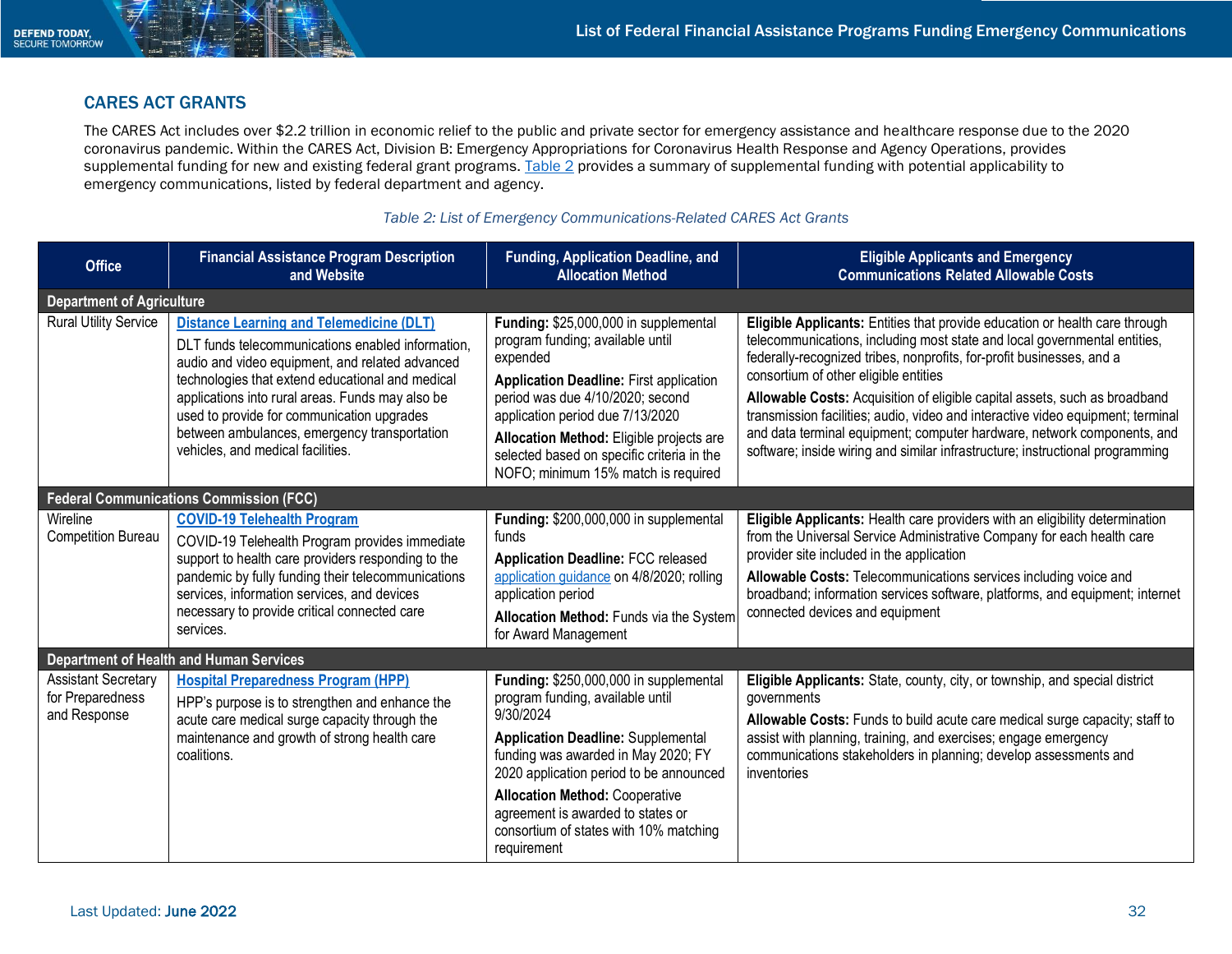| <b>Office</b>                                                    | <b>Financial Assistance Program Description</b><br>and Website                                                                                                                                                                                                                                                                                                                                                                                                                                                                                    | Funding, Application Deadline, and<br><b>Allocation Method</b>                                                                                                                                                                                                                                                                                                                                     | <b>Eligible Applicants and Emergency</b><br><b>Communications Related Allowable Costs</b>                                                                                                                                                                                                                                                                                                                                                                                                                                                                                                                                                                                                                                                                                                                                                                                                                                                                                                                                                                                                                                                                                                                                  |  |
|------------------------------------------------------------------|---------------------------------------------------------------------------------------------------------------------------------------------------------------------------------------------------------------------------------------------------------------------------------------------------------------------------------------------------------------------------------------------------------------------------------------------------------------------------------------------------------------------------------------------------|----------------------------------------------------------------------------------------------------------------------------------------------------------------------------------------------------------------------------------------------------------------------------------------------------------------------------------------------------------------------------------------------------|----------------------------------------------------------------------------------------------------------------------------------------------------------------------------------------------------------------------------------------------------------------------------------------------------------------------------------------------------------------------------------------------------------------------------------------------------------------------------------------------------------------------------------------------------------------------------------------------------------------------------------------------------------------------------------------------------------------------------------------------------------------------------------------------------------------------------------------------------------------------------------------------------------------------------------------------------------------------------------------------------------------------------------------------------------------------------------------------------------------------------------------------------------------------------------------------------------------------------|--|
| Centers for Disease<br>Control (CDC)                             | <b>Public Health Emergency Preparedness (PHEP)</b><br>PHEP's purpose is to strengthen and enhance the<br>capabilities of state, local, and territorial public health<br>systems to respond effectively to evolving threats<br>and other emergencies, and to improve the<br>readiness of the public health system to save lives<br>during emergencies that exceed the day-to-day<br>capacity and capability of the public health<br>emergency response systems.                                                                                    | Funding: \$1,500,000,000 in<br>supplemental program funding, available<br>until 9/30/2024<br><b>Application Deadline: FY 2020</b><br>applications were due 3/17/2020 prior to<br>CARES Act; supplemental and FY 2021<br>application periods to be announced<br><b>Allocation Method: Cooperative</b><br>agreement is awarded to states or<br>consortium of states with 10% matching<br>requirement | Eligible Applicants: State, county, city, or township, and special district<br>governments<br>Allowable Costs: Staff to assist with planning, training, and exercises; whole<br>community planning for all populations, including tribal engagement;<br>continuity of operations and administrative preparedness plans tested via<br>tabletop exercises; personal protective equipment                                                                                                                                                                                                                                                                                                                                                                                                                                                                                                                                                                                                                                                                                                                                                                                                                                     |  |
| CDC<br><b>Health Resources</b><br>and Services<br>Administration | <b>Supporting Tribal Public Health Capacity in</b><br><b>Coronavirus Preparedness and Response</b><br>This emergency funding opportunity is designed to<br>fund federally-recognized tribes that contract or<br>compact with the Indian Health Service. The funding<br>supports tribal public health emergency response to<br>COVID-19.<br><b>Rural Tribal COVID-19 Response</b><br>This emergency funding opportunity provides support<br>to help federally-recognized tribes prevent, prepare,<br>and respond to COVID-19 in rural communities. | Funding: \$40,000,000<br>Application Deadline: 6/3/2020<br>Allocation Method: Notice of award will<br>include a pre-determined base funding<br>amount, calculated by the CDC<br>Funding: \$15,000,000<br><b>Application Deadline: 5/6/2020</b><br>Allocation Method: Applications will be<br>scored based on criteria provided in the<br><b>NOFO</b>                                               | Eligible Applicants: Federally-recognized tribes, tribal organizations,<br>consortia of federally-recognized tribes, or their bona fide agents<br>Allowable Costs: Emergency operations and coordination; health<br>information technology; surveillance and epidemiology; laboratory capacity;<br>communications guidance and information sharing; procurement of supplies<br>and equipment; restoration of communications to pre-event functioning;<br>development of improved plans; establishment of emergency operations<br>centers, incident management systems, and continuity of operations plans<br>Eligible Applicants: Federally-recognized tribes, tribal organizations, urban<br>Native American health organizations, and health service providers to tribes<br>Allowable Costs: Establishing testing sites; purchasing test kits;<br>implementing telehealth activities; purchasing personal protective equipment<br>and supplies; hiring or training health care providers and personnel to provide<br>care for COVID-19 patients. While communications are not specifically<br>mentioned in the NOFO, recipients should consider integrating activities into<br>planning related to public safety efforts |  |
| <b>Department of Homeland Security</b>                           |                                                                                                                                                                                                                                                                                                                                                                                                                                                                                                                                                   |                                                                                                                                                                                                                                                                                                                                                                                                    |                                                                                                                                                                                                                                                                                                                                                                                                                                                                                                                                                                                                                                                                                                                                                                                                                                                                                                                                                                                                                                                                                                                                                                                                                            |  |
| <b>Federal Emergency</b><br>Management<br>Agency (FEMA)          | <b>Assistance to Firefighters Grant (AFG)</b><br>AFG supports firefighters and emergency response<br>personnel by providing critically needed resources<br>that equip and train emergency personnel to<br>recognized standards, enhance operational<br>efficiencies, foster interoperability, and support<br>community resilience.                                                                                                                                                                                                                | Funding: \$100,000,000 in supplemental<br>program funding, available until<br>9/30/2021<br>Application Deadline: 11/13/2020<br>Allocation Method: Cost share is based<br>on population                                                                                                                                                                                                             | Eligible Applicants: Fire departments, nonaffiliated emergency medical<br>service organizations, and state fire training academies<br>Allowable Costs: Protective gear; emergency vehicles; training and other<br>resources for operations and safety; regional projects; Project 25-compliant<br>interoperable communications equipment                                                                                                                                                                                                                                                                                                                                                                                                                                                                                                                                                                                                                                                                                                                                                                                                                                                                                   |  |